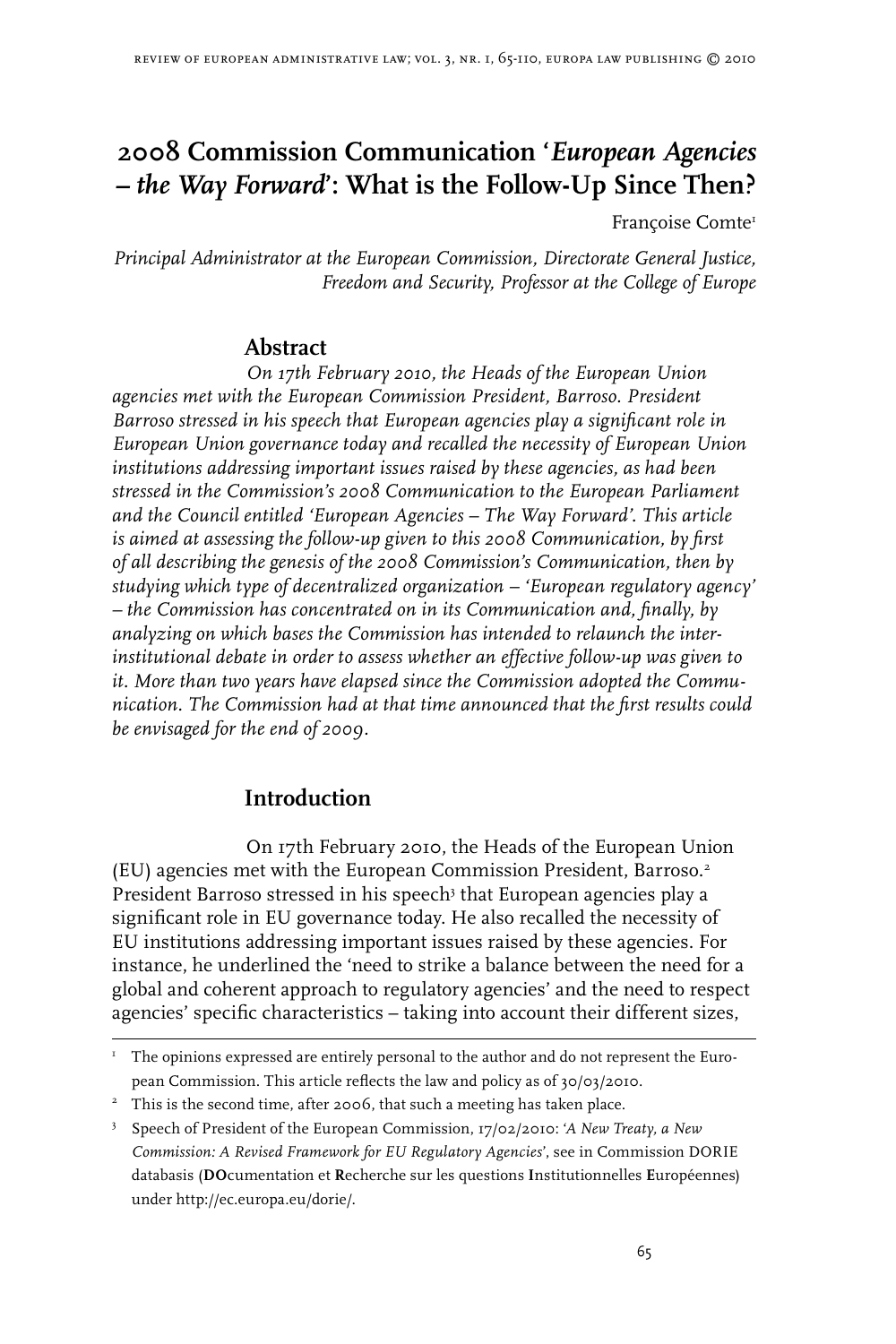functions, maturity and the ways in which they work. President Barroso was referring to the 2008 Commission Communication to the European Parliament (EP) and the Council entitled '*European Agencies – The Way Forward*' and the follow-up that has proceeded ever since. The title of the 2008 Communication indicated the will of the Commission to re-launch an inter-institutional discussion on the subject of European agencies.

This Communication, centred on a particular type of agency, the regulatory agencies, followed a number of Commission initiatives on the matter. At the time of the drafting of the White Paper on governance in 2001,<sup>5</sup> the subject gave rise to lively debate. Following the extensive consideration of ideas emerging from the discussion carried out within the framework of the White Paper, the Commission adopted in 2002 a Communication relating to the operating framework of the European regulatory agencies. This Communication was aimed at providing (some elements of) definitions for the concept of the regulatory agency and to launch some avenues for reflection with a view to adopting a coherent approach, in institutional terms, to the creation and operation of these agencies, on the basis of criteria being defined and applied to any new creation of a European agency. This Communication had received a favourable welcome from the  $EP<sup>6</sup>$  and, though perhaps more reluctantly, also from the Council.<sup>7</sup> Following these positive signs from the co-legislators, the Commission then commenced a titanic inventory exercise and examination of the rules and criteria which could be applicable in a general way to future regulatory agencies established under the (former) first pillar from their creation and during their operation. This led in 2005 to the adoption by the Commission of the draft inter-institutional agreement on the operating framework for the European regulatory agencies.

This project received a positive welcome from the EP, which saw in it a major institutional headway. The Council, on the other hand, did not wish to discuss the project and discouraged the Commission from moving towards an in-depth negotiation on the project. Taking this into consideration, the Commission, in the 2008 Communication, attempted to smooth the discussion on the European agencies and to re-launch the inter-institutional debate on a new basis by inviting the Council and the EP to join in a new dialogue

EU Council conclusions (environment), June 2004, document 10442/04 INST 174 JUR 285.

 Com(2008)135 final.

 $5$  See Com(2001)428 final, White paper on governance and report by the working group 3a (Improving the exercise of executive responsibilities): '*Establishing a framework for decisionmaking regulatory agencies'* – June 2001; See also: Michelle Everson, Giandomenico Majone, Les Metcalfe and Adriaan Schout, '*The role of specialised Agencies in decentralising EU Governance*' (1999).

EP Resolution about '*Communication from the Commission – The operating framework for the European Regulatory Agencies*' (Com(2002) 718), P5 TA(2004)0015, OJ C 92/E/119, 16/04/2004.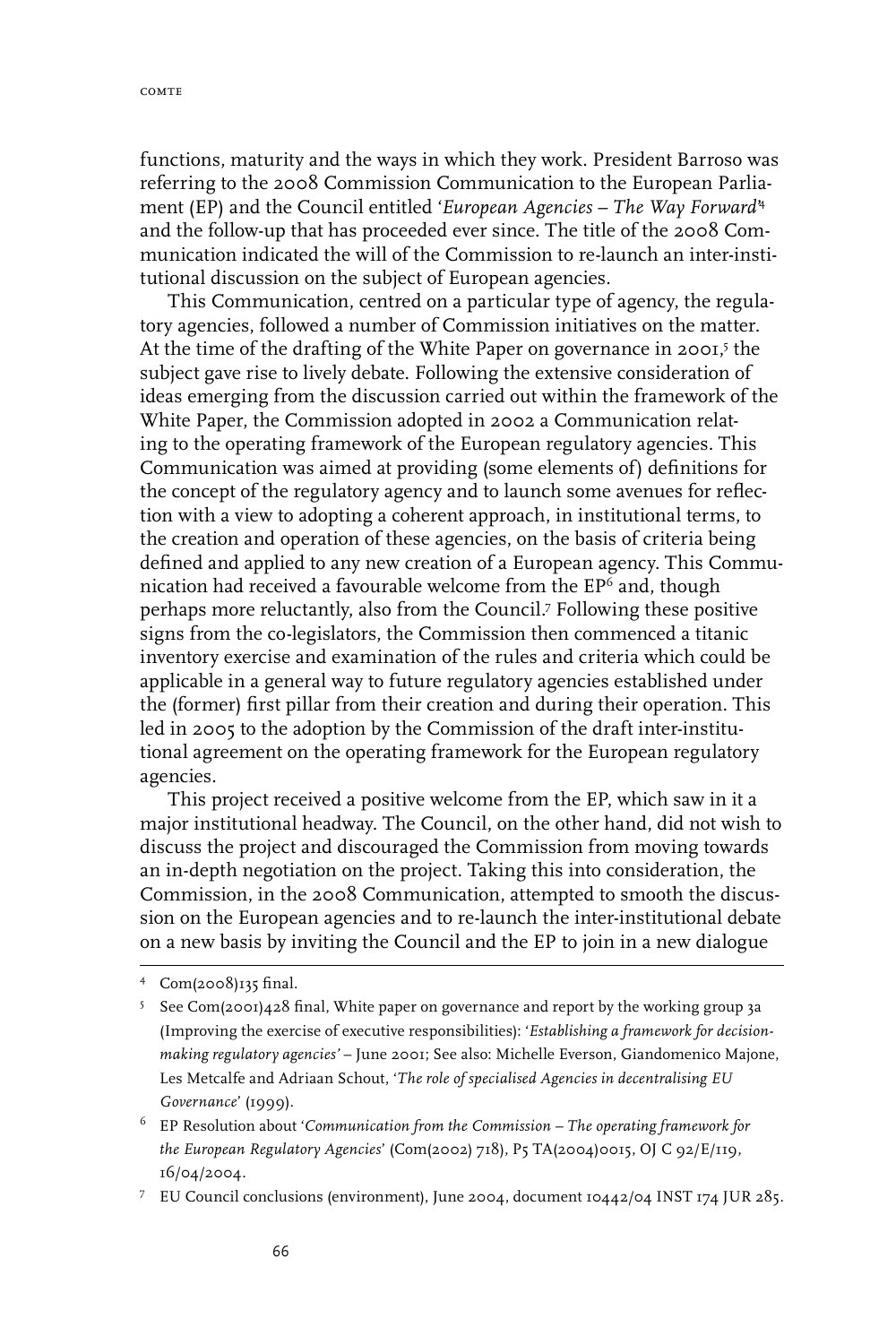on the place of European agencies in European governance. To do so, the Commission suggested the creation of an inter-institutional working group, which would be in charge of working on and defining the basic rules applicable to all the agencies, while taking into account the challenges that they would have to face.

This article is aimed at assessing the follow-up given to this 2008 Communication, by first of all describing the genesis of the 2008 Commission Communication (Section I), then by studying which type of decentralized organization – 'European regulatory agency' – the Commission has concentrated on in its Communication (Section II) and finally, by analyzing on which bases the Commission has intended to relaunch the inter-institutional debate in order to assess whether an effective follow-up was given to it. More than two years have elapsed since the Commission adopted the Communication. The Commission had at that time announced that the first results could be envisaged for the end of 2009 (Section III).

## **1 The Genesis of the 2008 Communication of the European Commission: 'European Agencies – The Way Forward'**

The agencies aimed at by the Communication of March 2008 are sometimes called '*decentralized agencies*' because their seat is based in various countries in the European Union and not in Brussels, Strasbourg or Luxembourg, which are the official headquarters of the institutions created according to the primary law of the European Union (European Commission, Council, EP and Court of Justice). They are also sometimes called '*traditional agencies*' because historically, they were the first ones to be created as of 1975, the first agency being the European Centre for the Development of Vocational Training (CEDEFOP).<sup>9</sup> Reflection carried out on these agencies, and in particular, the way they should operate and the scope of their mandate, is thus not recent.

With regard to the mandate and definition of the competencies of a Union agency (at the time of the European Community), the European Commission and the European legislator traditionally refer to the *Meroni* jurisprudence, dating back to 1958.10 This jurisprudence, which is supposed to have been confirmed by the *Romano* judgment,<sup>11</sup> referred to a body created by secondary law, which was, however, not an agency, since the concept did not yet exist at the time. According to the Court of Justice, these bodies

 $8$  Com(2008)135 final, March 2008.

<sup>&</sup>lt;sup>9</sup> Regulation (EEC) No 337/75 of the Council of 10 February 1975 establishing a European Centre for the Development of Vocational Training, OJ L 39, 13.2.1975, p. 1.

<sup>&</sup>lt;sup>10</sup> Case 9-56 Meroni [13 June 1958] ECR, English special edition, p. 133.

<sup>11</sup> Case 98/80 *Romano* [14 May 1981] ECR, p. 1241.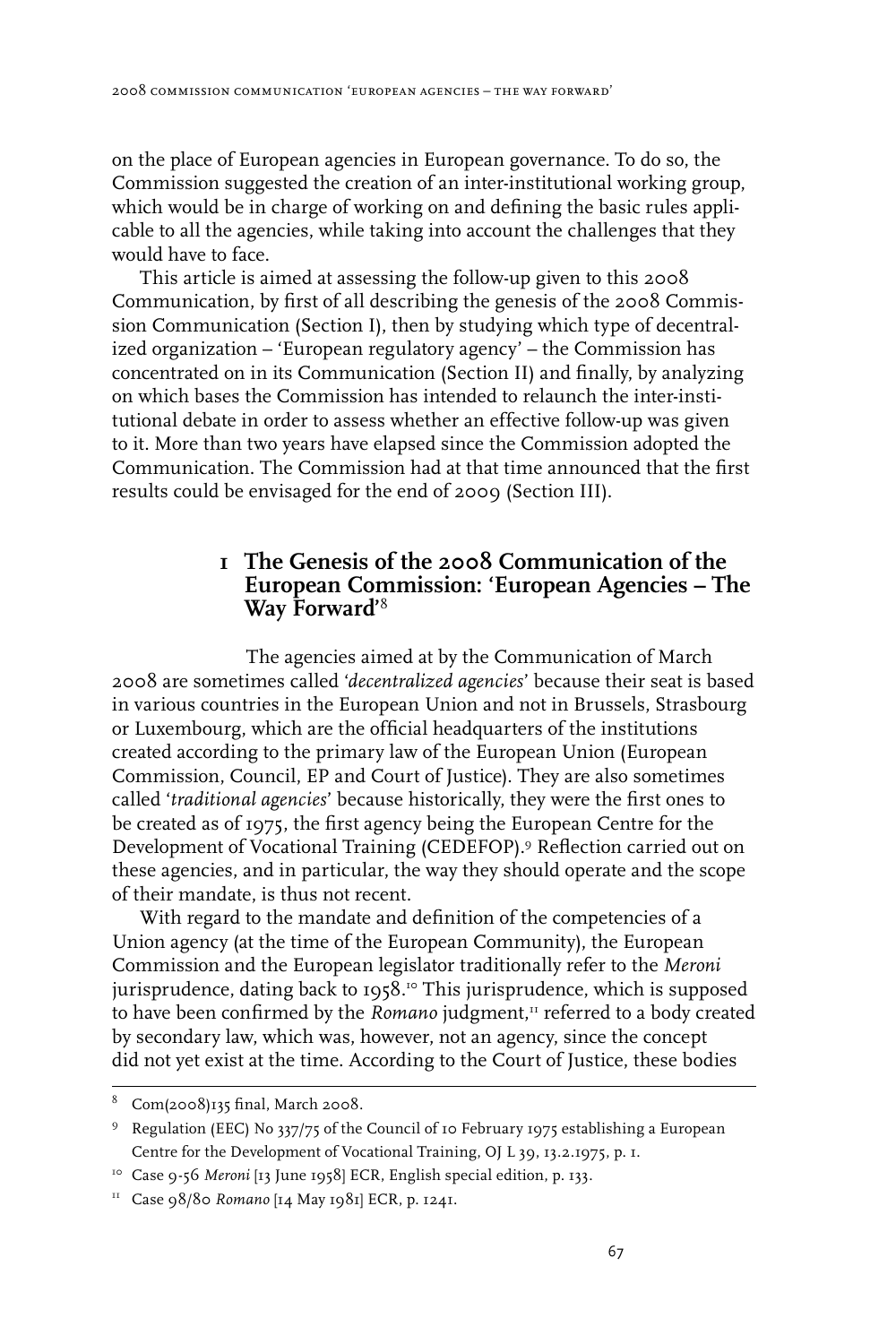have strictly limited decision-making powers. They are not entitled to take measures of a general scope (having *erga omnes* effects) and do not have any discretionary power. They make their decisions (if their founding regulation entitles them to do so – which is not always the case) on the basis of criteria precisely defined by the legislator in their founding regulation. In other words, the scope of their powers is strictly limited; they do not have a discretionary margin of appreciation and, when they make a decision, it is because the implementation of applicable technical and scientific criteria, defined in secondary and/or primary law, allows them to do so directly. The *Meroni* jurisprudence is therefore based on a strict conception of the institutional balance of the powers and competencies between, on the one hand, the institutions, as defined in the Treaties' primary law and, on the other hand, the other bodies, as created by secondary law on the basis of a founding regulation defining their statutes.

Since the creation of the CEDEFOP, many agencies have been set up by the legislator. These agencies were created on a case-by-case basis, while not complying with unified rules of governance, responsibility or control. The legislator therefore showed an extraordinary creativity in the variety of the agencies created, resulting in a true 'administrative zoo'.12 It could also be said that each agency follows its own model.

The concept of an agency gave birth to interesting and controversial debates, in particular during the drafting of the 2001 White Paper on Governance.13 Further to these debates, in 2002, the Commission adopted a Communication relating to the operating framework of regulatory agencies.14 In this 2002 Communication, the Commission expressed the need to focus its own work on its essential core missions. In this perspective it seemed crucial to frame the role and functions of the regulatory agencies, which by their nature and their tasks, take part in exercising the executive function at EU level. The 2002 Communication consequently insisted on the need for a regulatory agencies framework in order to avoid institutional chaos resulting from the creation of numerous agencies, without any global vision or precise idea of their operating and control system.

The EP showed its interest for such an initiative in a resolution adopted in 2004. 15 In more measured terms, the Council had also shown its interest in its conclusions in 2004. 16 Taking into account these positive reactions,

 $16$  EU Council conclusions (environment), June 2004, document 10442/04 INST 174 JUR 285.

<sup>12</sup> See Jan Werner, Tobias Bach, Julia Fleischer, Thurid Hustedt (University of Potsdam), '*Best practice in governance of agencies – A comparative study in view of identifying best practice for governing agencies carrying activities on behalf of the European Union'*, Study requested by the European Parliament's Committee on Budgetary Control, (European Parliament, 2008).

<sup>&</sup>lt;sup>13</sup> Com(2001) 428 final, White paper on governance.

<sup>14</sup> Com(2002) 718 final.

<sup>&</sup>lt;sup>15</sup> EP Resolution about 'Communication from the Commission – The operating framework for the European Regulatory Agencies', P5 TA(2004)0015, OJ C 92/E/119, 16/04/2004.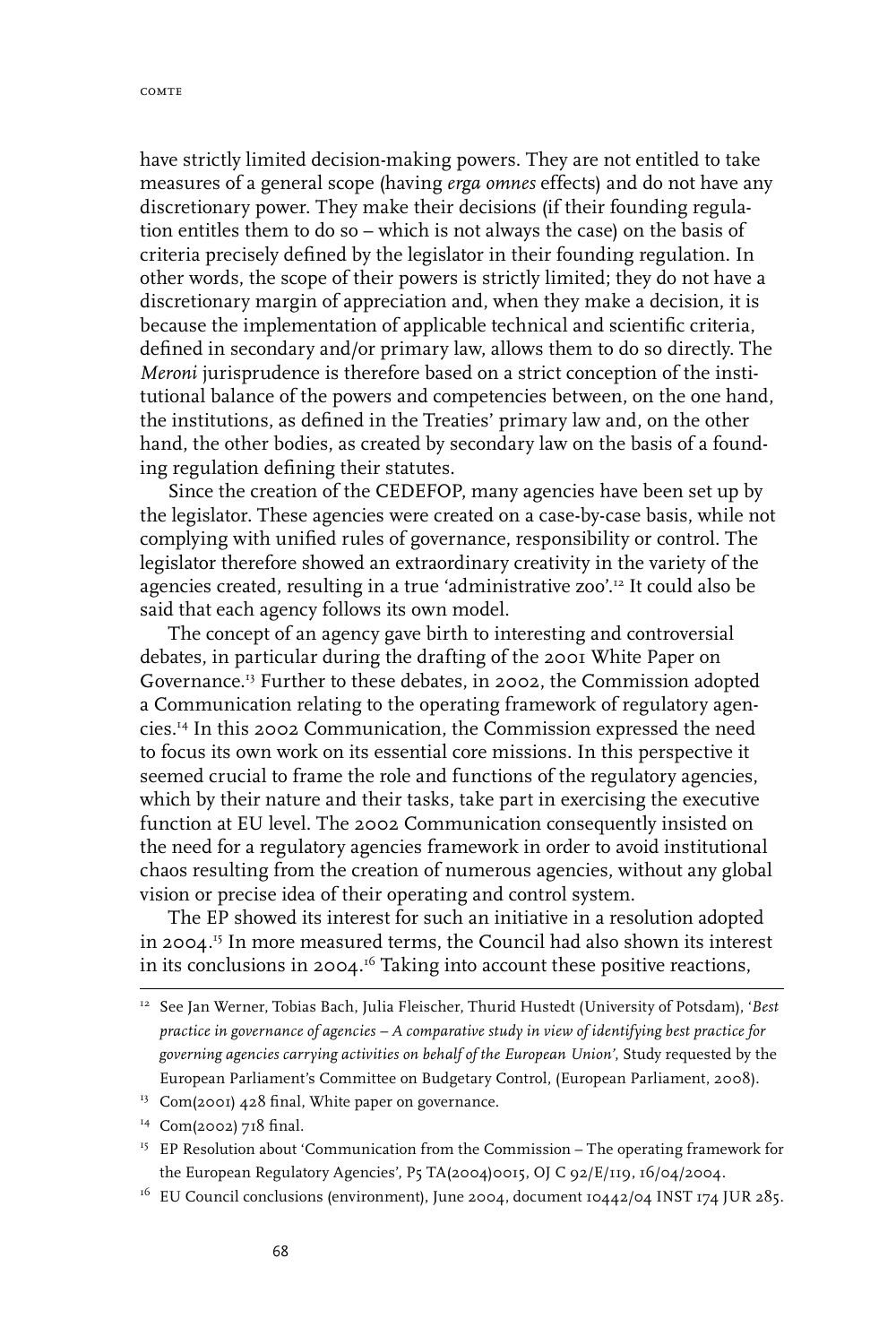the Commission committed itself to prepare a framework for the regulatory agencies. This titanic exercise led to the drafting of an inter-institutional agreement for a framework of regulatory agencies that was adopted by the Commission in 2005. 17 The preparation of the 2005 draft inter-institutional agreement allowed the Commission, among other things, to offer a definition of the regulatory agency, to define which would be the bodies designated for the management and direction of such an agency, as well as their operating rules, and to define what the financing and control mechanisms would be.

In December 2005, an EP resolution $1^8$  welcomed the Commission's presentation of the draft text. However, the negotiation of the project encountered hostility from the Council, which refused any discussion on the project's content. The Council argued that the legal instrument of the interinstitutional agreement was inappropriate for the intended objective. Indeed, the draft inter-institutional agreement would have contained rules binding the legislator for the future, insofar as it included indications on the content of the regulations establishing future agencies. However, it must be noted that the legal technique of the inter-institutional agreement is not new and that the existing inter-institutional agreements contain rules allowing the institutions to give a defined framework for future action.<sup>19</sup>

In spite of the Commission's openness concerning the nature of the legal instrument to be used, the Council refused any discussion on the content of the draft inter-institutional agreement. The EP, in the 2005 resolution, 'regretted the fact that the Council is not prepared to begin negotiations to conclude an agreement on the basis of the Commission's draft text' and 'called on the Commission to continue its efforts to prevail upon the Council to change its mind'.

In its answer to an oral question asked at the end of 2005 by the EP to the Council and the Commission,<sup>20</sup> the Council had taken the same ambiguous position. It is likely that the Council did not wish to bind itself with a horizontal framework while important negotiations were at the time ongoing on a number of agencies then being proposed (in particular on the future European Chemical Agency<sup>21</sup> or the Agency for Fundamental Rights)

- <sup>19</sup> E.g.: Inter-institutional agreement 'Better regulation', OJ C 321, 31/12/2003, p. 1.
- <sup>20</sup> Oral question with debate, European Parliament, OQ 93/05, 12/10/2005.
- <sup>21</sup> For a complete list of regulatory agencies, with their founding regulation and legal basis, see annex following this article.

<sup>&</sup>lt;sup>17</sup> Com (2005) 59 final, For comments about the draft inter-institutional agreement, see the enlightened article of Manuel Szapiro, '*The Framework for European Regulatory Agencies: a Balance between Accountability and Autonomy*', 3rd European Consortium for Political Research (ECPR) 2005 conference (Budapest, 8-11 Sept. 2005). See also Françoise Comte '*Agences européennes: relance d'une réflexion interinstitutionnelle européenne?'*, Revue du Droit de l'Union européenne 3-2008, pp. 461-506.

<sup>&</sup>lt;sup>18</sup> EP Resolution, 01/12/2005, P6 TA(2005)0460.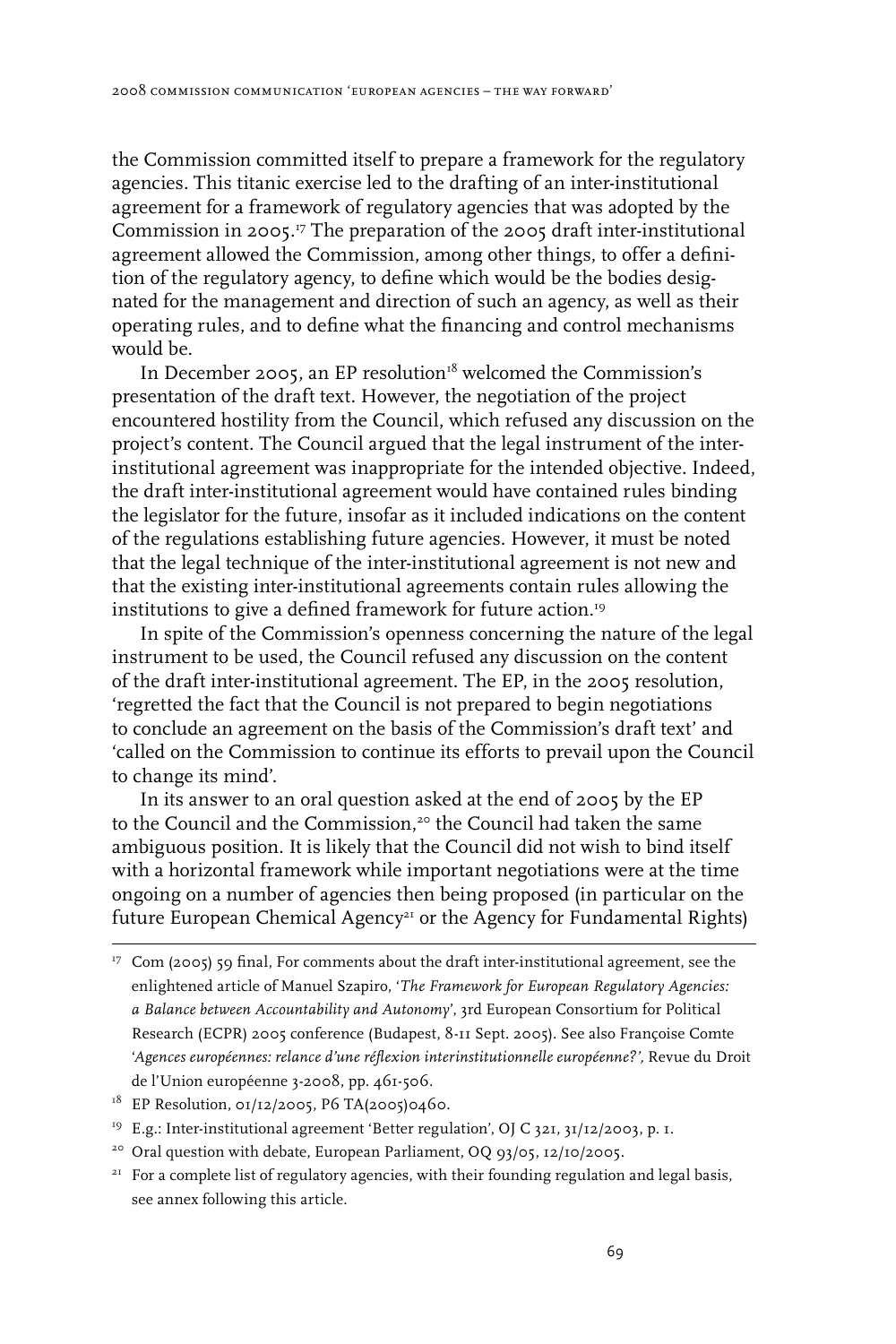or revised. In its answer to the oral question the Commission reiterated its position, namely that the choice of the legal instrument of the inter-institutional agreement seemed to be the most suitable for the framework, and called on the Council not to focus on the legal nature of the instrument but to consider the content of the rules to be applied to agencies. The Commission thus concluded by indicating that 'the essential thing is to examine the content of a possible agreement between the three institutions. Once the content of the instrument has been defined, it will be easier to decide on its form'.

Facing a lack of support from the Council to move forward – in spite of the combined efforts of the EP and the Commission since 2005 – the Commission concluded that relaunching the inter-institutional process for the framework of regulatory agencies was urgent. Indeed, after three years of unfruitful attempts to start negotiations on the 2005 inter-institutional draft agreement, and being faced with a growing number of existing agencies, an operating framework for the agencies had become more necessary than ever.

The 2008 Communication conveyed this urgency by deploring the attitude of the Council and by reaffirming the need for the Union's institutions to agree on a certain number of basic rules setting a framework for regulatory agencies:

'Despite general support from the European Parliament, negotiations on this draft agreement unfortunately stalled during 2006, with the Council not ready to give attention to the issue and with doubts raised over the use of an interinstitutional agreement as a vehicle. However, the issues, which the interinstitutional agreement sought to address, remain. The varied role, structure and profile of regulatory agencies make the system untransparent, and raise doubts about their accountability and legitimacy. The diverse role of agencies fuels concern that they might stray into areas more properly the domain of the policy-making branches of the EU. The responsibilities of other institutions toward agencies and of the Commission in particular, suffer from the lack of a clear framework and defined lines of responsibility'.

The Commission's objective in the 2008 Communication was then clear: regulatory agencies (within the meaning of the Communication) are now a full part of the institutional landscape of the Union. They perform various tasks, often high in quality and reliability. However, in the absence of a clear and transparent framework, there is a political need for all the institutional actors – Council, EP and Commission – to reflect on the role and on the place of the agencies in the EU system of governance in order to improve their transparency, effectiveness and legitimacy. This was the aim of the inter-institutional relaunch, which the Commission hoped for in the 2008 Communication.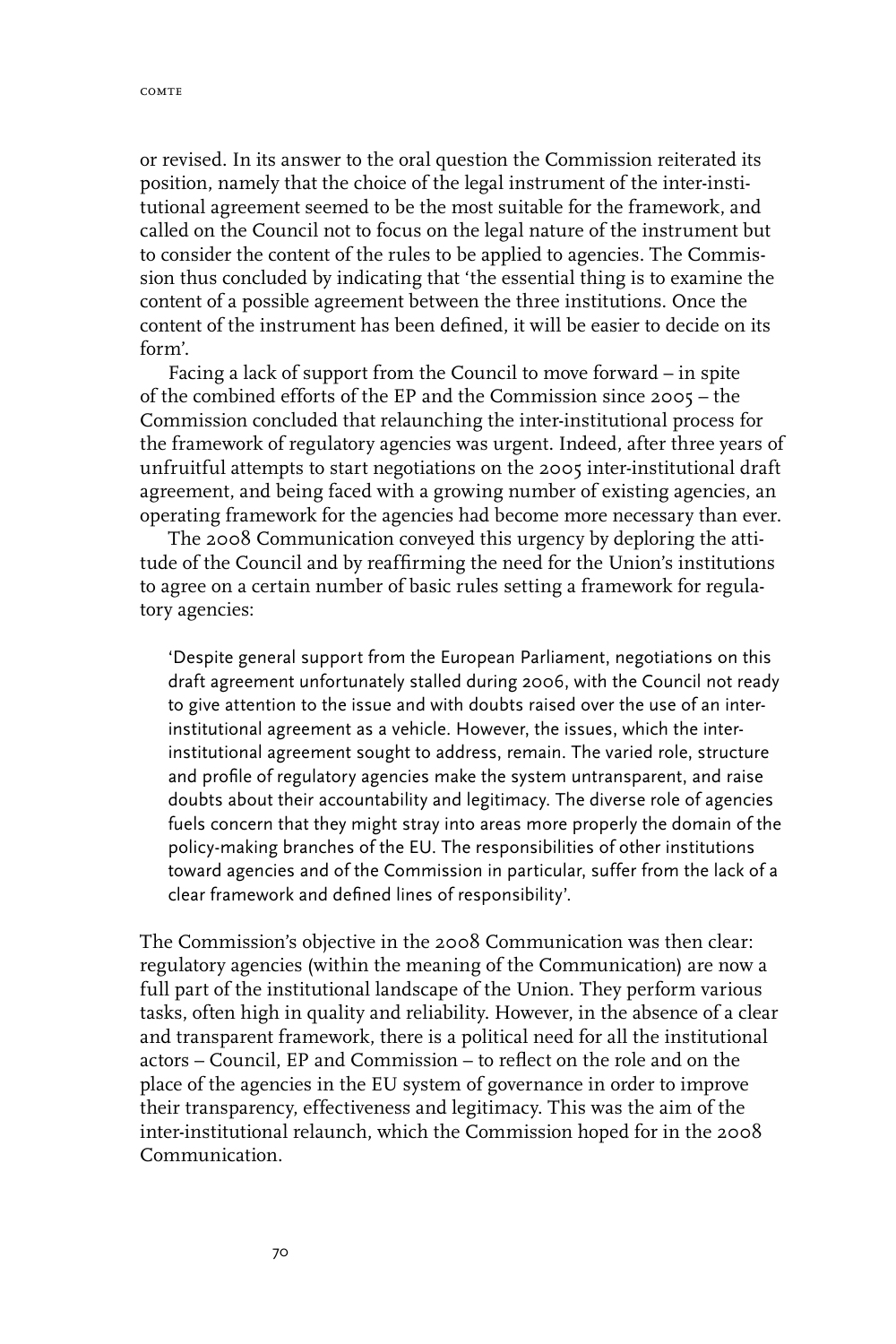## **2 The 'Regulatory Agency' Within the Meaning of the 2008 Communication**

### 2.1 Diversity of European 'Agencies'

Many European institutional bodies are called 'agencies', despite covering quite different legal realities. For example, the European Space Agency<sup>22</sup> is an international organization. The Euratom Supply Agency<sup>23</sup> is a service in the Commission presenting specific institutional features.24 The decentralized European Environment Agency, (whose headquarters are in Copenhagen), with an operating experience of 20 years, has a mandate focused on functions of analysis and dissemination of quality information in the environmental field. The European chemical agency is another important decentralized agency (based in Helsinki), in charge primarily of the evaluation and recording of chemical products and having decision-making powers. Other European organizations also bear the name 'agency', such as the so-called 'executive agencies', *e.g*. the European Research Council Executive Agency.<sup>25</sup>

> 2.2 'Summa Divisio' of the 2008 Communication: Regulatory Agency / Executive Agency

The Communication focuses on a particular type of European agency: the European agency known as a 'regulatory agency'. Within this meaning, it excludes any other kind of agency, in particular any international or national agencies.

The Summa Divisio is based on the traditional division between an 'executive agency' and a 'regulatory agency'. It lists – without going into details – other decentralized bodies of the Union and simply indicates at the end of the introduction that it does not include these bodies. These European bodies are quickly described in the text as being '*special partnership bodies*'. The Communication indicates that these are not agencies but does not

- <sup>24</sup> Euratom Supply Agency is founded on the Euratom Treaty, Article 54§2. The Euratom Treaty remains unchanged on this point following the entry into force of the Treaty of Lisbon.
- $^{25}$  2008/37/EC: Commission Decision of 14 December 2007 setting up the European Research Council Executive Agency for the management of the specific Community programme Ideas in the field of frontier research in application of Council Regulation (EC) No 58/2003 – OJ L 9, 12.1.2008, p. 15.

<sup>22</sup> http://www.esa.int/esaCP/index.html.

 $^{23}$  2008/114/EC, Euratom: Council Decision of 12 February 2008 establishing Statutes for the Euratom Supply Agency – OJ L 41, 15.2.2008, p. 15 (abrogation and replacement of the Statutes of the Euratom Supply Agency, English special edition: Series I Chapter 1952-1958, p. 78*.*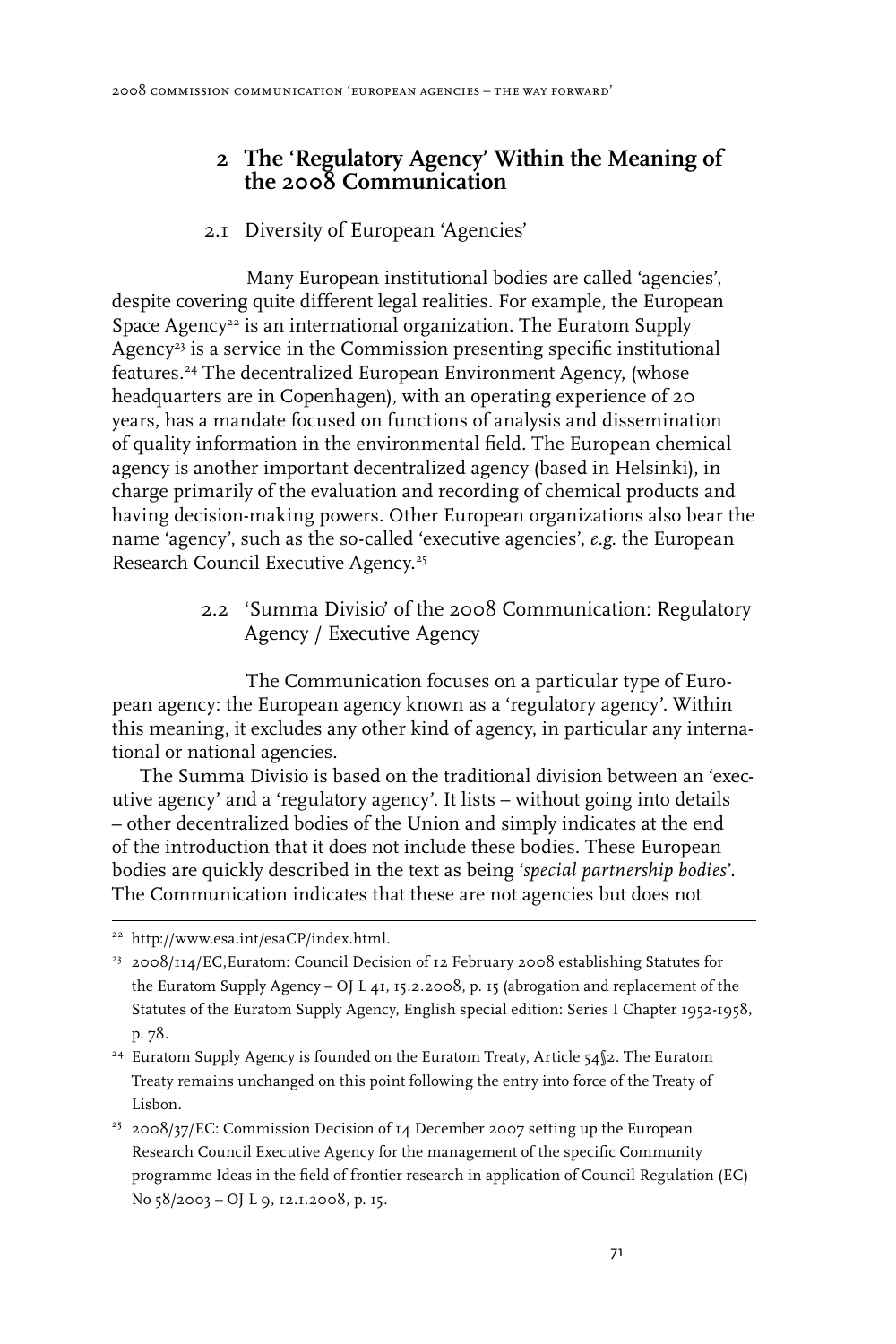specify their exact legal status. The Communication gives examples of these special partnership bodies such as joint undertakings<sup>26</sup>, common technological initiatives included within the 7th research framework programme<sup>27</sup> or the European Institute of innovation and technology.28 It indicates that these bodies benefit from certain adjustments of the Financial Regulation as well as regarding administrative matters (staff regulations) because of their specificities which make of them organizations related to the private sector: 'It has been recognised that to achieve goals, the public sector needs to work in partnership with the private sector'.<sup>29</sup> The reasons which justify their exclusion from the general description of agencies are little detailed in the 2008 Communication. These decentralized bodies, however, have in many cases, features in common with or very close to the agencies: creation by secondary law, legal personality, autonomous decision-making bodies, financial autonomy, staff widely subjected to the regulations applicable to EU officials and other agents, and clearly specified missions and tasks (see below). The EP, for example, considers that these bodies should be regarded as agencies.<sup>30</sup>

2.2.1 Executive Agency

The Communication gives a brief definition of the concept of an executive agency and some explanations concerning the way in which it functions and its mandate.

An executive agency is created by the Commission alone, on the basis of Regulation 58/2003 as of 19th December 2002, laying down the statute for

<sup>28</sup> Regulation (EC) No 294/2008 of the European Parliament and of the Council of 11 March 2008 establishing the European Institute of Innovation and Technology, OJ L 97, 9.4.2008, p. 1.

<sup>&</sup>lt;sup>26</sup> The Communication mentions examples of ITER and SESAR. ITER, 2007/198/Euratom: Council Decision of 27 March 2007 establishing the European Joint Undertaking for ITER and the Development of Fusion Energy and conferring advantages upon it, OJ L 90, 30.3.2007, p. 58. See also http://www.iter.org/index.htm. SESAR, Council Regulation (EC) No 219/2007 of 27 February 2007 on the establishment of a Joint Undertaking to develop the new generation European air traffic management system (SESAR), OJ L 64, 2.3.2007, p. 1; See also http://www.eurocontrol.int/sesar/public/subsite\_homepage/homepage.html.

<sup>&</sup>lt;sup>27</sup> E.g. see Council Regulation (EC) No 72/2008 of 20 December 2007 setting up the ENIAC Joint Undertaking, OJ L 30, 4.2.2008, p. 21 (field of nanoelectronics) and Council Regulation (EC) No 74/2008 of 20 December 2007 on the establishment of the ARTEMIS Joint Undertaking to implement a Joint Technology Initiative in Embedded Computing Systems, OJ L 30, 4.2.2008, p. 52.

<sup>&</sup>lt;sup>29</sup> See Communication p. 4.

<sup>30 &#</sup>x27;*Working document n°1 on the European Union and its agencies, Decentralised agencies and other bodies according to Article 185 of the Financial Regulation – first reflections and future prospects*' – Committee on Budgets, 10.4.2007 – European Parliament.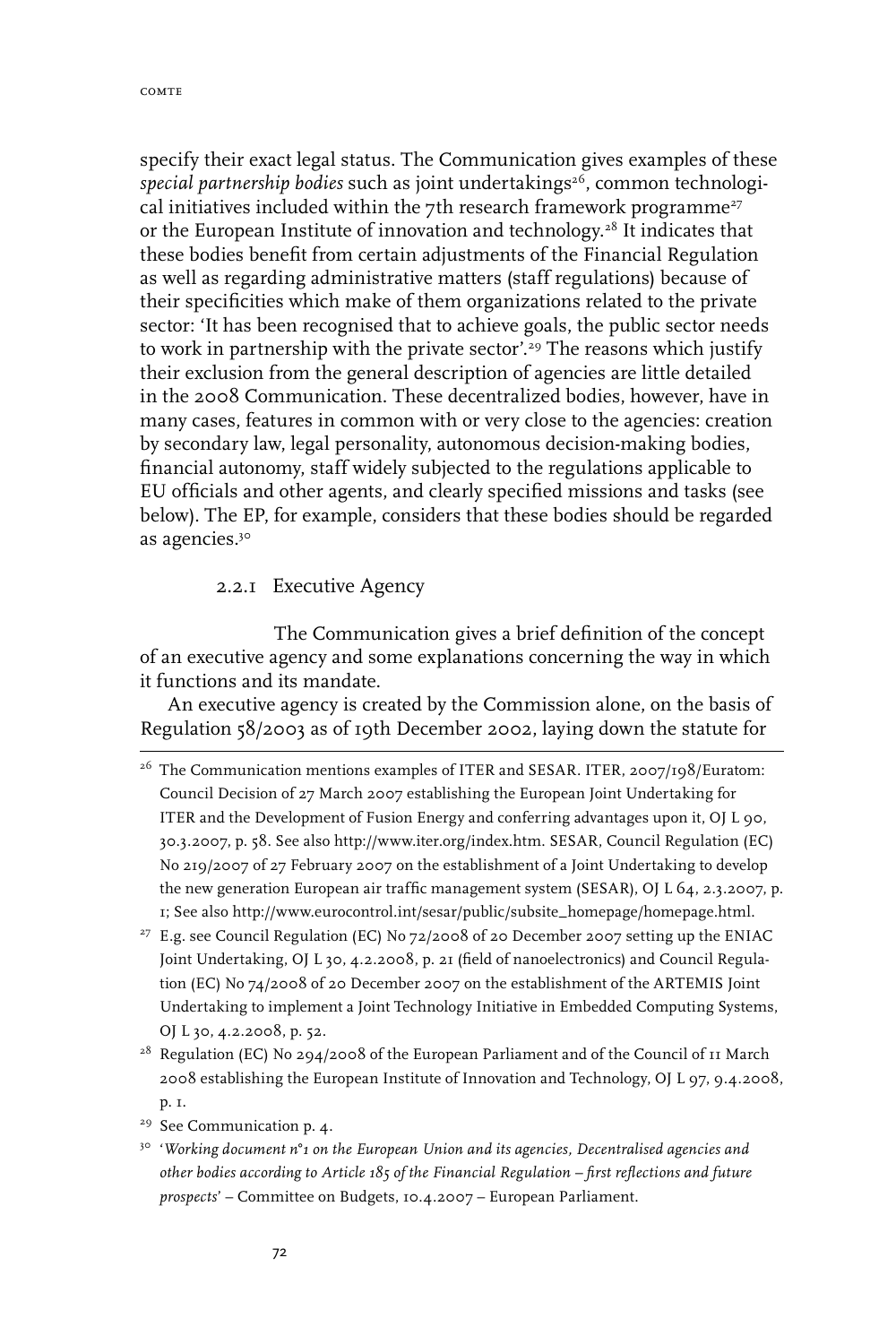executive agencies to be entrusted with certain tasks for the management of EU programs,<sup>31</sup> creating a rigorous and transparent framework for these agencies. These kinds of bodies were then named 'executive agencies', in reference to their role of *execution of the programs* which they manage on the Commission's behalf. The term '*executive*' does not refer to the powers that the Commission is invested with by the treaties, a part of which are regarded as being of an executive nature<sup>32</sup> and which include a discretionary margin of political appreciation that an executive agency does not have. An executive agency is only in charge of managing a program, as defined and adopted beforehand by the EU legislator, on the basis of precise technical criteria, not allowing any margin of appreciation. Its lifespan is limited in time and linked to the programs duration which is determined by the decision of the Commission setting up the executive agency.33 It is always located either in Luxembourg or in Brussels, as this enables constant, easy and close links between the agency and the Commission.

Regulation 58/2003 was adopted following the dissolution of the Offices of Technical Assistance (OTA) whose mal functioning and financing had been called into question by the Court of Auditors, in particular in its report concerning the financial year 1996.34

For the time being, 6 executive agencies have been created on this basis:

- *Executive Agency for Competitiveness and Innovation*, EACI, (located in Brussels, deadline 31 December 2015);<sup>35</sup>
- *Executive Agency for the Public Health Programme,*<sup>36</sup> PHEA, (located in Luxembourg, deadline 31 December 2010);
- *Education, Audiovisual and Culture Executive Agency,*<sup>37</sup> EACEA, (located
- <sup>31</sup> Council Regulation (EC) No 58/2003 of 19 December 2002 laying down the statute for executive agencies to be entrusted with certain tasks in the management of Community programmes, OJ L 11, 16.1.2003, p. 1.
- <sup>32</sup> By analogy with a national institutional system founded on the separation of the powers, Legislative / Executive / Legal.
- <sup>33</sup> If the program is extended, the lifetime of the agency can be prolonged also as much. See for example the cases of the agencies EACEA and TEN-TEA, whose deadlines were initially set for 31/12/2008 and which were extended to 31/12/2015.
- <sup>34</sup> Annual Report concerning the financial year 1996, European Court of Auditors, OJ C 348, 18/11/1997.
- 35 2007/372/EC: Commission Decision of 31 May 2007 amending Decision 2004/20/EC in order to transform the Intelligent Energy Executive Agency into the Executive Agency for Competitiveness and Innovation, OJ L 140, 1.6.2007, p. 52.
- $36$  2004/858/EC: Commission Decision of 15 December 2004 setting up an executive agency, the 'Executive Agency for the Public Health Programme', for the management of Community action in the field of public health – pursuant to Council Regulation (EC) No 58/2003, OJ L 369, 16.12.2004, p. 73.
- 37 2007/114/EC: Commission Decision of 8 February 2007 amending Commission Decision 2005/56/EC setting up the Education, Audio-visual and Culture Executive Agency for the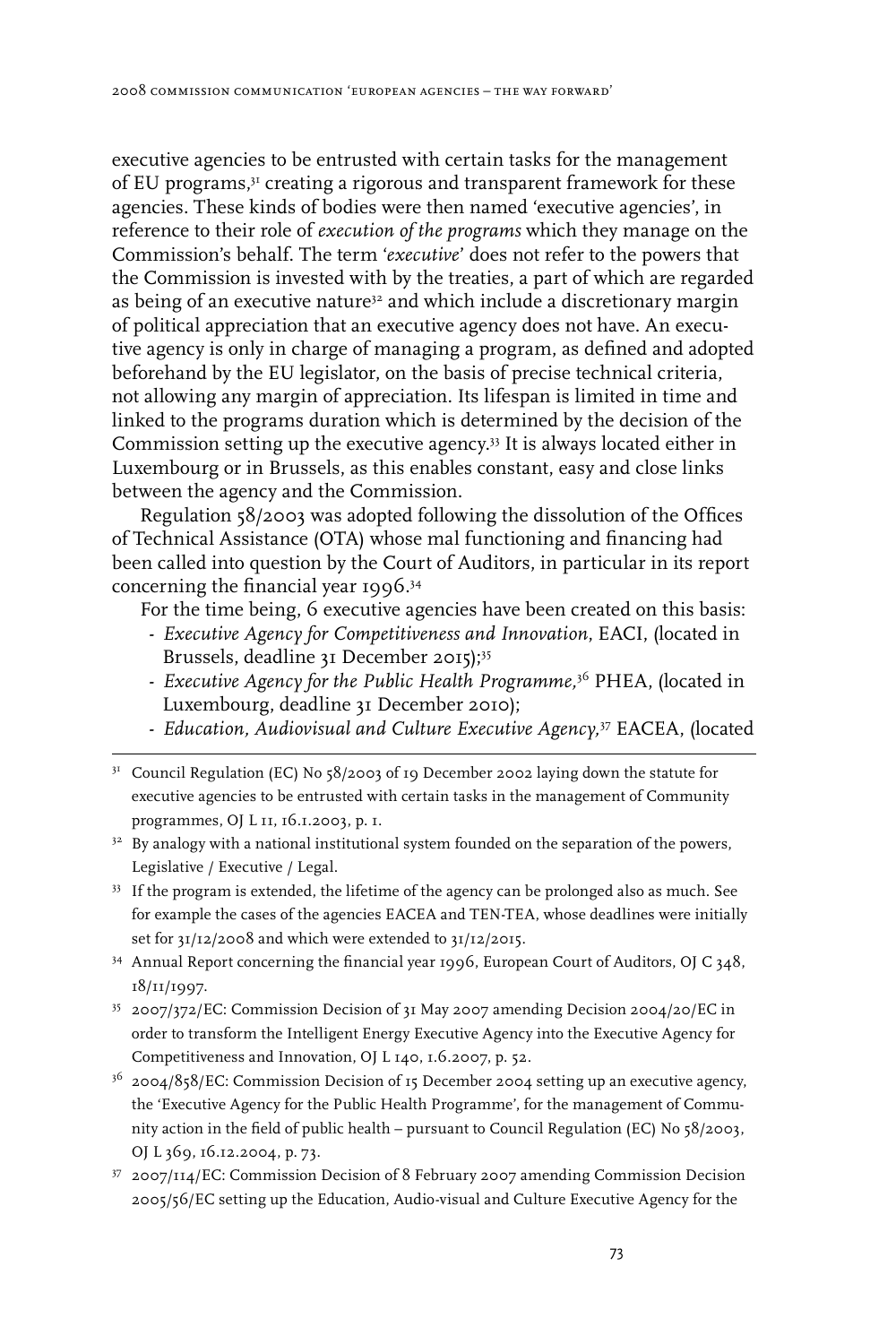in Brussels, deadline 31 December 2015);

- *Trans-European Transport Network Executive Agency,*<sup>38</sup> TEN-TEA, (located in Brussels, deadline 31 December 2015);
- *European Research Council Executive Agency,* ERCEA,39 (located in Brussels, deadline 31 December 2017);
- *Research Executive Agency*, REA,40 (located in Brussels, deadline 31 December 2017).

Each executive agency is in charge of the implementation of a program and works under the Commission's tight control. Using business law terminology, the executive agency could be described as a subsidiary company of the Commission. The links between the executive agency and the Commission are very close. The Commission creates the agency, following a cost-benefit analysis showing that the agency will be the best solution to ensure the best implementation at the best price of the program. The Commission defines its mandate in a founding decision. The Commission appoints key-members of its staff, including the director. The management board of the agency includes representatives from the Commission's services, who control the activity of the agency. The activity report of the agency is attached to that of the Commission Directorate General to which the agency is closely linked. Its budget is consolidated with that of the Commission.

The executive agency is in fact a '*creature'* of the Commission, whose unified legal status is transparent and completely framed. The 2008 Communication recalls that following the assessment of staff needs carried out by the Commission in 2007,41 the creation of new executive agencies is not on the agenda for the moment, at least not until the end of the current financial framework that runs up until 2013.

This is the reason why the 2008 Communication centred on decentralized agencies which do not benefit from the unified statute of executive

management of Community action in the fields of education, audio-visual and culture, OJ L 49, 17.2.2007, p. 21.

- <sup>38</sup> Commission Decision of 26 October 2006 establishing the Trans-European Transport Network Executive Agency pursuant to Council Regulation (EC) No 58/2003, OJ L 32, 6.2.2007, p. 88.
- 39 2008/37/EC: Commission Decision of 14 December 2007 setting up the European Research Council Executive Agency for the management of specific community program ideas in the field of frontier research in application of Council Regulation (EC) No 58/2003, OJ L 9, 12.1.2008, p. 15.
- $40^{\circ}$  2008/46/EC: Commission Decision of 14 December 2007 setting up the Research Executive Agency for the management of certain areas of specific community programs, 'People, Capacities and Cooperation' in the field of research in application of Council Regulation (EC) No 58/2003, OJ L 11, 15.1.2008, p. 9.
- 41 SEC(2007)530 Report from the Commission '*Planning & optimising Commission human resources to serve EU priorities'*. See para. 2.1.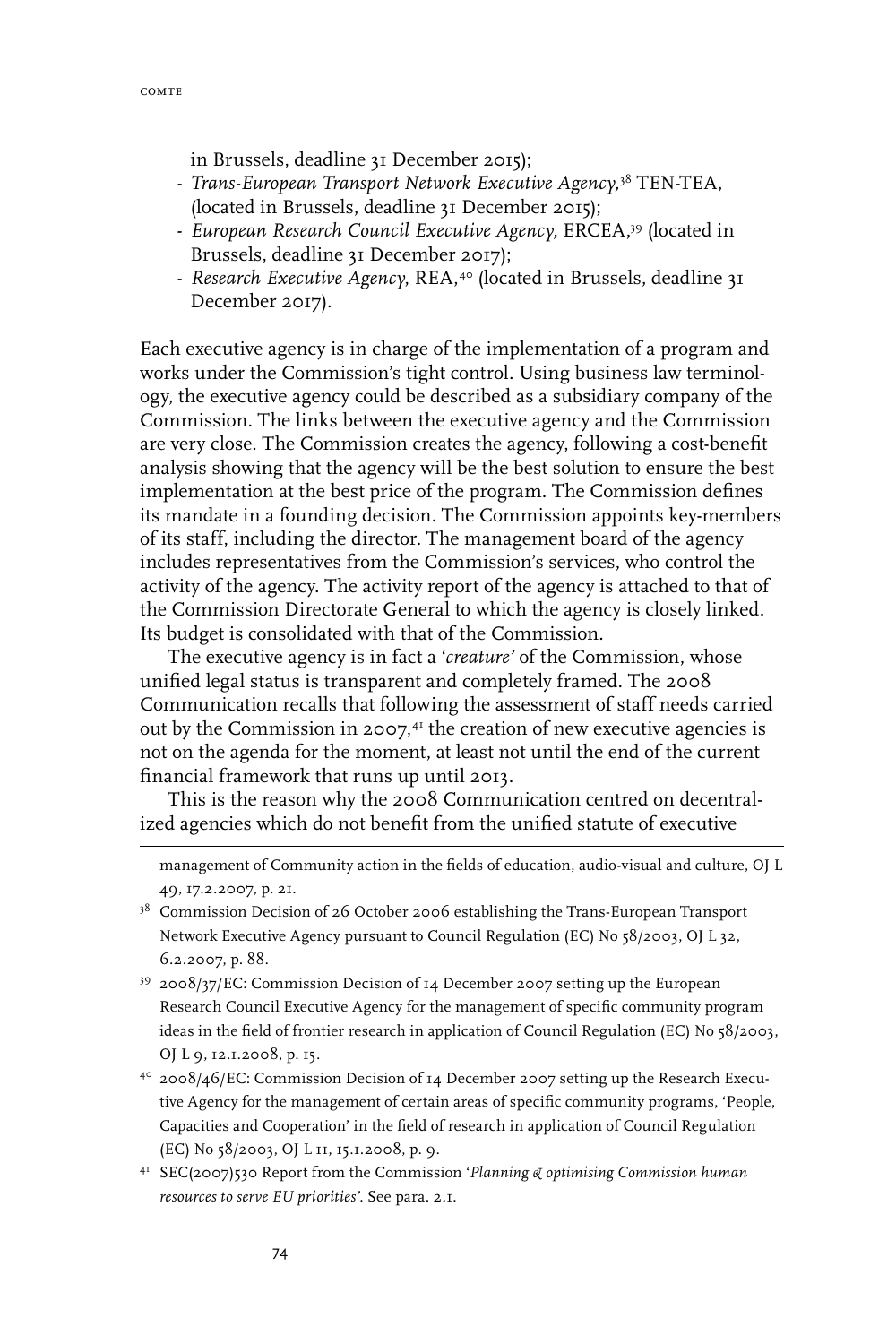agencies and which consequently raise problems and questions regarding their statute, functioning and relations with the European institutions (Commission, Council and EP).

#### 2.2.2 Regulatory Agency

As already mentioned, these agencies were historically created on a case-by-case basis, without any overall vision of their legal and institutional framework. For the time being, there is still no legal definition of what constitutes a regulatory agency, neither in primary nor in secondary law. The EP mentioned this for example in a working paper in 2007 $^{\scriptscriptstyle 4}$  and reiterated its position in a resolution adopted in 2009 as follows: '*Community law does not contain a definition of an agency'.*<sup>43</sup> In very general terms, it can be defined as an autonomous legal entity set up by the legislative authority in order to help regulate a particular sector at European level and help implement a Community policy (see below in this article).

It should be underlined that in a certain number of fields, particularly in financial and staff matters, the legal rules of regulatory agencies are already very widely unified. With regard to certain horizontal fields, such as access to documents<sup>44</sup> or data protection,<sup>45</sup> their legal statute is totally unified. For example, with regard to access to documents, an 'omnibus' operation was carried out by the Commission on all the regulations founding the agencies that were adopted prior to 2001 (adoption date of the regulation accessing documents) in order to incorporate into these regulations a standard provision, thus submitting the agencies to the regulation regarding public access to documents.46 Since then, all the founding regulations of the agencies include this standard clause, including those established under the former third pillar. It can thus be said that even in the absence of a framework for the regulatory agencies, a certain number of horizontal rules are already applicable to these agencies. This is certainly due to the Commission's efforts to implement since 2005 – on an internal basis as well as in inter-

46 See Regulations 1641/2003 to 1655/2003, OJ L 245, 29.9.2003.

 $42$  Working document n°1 on the European Union and its agencies, Decentralised agencies and other bodies according to Article 185 of the Financial Regulation – First reflections and future prospects, 10.4.2007, p. 2.

<sup>43</sup> EP resolution on financial management and control of EU agencies*,* 23.4.2009, P6- TA(2009)0274, para. 5.

<sup>44</sup> Regulation (EC) No 1049/2001 of the European Parliament and the Council of 30 May 2001 regarding public access to documents from the European Parliament, Council and Commission, OJ L 145, 31.5.2001, p. 43.

<sup>45</sup> Regulation (EC) No 45/2001 of the European Parliament and the Council of 18 December 2000 on the protection of individuals with regard to the processing of personal data by the Community institutions and bodies and on the free movement of such data, OJ L 8, 12.1.2001, p. 1.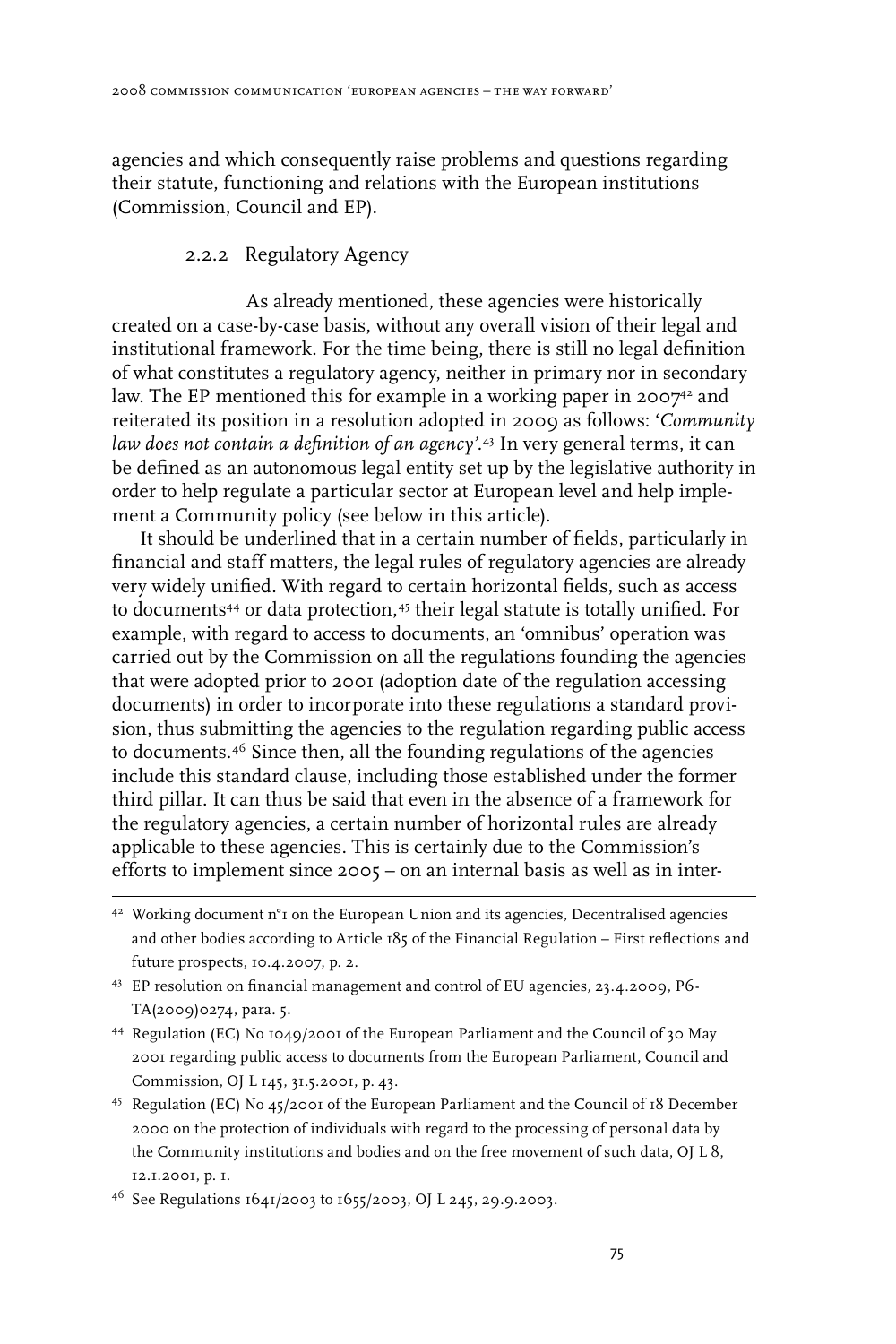comte

institutional negotiations – the rules contained in the 2005 inter-institutional draft agreement (see above in this article). This article, dedicated to the Communication of March 2008 and its follow-up, does not address these questions in detail.

The founding regulations of regulatory agencies however contain rules which differ from one agency to another, in particular regarding the governance of the agencies. This is probably their major disadvantage, leading to the observation that the agencies have a non-unified and non-transparent system.

For example, the composition of *management boards* can differ from one agency to another. Most agency management boards comprise 28 members, one representative of the Member State and one representative of the Commission. These management boards are considered as heavy instruments of management because of the significant number of their members. Many other variants in the composition of the management board can be pointed to, such as agencies where the Commission is not represented at all.47 In two cases only, the agency management board is of a limited size.48 In certain cases, the EP has one or more representatives in the management board, with various statuses: representatives without the right to vote, independent expert, etc.49

The rules for *appointing the director* of the agency are also varied: appointment by the Commission<sup>50</sup>, appointment by the management board<sup>51</sup> or appointment by the Council.52 In some cases, the selected candidate can be subjected to a hearing in front of the EP.53 In the case of the European Asylum Support Office, the involvement of the EP in the appointment procedure of the agency's Director by the management board becomes increas-

47 (Ex) first pillar agencies, OHIM (Office of Harmonization for the Internal Market) and CVPO (Community Plant Variety Office); (ex) third pillar agencies, EUROJUST (European Union's Judicial Cooperation Unit), EUROPOL (European Police Office) and CEPOL (European Police College).

- 49 E.g.: EEA (European Environment Agency), 'the European Parliament shall designate, as members of the management board, two scientific personalities particularly qualified in the field of environmental protection, who shall be chosen on the basis of the personal contribution they are likely to make to the Agency's work.'; EMEA (European Medicines Agency), 'two representatives of the European Parliament', ECHA (European Chemical Agency): 'two independent persons appointed by the European Parliament'.
- <sup>50</sup> Example: CEDEFOP (European Centre for the Development of Vocational Training).
- <sup>51</sup> Example: EEA (European Environmental Agency).
- <sup>52</sup> Examples: OHIM (Office for Harmonisation in the Internal Market): the appointment is made on the basis of a list submitted by the management board; CVPO (Community Plant Variety Office)*:* the appointment is made on the basis of a list submitted by the Commission after the opinion of the management board.
- 53 Example: ENISA (European Network and Information Security Agency).

<sup>&</sup>lt;sup>48</sup> This is the case for EFSA (European Food Safety Authority) and the Gender Institute.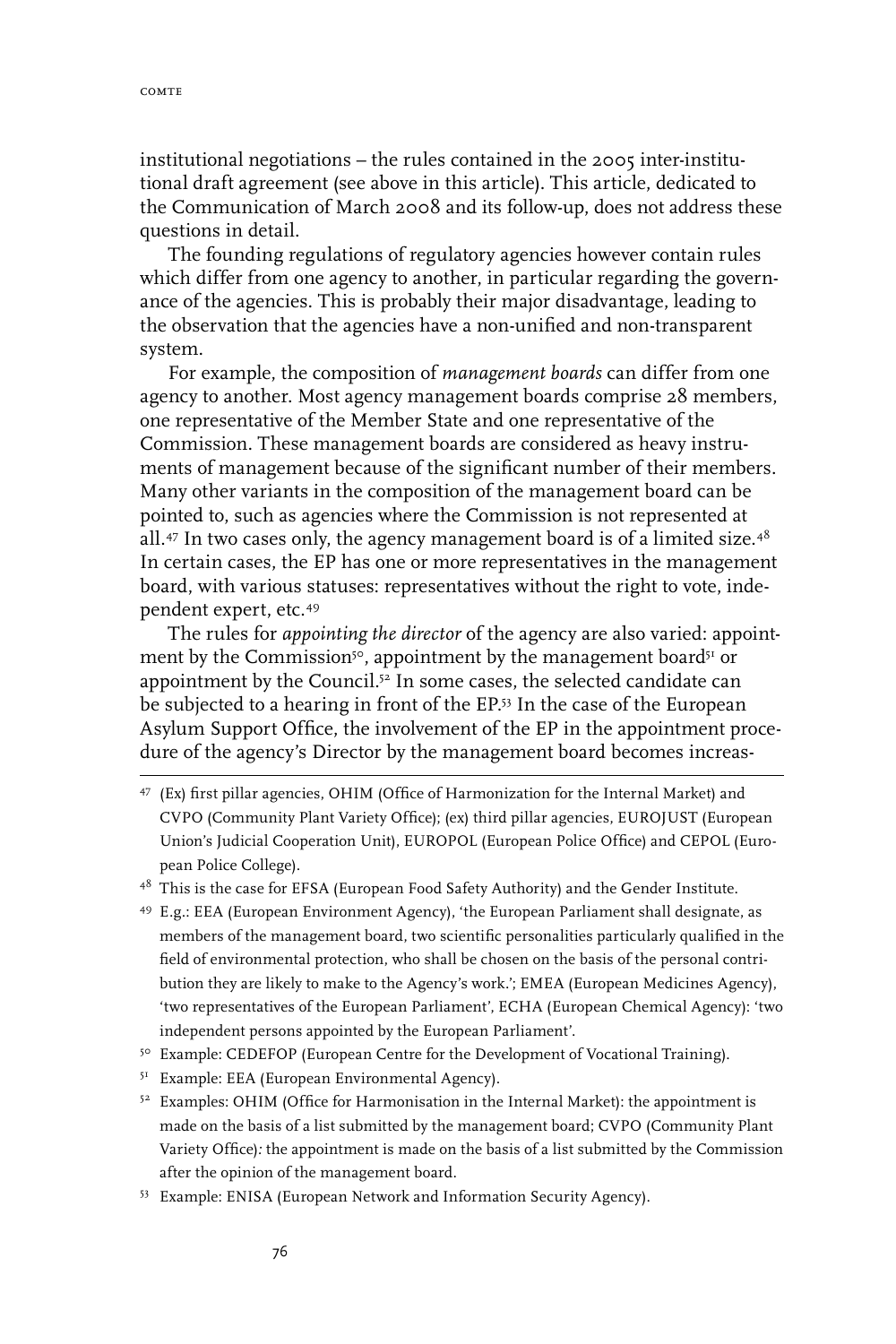ingly important. The formula accorded for the nomination of the Director<sup>54</sup> included the following elements in the selection procedure:

'Before appointment (by the Management Board of the Office), the candidate selected by the Management Board shall be invited to make a statement before the competent committee or committees of the European Parliament and answer questions put by its or their members. After this statement, the European Parliament may adopt an opinion setting out its view of the selected candidate. The Management Board shall inform the European Parliament of the manner in which this opinion has been taken into account'.

This formula is new in the founding regulation of an agency and could usefully serve as a precedent. This can be considered as a natural institutional evolution and will allow making the director of the agency responsible to the budget authority, which delivers him/her the annual discharge on the agency budget.

The *work program* of the agency is also subject to varied rules. In some cases, it is adopted by the management board after the Commission's *opin*ion,<sup>55</sup> following consultation with the Commission<sup>56</sup> or with the agreement of the Commission,57 each one of these cases exhibiting specific procedural subtleties, which distinguishes them apart. In certain cases, the Commission is not consulted for matters concerning the work program.58 In other cases, the founding regulation of the agency does not foresee a work program at all.59

For the time being, there is no legal definition of what constitutes a regulatory agency, neither in primary nor in secondary law. The Commission had however put forward one definition in its 2005 inter-institutional draft agreement for a framework of the regulatory agencies.<sup>60</sup> For the first time, the Commission made an effort to define this concept as follows:

- 55 Example: EASA (European Aviation Safety Agency).
- <sup>56</sup> Example: European Institute for Gender Equality.
- 57 Example: EUROFOUND (European Foundation for the Improvement of Living and Working Conditions).
- <sup>58</sup> Example: ECDC (European Centre for Disease Prevention and Control).
- 59 Example: OHIM (Office for Harmonisation in the Internal Market).
- $60$  See above, Com(2005)59 final.

<sup>54</sup> See inter-institutional declaration, Position of the Council at first reading with a view to the adoption a Regulation of the European Parliament and the Council establishing a European Asylum Support Office, Statement of the Council's reasons, 25/02/2010, Document 16626/2/09 REV 2 ADD 1, annex 1: '(….) The formula agreed for the nomination of the Director of the future European Asylum Support Office (Article 28 of the basic regulation) (…) should be seen in the context of inter-institutional efforts to improve the governance and accountability of agencies.'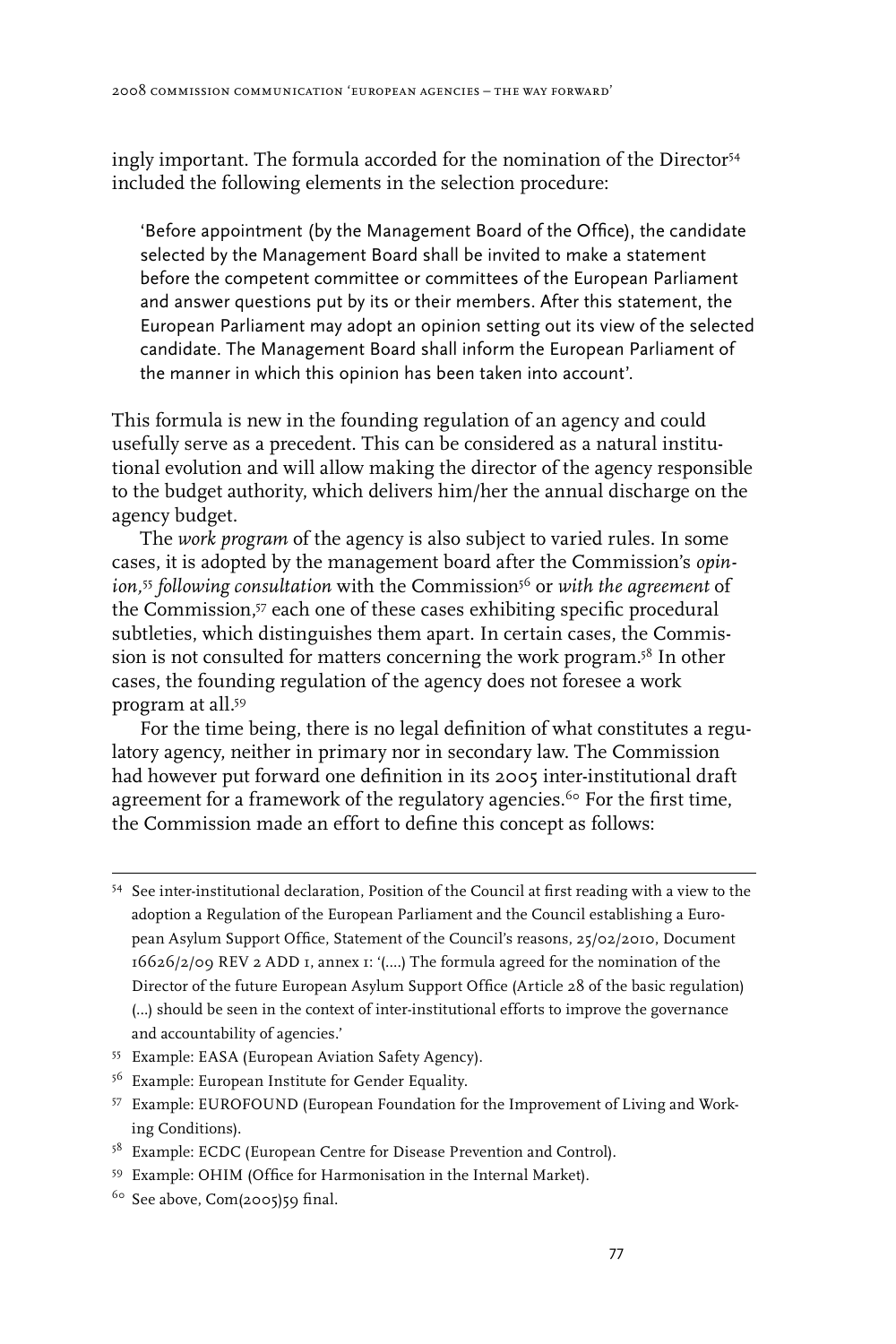'(…) the term 'European regulatory agency' (…) shall mean any autonomous legal entity set up by the legislative authority in order to help regulate a particular sector at a European level and help implement a Community policy. The agency shall be invested with a public service role. It shall help to improve the way in which Community legislation is implemented and applied throughout the European Union'.<sup>61</sup>

This definition included the following components:

- A legal personality
- An autonomous entity (*i.e.* it is managed by autonomous management bodies: a management board and director)
- An entity created by the legislator (secondary law)
- An entity taking part in the regulation of a European sector of activity
- An entity in charge of a public service mission.

'*In order to establish a working definition of regulatory agencies*',62 the 2005 draft inter-institutional agreement interestingly put forward two concepts, that of '*regulation*' and that of '*tasks to be devolved to the agencies'.* The concept of regulation was defined as follows:

'A distinction must be made between 'regulatory' activities and the adoption of legal rules or binding legal norms which are applicable across the board. Regulatory activities do not necessary involve the adoption of legal acts. They may also involve measures of a more incentive nature, such as co-regulation, self-regulation, recommendations, referral to the scientific authority, networking and pooling of good practice, evaluating the application and implementation of rules, etc. It therefore follows that a European 'regulatory' agency does not necessarily have the power to enact binding legal norms.'

This definition was based on the distinction between the concepts of '*regulatory activities'* (or '*regulation*') and of '*adoption of legal rules or binding legal norms which are applicable across the board' (or 'binding legal norms')*. The 'binding legal norms' would be the legal activity aimed at the adoption of general normative rules (*erga omnes*) with binding force. In contrast, the 'regulation' or 'regulatory activities' would be an activity with broader scope, the extent of which remains to be more precisely defined, and which would cover, besides the 'legal binding norms' in a strict sense, various measures, including those of an incentive nature such as those quoted in the definition of the draft of the inter-institutional agreement: co-regulation, self-regulation, recommendations, referral to the scientific authority, networking and pooling of good practices, evaluation of the application and implementation of the rules, etc. It can be noted that whilst the English text only uses the

<sup>&</sup>lt;sup>61</sup> Draft inter-institutional agreement, Article 3.

 $^{62}$  Draft inter-institutional agreement, para. 7.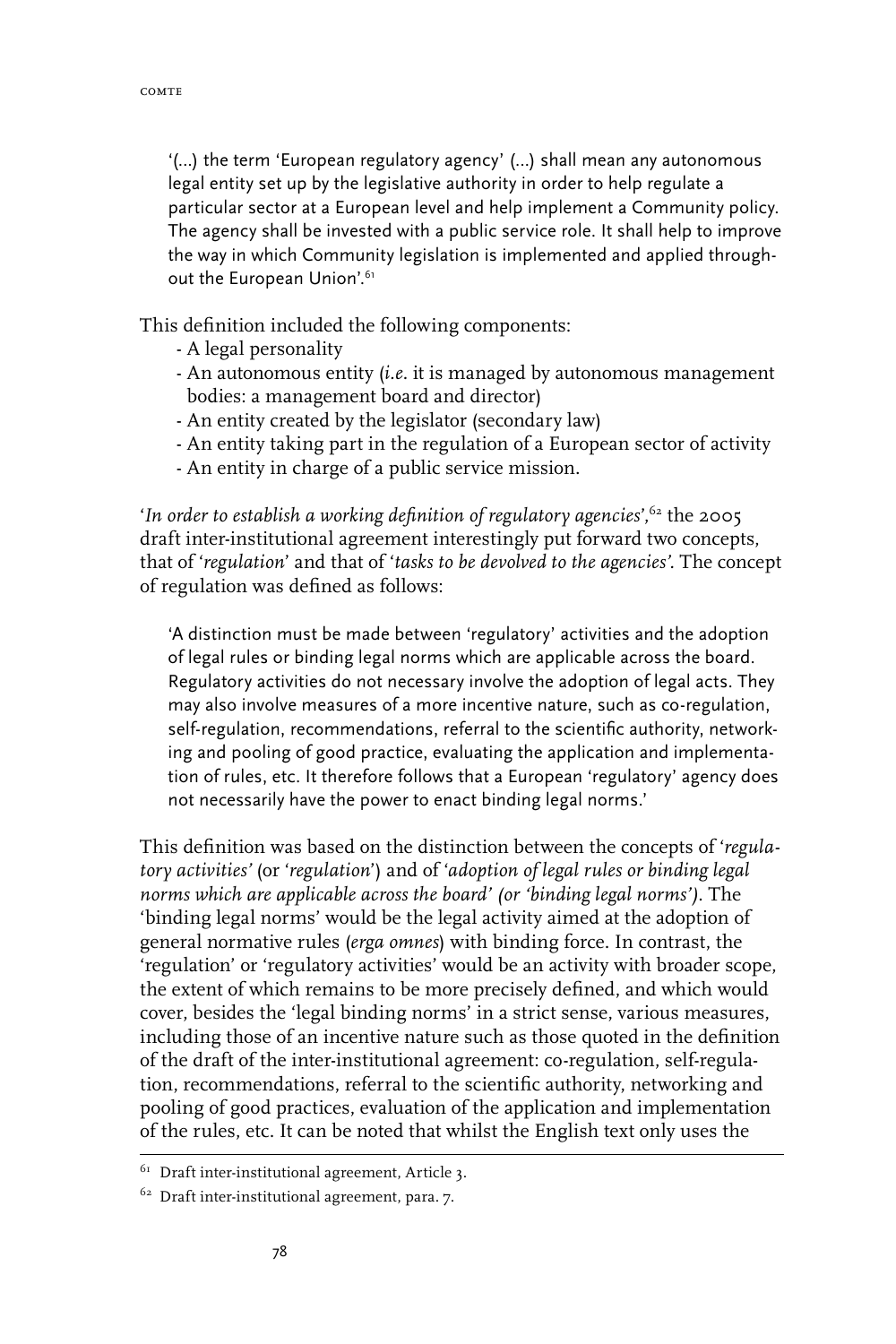term '*regulation*' and ignores a second (different) wording for the second concept, the French and German versions use two different terms '*régulation/Regulierung* 'and '*réglementation/Regelung*',63 probably in order to be more precise and to account of two fully distinct concepts. It is likely that the terms '*régulation*' in French and '*Regulierung*' in German come from the English language '*regulation*'.

With a pragmatic intention, the project also gave a definition of the various tasks, which a regulatory agency can be in charge of:

'In keeping with the regulatory concept defined above, these agencies may be assigned one or more of the following tasks:

a. adopting individual decisions which are legally binding on third parties;

b. providing direct assistance to the Commission and, where necessary, to the Member States in the interests of the Community, in the form of technical or scientific advice and/or inspection reports;

c. creating a network of national competent authorities and organising cooperation between them in the interests of the Community with a view to gather, exchange and compare information and good practice.

Each European regulatory agency will also be responsible for gathering, analysing and forwarding objective, reliable and easy-to-understand information concerning its area of activity.'64

It thus appears that each regulatory agency can be in charge of several different missions. An agency could, for example, have decision-making competences, provide scientific assistance to the Commission in the form of opinions, create a network of national authorities in order to facilitate their co-operation, and carry out – at a European level – the collection and analysis of information related to its field of action. This is why any classification of agencies based on their activity can be misleading or simplistic.

Concerning the nature of the decision-making powers devolved – when necessary – to a regulatory agency, the draft inter-institutional agreement carefully specified the limited nature of these powers and the essential function of support to the Commission regarding technical and scientific opinions:

'By accomplishing these tasks, the agencies will take an active part in exercising executive powers at Community level. Agencies which adopt individual decisions will be given the power to implement laws. However, this power

<sup>63</sup> See draft inter-institutional agreement 2005, para. 7.1. French version: '*La "régulation" doit être distinguée de la "réglementation" ou adoption de normes juridiques contraignantes de portée générale*.' German version: '"*Regulierung" ist zu unterscheiden von "Regelung" bzw. von der Annahme rechtlich bindender Normen mit allgemeiner Tragweite*'. Same distinction in other language versions.

<sup>64</sup> See draft inter-institutional agreement 2005, para. 7.2.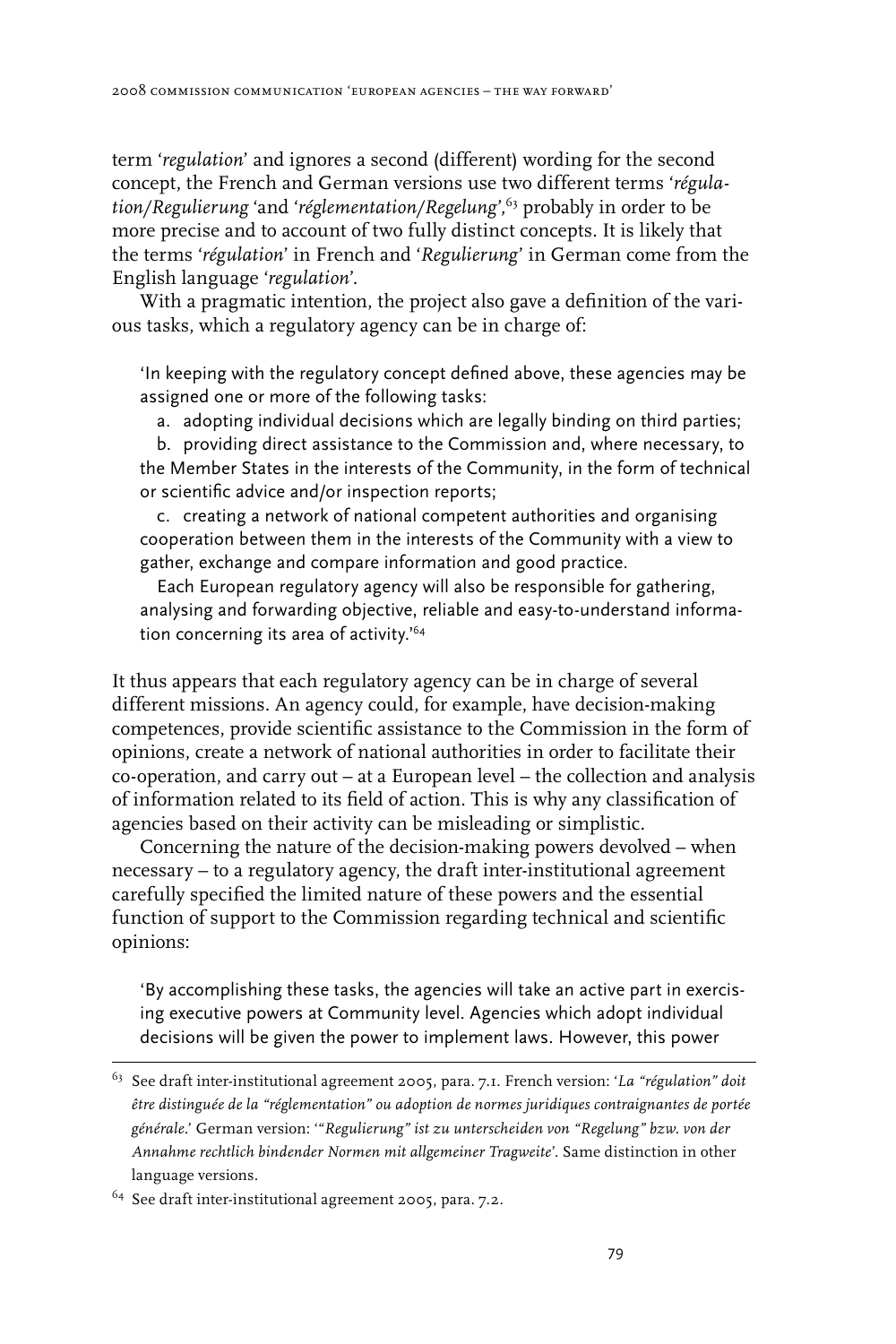will be limited to applying the rules of secondary legislation to specific cases, in accordance with the institutional system and the case law of the Court of Justice<sup>.65</sup> The other tasks allocated to the agencies must allow them to provide the Commission, in particular, with the experience and expertise it needs so that it can fully meet its responsibilities as the Community executive.<sup>'66</sup>

The 2008 Commission Communication does not give a new definition insofar as it uses already known (basic) principles. It provides a 'negative' legal definition, or in other words, a definition by exclusion, in indicating that the regulatory agency must be clearly distinguished from the executive agency and that certain public bodies created on the basis of secondary law are not agencies. The EP supports a much wider definition. The 'agencies' would be '*bodies set up by the Communities having legal personality*' and moreover the EP adds that this covers '*the three categories of agency that fit this definition, namely decentralised agencies, executive agencies and other bodies*'.67

The 2008 Commission's Communication provides some elements which characterise the regulatory agency, by broadly referring to the conditions already defined in the 2005 draft inter-institutional agreement: sectoral statute, legal personality, financial autonomy and staff regulations, autonomous decision-making bodies, the various mandates of the agencies. These elements are studied below.

#### *Sectoral regulation*

The so-called regulatory agency is set up by a *sectoral regulation* defining its mandate and operating rules. For example, the European Environment Agency is based on Article 175 of the EC Treaty (new 192 Treaty on the Functioning of the European Union – TFEU), the legal basis of the European environmental policy. The European Food and Safety Authority is based on several legal bases of the Treaty, including Article 37 of the EC Treaty (new 43 TFEU – agricultural policy), Article 95 of the EC Treaty (new 114 TFEU – Internal market), Article 133 of the EC Treaty (new 207 TFEU – Common Trade policy) and finally Article 152§4b of the EC Treaty (new 168 TFEU – Public health). The European Maritime Safety Agency is based on Article 80§2 of the EC Treaty (new 100 TFEU – Transport). The European Chemical Agency is based on Article 95 of the EC Treaty (new 114 TFEU – Internal market). A certain number of European regulatory agencies are based on Article 308 of the EC Treaty (new 352 TFEU – Implicit competences), such as the European Centre for the Development of Vocational Training or the Translation Centre for the bodies of the European Union. Some recently

<sup>65</sup> Case 9-56 *Meroni* [13 June 1958] ECR1958, p. 11; Case 98/80 *Romano* [14 May 1981] ECR1981, p. 1241.

<sup>66</sup> See draft inter-institutional agreement 2005, para. 7.3.

 $67$  EP resolution on financial management and control of EU agencies, 23/04/2009, P6 TA(2009)0274, para 5.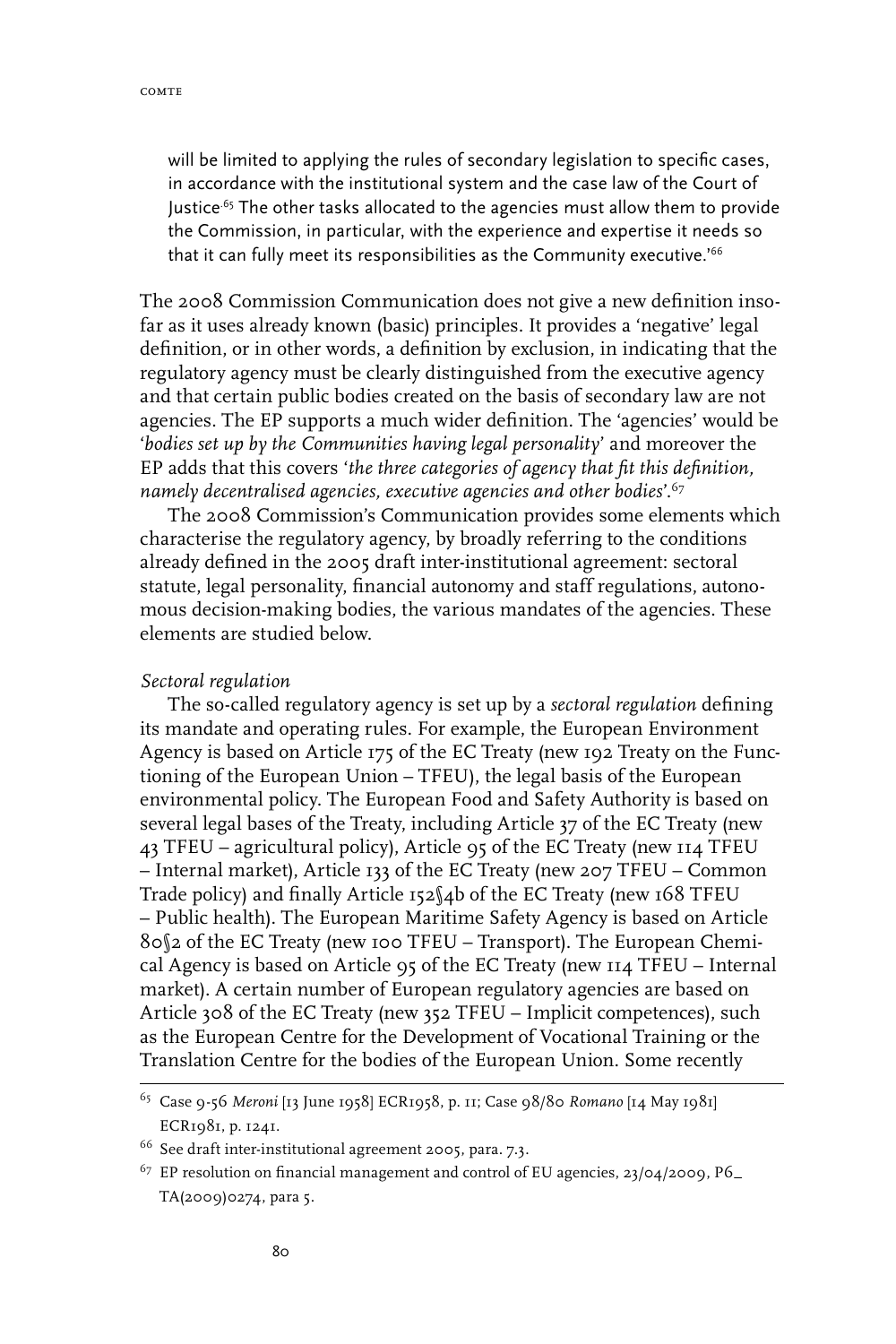created agencies – like the European Union Agency for Fundamental Rights – are also based on Article 308 of the EC Treaty (new 352 TFEU – Implicit competences). The great variety of agencies can therefore be noticed.

The agencies are very often created following a political initiative coming from either the Council or the EP. The creation of an agency could, for example, have met a need expressed with a view to achieving the internal market. This was the case for the Office for Harmonisation in the Internal Market and the Community Plant Variety Office. It might have been the result of crises. This was the case for the European Food and Safety Authority (EFSA) which was set up after the sanitary crisis involving *bovine spongiform*  encephalopathy (BSE, or 'mad cow' disease).<sup>68</sup>

The European Asylum Support Office, the new agency to be created in the field of justice and home affairs, is a recent example of such a request from the Council.<sup>69</sup> Other recent examples are the agencies under proposal, as a follow-up to the 2009 Commission's Communication about changes to the architecture of European financial supervision, $7^{\circ}$  prepared by the Commission in order to remedy shortcomings in the area of financial supervision revealed by the financial crisis of 2008-2009. The impact assessment accompanying the proposals of regulations establishing these three agencies indicates that

'the Conclusions of the European Council of 18-19 June 2009 supported (…) the creation of a European Systemic Risk Board (…) and (recommended) a European System of Financial Supervisors, comprising of *three new European*  Supervisory Authorities,<sup>71</sup> be established (aimed at) upgrading the quality and consistency of national supervision, strengthening oversight of cross border groups through the setting up of supervisory colleges and establishing a

- <sup>68</sup> The idea of creating an EC regulatory agency in the food sector had already been launched before the major food crises, in particular with references to the American model, the powerful *Food and Drug Administration*. See *e.g.* Ellen Vos, 'EU Food Safety Regulation in the Aftermath of the BSE Crisis' [2000] *Journal of Consumer Policy*, Kluwer, 23:227-255.
- 69 See Com(2009)66 final Proposal for a regulation of the European Parliament and the Council establishing a European Asylum Support Office, explanatory memorandum of the proposal, p. 3: 'In the conclusions of its meeting in April 2008 the Justice and Home Affairs Council specifically asked the Commission to present proposals on this matter. (…) In late September 2008 the European Council adopted the European Pact on Immigration and Asylum and expressly agreed, 'to establish in 2009 a European support office with the task of facilitating the exchange of information, analyses and experience among Member States, and developing practical cooperation between the administrations in charge of examining asylum applications.' *This proposal seeks to respond to these requests from the Council and the European Council*.' (italics added by the author).
- $7°$  Com(2009) 252 final.
- 71 Emphasis by the author.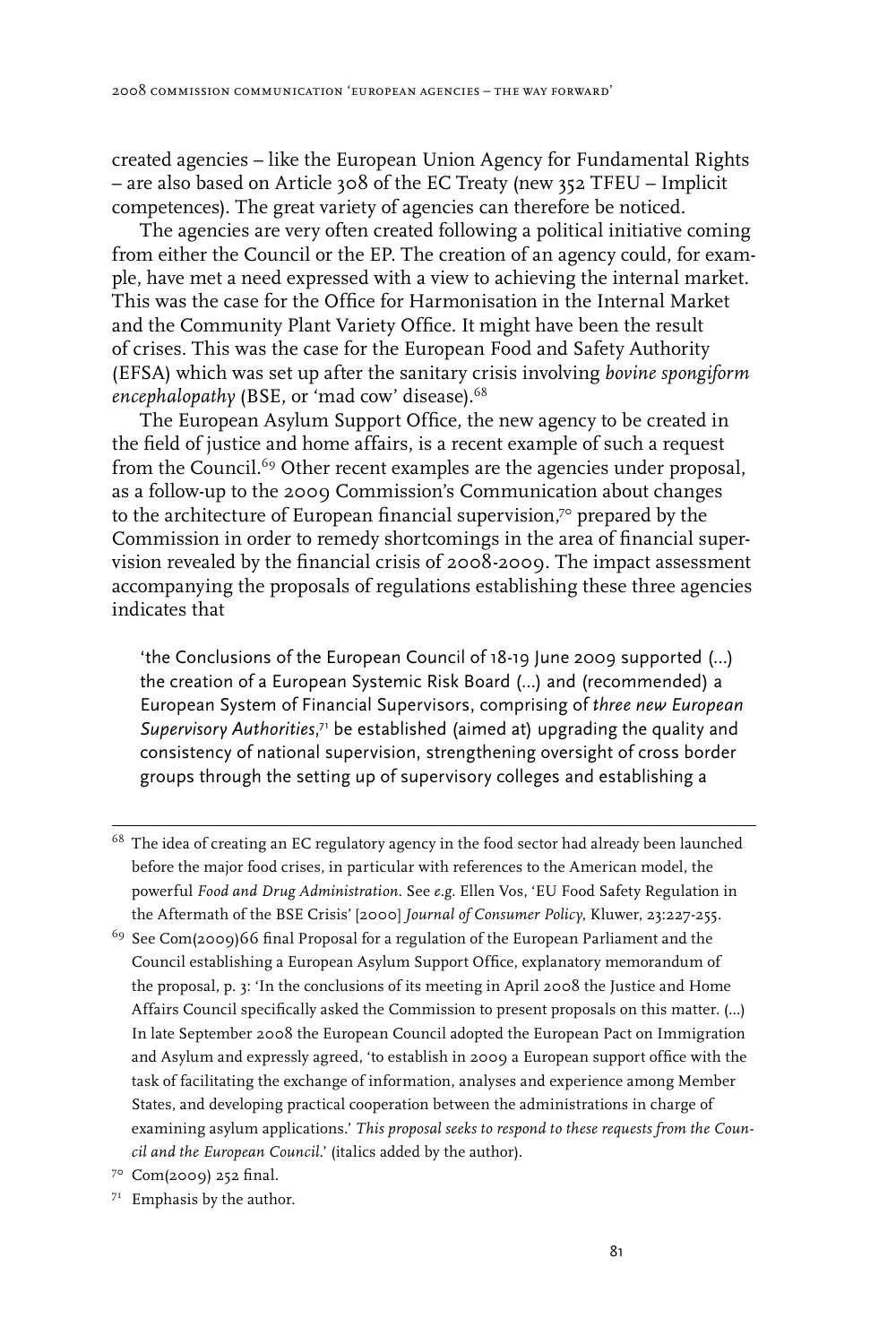single European rule book applicable to all financial institutions in the Single Market<sup>'72</sup>

#### *Legal personality*

The Communication states that regulatory agencies have legal personality. As a result of this, in each Member State, they can exercise the widest possible legal powers accorded to legal persons under national legislation. In particular they may, among other things, acquire or dispose of immovable or movable property and be a party to legal proceedings.

#### *Financial autonomy and staff regulations*

The Communication states that regulatory agencies are financed by the Union's budget,73 as well as in some cases, by receiving directly fees or payments.74 The staff regulations of the European institutions are applicable *mutatis mutandis* to the staff employed in the agencies.

When the agencies are financed by the Union's budget, they comply with Article 185 of the Financial Regulation,75 and the EP is responsible for the annual discharge of the budget. Within this framework, every year, the EP invites the directors of the agencies (or a certain number of them) to a specific budgetary hearing before making its decision.

#### *Autonomous decision-making bodies of the agency*

The Communication states that the agency is managed by its *management board* and a director. That makes it *an institutional entity independent*  from the Commission and the other European institutions.

The Management Board makes sure that the agency implements the tasks that have been entrusted upon it in its founding regulation. It is the programming and monitoring body of the agency, *inter alia,* in charge of appointing and, if necessary, dismissing the director of the agency. This Board adopts the annual work program of the agency, the budget of the agency and defines its staff policy. It also adopts the annual activity report of the agency.

- 74 E.g., OHIM, (*Office for Harmonisation in the Internal Market*) is auto-financed at 100%. See Preliminary Draft General Budget of the European Commission for the Financial Year 2010, eur-lex.europa.eu/budget/www/index-en.htm.
- 75 Council Regulation (EC, Euratom) No 1995/2006 of 13 December 2006 amending Regulation (EC, Euratom) No 1605/2002 on the Financial Regulation applicable to the general budget of the European Communities, OJ L 390, 30.12.2006, p. 1.

<sup>72</sup> SEC(2009)1234 Commission Staff Working document, Impact assessment, p. 6.

<sup>73</sup> E.g., the European Training Foundation, the European Centre for Disease Prevention and Control or the European Railway Agency are 100% financed on the budget of the Union. See Preliminary Draft General Budget of the European Commission for the Financial Year 2010, eur-lex.europa.eu/budget/www/index-en.htm.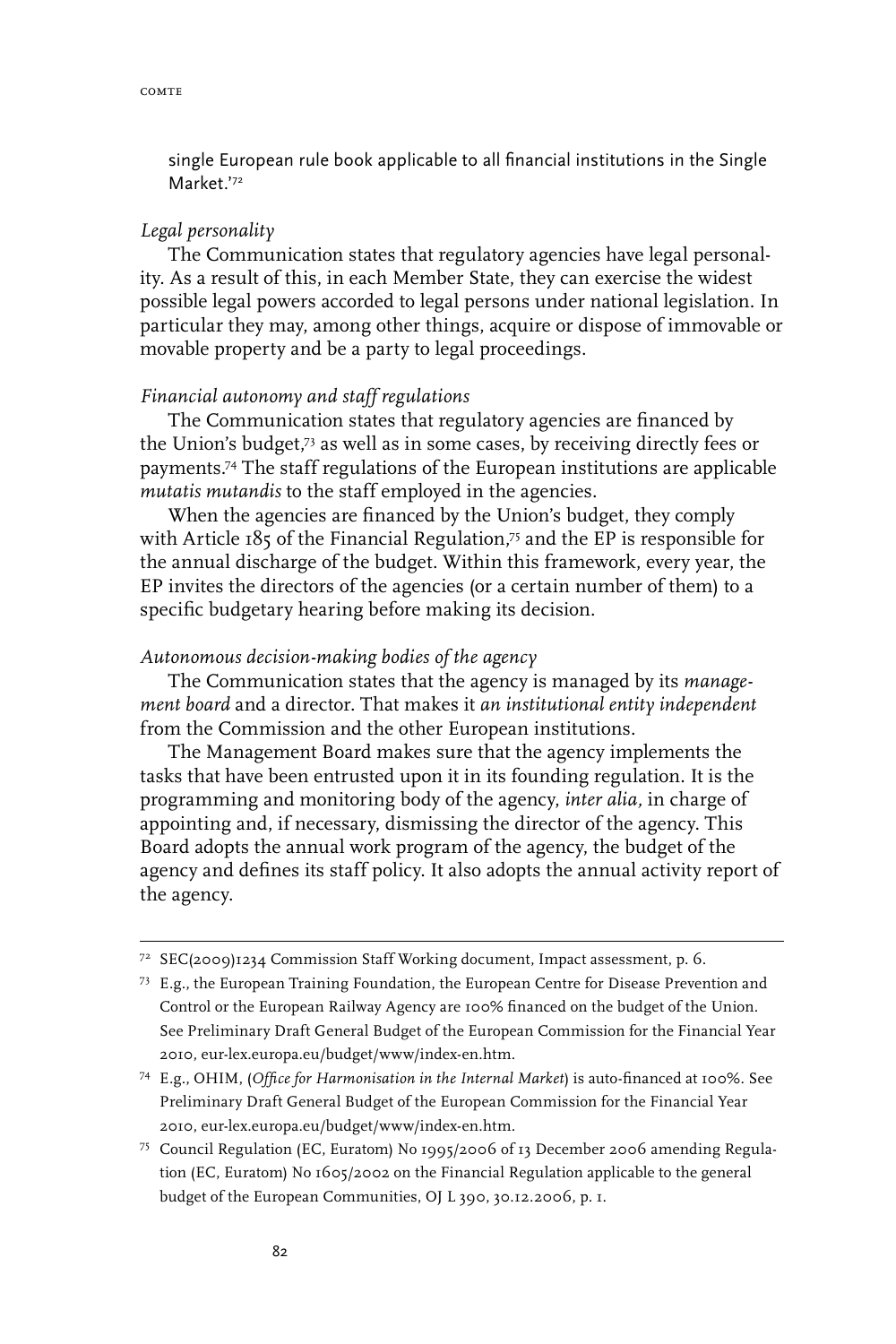The director takes on the responsibility for the operational tasks assigned to the agency. He/She is *inter alia* in charge of preparing the annual work program, drafting the estimates of the agency's income and expenditure, its internal rules and those of the Management Board, its financial regulation and the deliberations of the Management Board.

#### *The various mandates of the agencies*

The Communication finally mentions that *the mandates of these agencies are widely diversified*. The examples of agencies mentioned above show that the agency's name does not have a direct connection with its mandate. A European regulatory agency can either be called 'agency',76, 'office',77 'centre',78 'authority',79 'foundation',80 'observatory',81 'institute',82 or 'college'83 without that having any influence on its institutional nature and functions.

The Communication stresses the distinction between the decisionmaking agencies whose purpose, under their mandate, is to make individual decisions, and the non-decision-making agencies, that is to say, the others, which may perform different types of functions. In order to clarify the situation, the Communication proposes a classification of the agencies based on their key functions as defined in their founding regulations. This classification, based on the 'centre of gravity' of the agency's activity, allows the Commission to define five categories of agencies.

The Commission, by suggesting a classification in the 2008 Communication, draws on a previous discussion. Theoretical classifications of the agencies were already put forward according to different criteria. A classification had for example been provided in the report of the working group on the White Paper on Governance.<sup>84</sup>

The Communication, with a clear pedagogical purpose, carries out a simplified classification of the agencies. Like any classification, the one proposed by the Commission in the Communication is to some extent, artificial or arbitrary in character. This is confirmed by the fact that certain agencies appear in several categories. However, the will of the Commission seems to be that of giving an overall picture of the agencies by grouping them according to an easily identifiable criterion, as follows:

- 82 E.g. Gender Institute.
- <sup>83</sup> E.g. European College of Police.

<sup>76</sup> E.g. European Railway Agency.

<sup>77</sup> E.g. Community Plant Variety Office or European Asylum Support Office.

<sup>78</sup> E.g. European Centre for Disease Prevention and Control.

<sup>79</sup> E.g. European Food Safety Authority.

<sup>&</sup>lt;sup>80</sup> E.g. European Centre for the Development of Vocational Training.

 $8I$  E.g. European Monitoring Centre for Drugs and Drug Addiction.

 $84$  See report by the working group 3a (Improving the exercise of executive responsibilities): '*Establishing a framework for decision-making regulatory agencies'* June 2001, p. 7.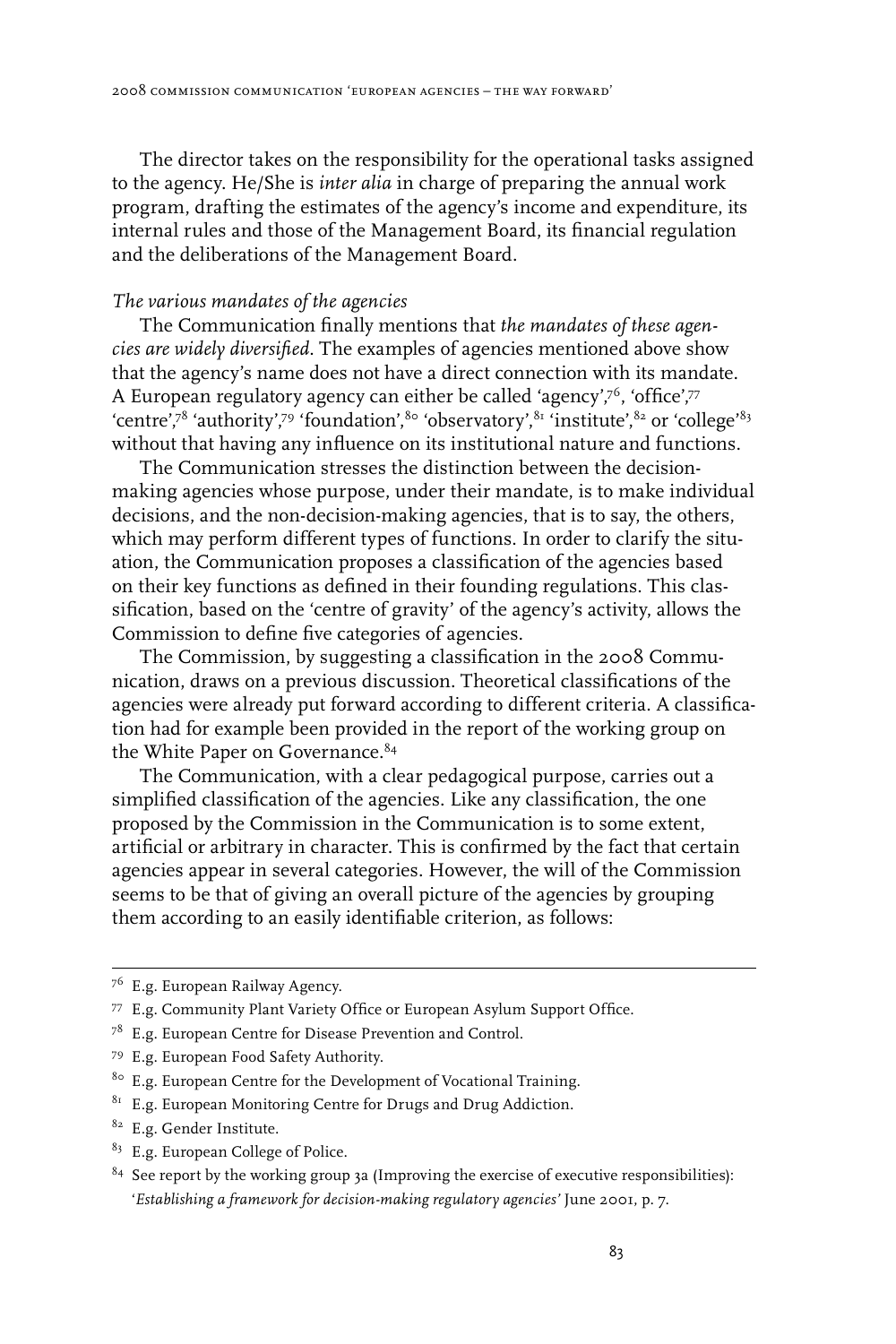| Agencies                                                                                                                                                                                                                                                                                                                                                                                                                                                                                                                                                                                                                                      | Centre of gravity of agencies' activities                                                                                                                                                           |
|-----------------------------------------------------------------------------------------------------------------------------------------------------------------------------------------------------------------------------------------------------------------------------------------------------------------------------------------------------------------------------------------------------------------------------------------------------------------------------------------------------------------------------------------------------------------------------------------------------------------------------------------------|-----------------------------------------------------------------------------------------------------------------------------------------------------------------------------------------------------|
| OHIM (Office for Harmonisation in the<br>Internal Market),<br>CVPO (Community Plant Variety Office)<br><b>EASA</b> (European Aviation Safety Agency)<br>ECHA (European Chemical Agency)                                                                                                                                                                                                                                                                                                                                                                                                                                                       | Decision-making agencies<br>(4 agencies)                                                                                                                                                            |
| <b>EMSA (European Maritime Safety Agency)</b><br>EFSA (European Food and Safety Authority)<br>ERA (European Railway Agency))<br><b>EMEA</b> (European Medicines Agency)                                                                                                                                                                                                                                                                                                                                                                                                                                                                       | Agencies providing direct assistance to the<br>Commission and, where necessary, to the<br>Member States, in the form of technical or<br>scientific advice and/or inspection reports<br>(4 agencies) |
| EAR (European Agency for Reconstruction)<br>GSA (GALILEO - European satellite radio-<br>navigation programmes)<br>CFCA (Community Fisheries Control Agency)<br>FRONTEX (European Agency for the Man-<br>agement of Operational Cooperation at the<br>External Borders of the Member States of the<br>European Union)<br>EUROJUST (European Union's Judicial Coop-<br>eration Unit)<br>EUROPOL (European Police Office)<br>CEPOL (European Police College)                                                                                                                                                                                     | Agencies in charge of operational activities<br>(6 agencies)                                                                                                                                        |
| CEDEFOP (European Centre for the Develop-<br>ment of Vocational Training)<br>EUROFOUND (European Foundation for the<br>Improvement of Living and Working Condi-<br>tions)<br>EEA (European Environment Agency)<br>ETF (European Training Foundation)<br><b>EMCDDA</b> (European Monitoring Centre for<br>Drugs and Drug Addiction)<br>EU-OSHA (European Agency for Safety and<br>Health at Work)<br><b>ENISA</b> (European Network and Information<br>Security Agency)<br>ECDC (European Centre for Disease Preven-<br>tion and Control)<br>FRA (European Union Agency for Fundamen-<br>tal Rights)<br>European Institute for Gender Equality | Information agencies<br>(10 agencies)                                                                                                                                                               |
| CDT (Translation Centre for the Bodies of the<br>European Union)                                                                                                                                                                                                                                                                                                                                                                                                                                                                                                                                                                              | Services to other agencies and institutions<br>$(1 \text{ agency})$                                                                                                                                 |

The 2008 Communication makes it clear that certain agencies cover important activities in other fields, other than their 'centre of gravity' as indicated in the table drawn up by the Commission. This is the case for EASA (European Aviation Safety Agency), ECHA (European Chemical Agency), which have important activities regarding scientific opinions, and for EMSA (European Maritime Safety Agency), which carries out important operational activities, in particular concerning the fight against maritime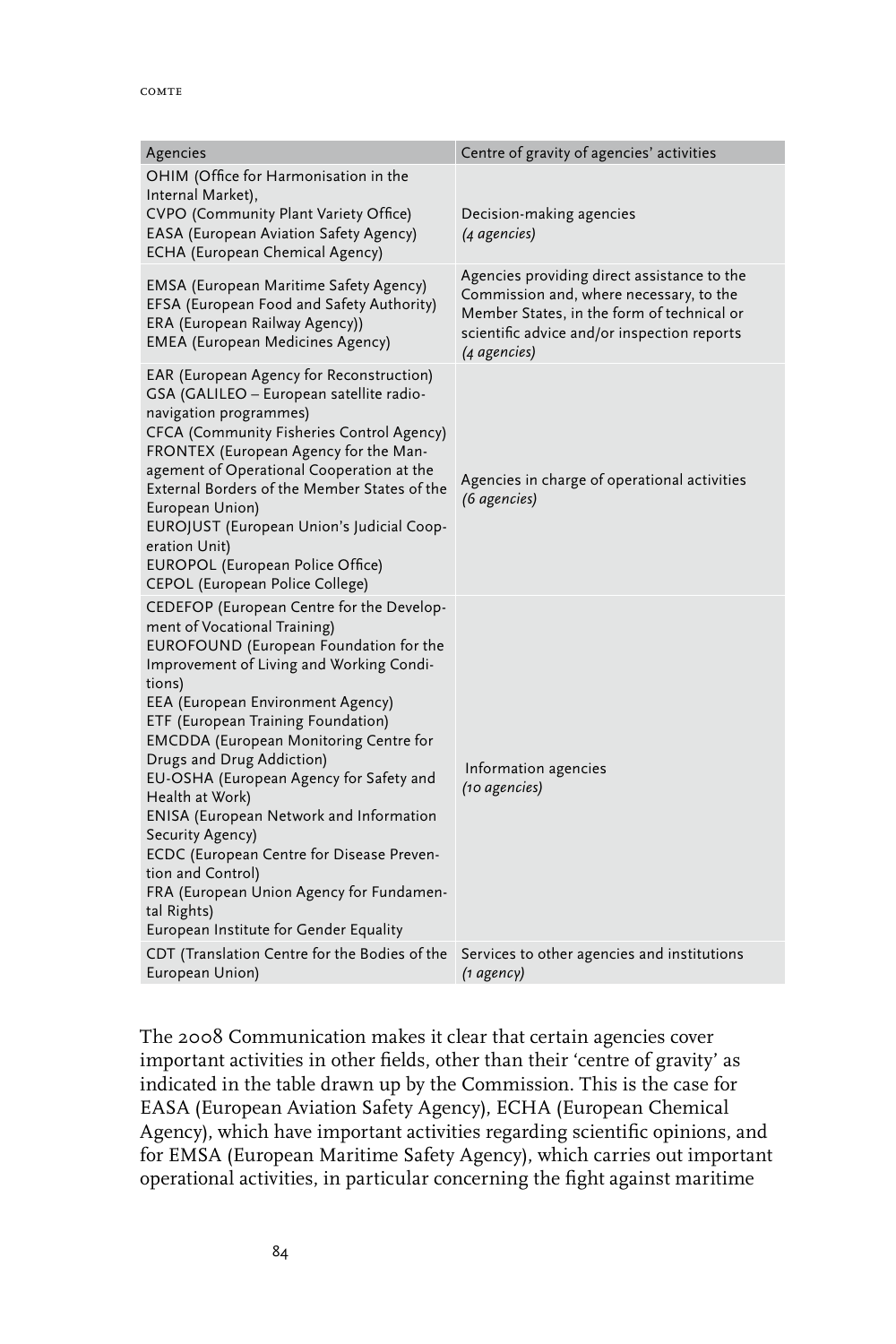pollution. This is normal, taking into account the fact that almost all the agencies have various activities foreseen in their mandate. The discussion is still open to the possibility of finding an appropriate classification for agencies. Some proposals for classifications of the agencies under different criteria have appeared in a recent report dealing with the evaluation of the EU decentralised agencies (see below in this article). This report points out the difficulties of clustering agencies in homogeneous groups. As many agencies implement a wide range of distinct activities, the report considers it easier to compare homogeneous *clusters of activities*, instead of homogeneous *clusters of agencies.*<sup>85</sup>

The Commission qualifies all the agencies referred to in the 2008 Communication as being a 'regulatory agency'. In this sense, the term 'regulatory' (not defined in the text except by the indirect reference to the various mandates of these different agencies) acquires in this context a very broad meaning, covering several different activities: decision-making activities, activities involving the provision of scientific and technical assistance to the Commission and/or to the Member States, as well as operational and information activities. Until the 2008 Communication, the term 'regulatory agency' did not have such a broad meaning. The agencies of the (former) second pillar were traditionally excluded from the group of other agencies based on the (former) first pillar of the EC Treaty because they depended entirely on the Council. The agencies included in the (former) third pillar of the EC Treaty were never qualified as 'agencies', nor as 'regulatory agen $cies'$ .86

The EP expressed recently that it does not agree with this new meaning given by the Commission of the terms 'regulatory agencies' and 'considers the term 'regulatory agency', which is increasingly used as a generic term, misleading, as not all decentralised agencies have regulatory tasks'. The EP therefore prefers the term 'decentralised agencies' as a general term for the traditional agencies, because they 'are set up by the European legislator for a variety of reasons such as the provision of certain services, the employment of specialist expertise and the carrying-out of regulatory and monitoring tasks'.87

- 85 See Ramboll, Euréval, '*Matrix Evaluation of the EU decentralised agencies in 2009*', (December 2009, volumes 1 and 3, Report for the European Commission). See *e.g*. 'agencies having comparable activities', volume I, p. 31.
- <sup>86</sup> The 3 agencies of the (former) third pillar deliberately bear names, which do not include the term of 'agency'. See the most recent example with the new European Asylum Support *Office*. In the text of the founding regulations of the Justice and Home Affairs agencies (EUROPOL, European Police Office, EUROJUST, European Union's Judicial Cooperation Unit and CEPOL, European Police College), they are qualified as 'bodies' (instead of 'agencies').
- $87$  EP resolution on financial management and control of EU agencies, 23/04/2009, P6 TA(2009)0274, para 6.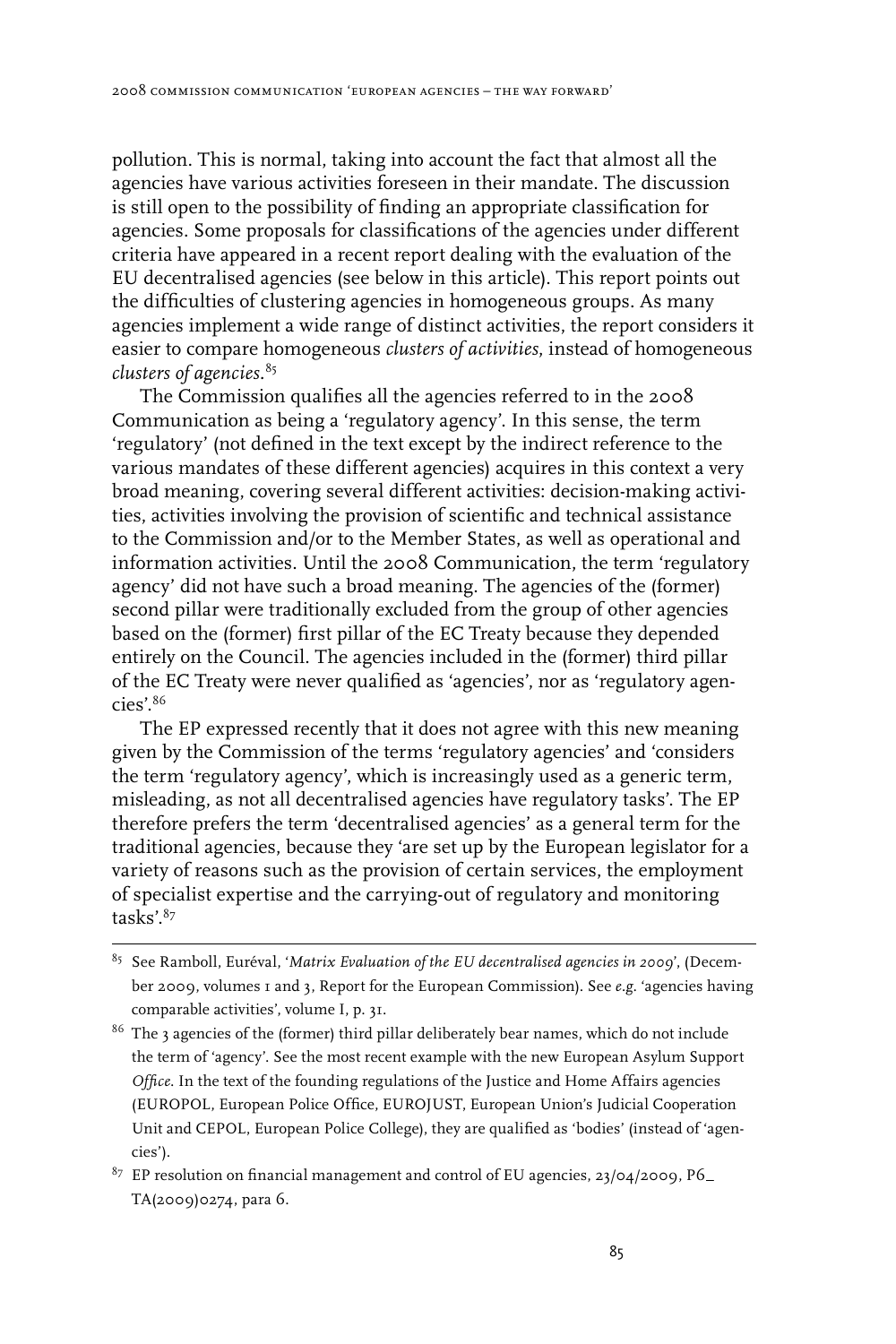comte

The classification proposed by the Commission calls for some examination.

•Decision-making agencies in charge of adopting individual decisions having legal effects on third parties.

These agencies, all belonging to the (former) first pillar of the Treaty, are regarded as the most powerful in terms of mandate. Indeed, they may make decisions upon requests from companies with a view to obtain *e.g*. a Community trademark (OHIM), a navigability certificate (EASA) or an authorization for a chemical product (ECHA). However these agencies have limited decision-making powers in legal terms. They are not entitled to take measures of a general scope (having *erga omnes* effects) and do not have any discretionary power. They make their decisions on the basis of criteria precisely defined by the legislator in their founding regulations. The 2002 Communication had given suggestions on this subject by specifying that:

'In view of the considerations in connection with both the purely technical nature of the agencies and, more generally, the principles on which the Community legal order is based, the White Paper on European Governance has placed further restrictions on the decision-making agencies' scope for action, authorising them to intervene only in areas where a single public interest predominates and in areas where the agencies are not called upon to arbitrate on conflicting public interests, exercise any powers of political appraisal or conduct any complex economic assessments. Neither can they be delegated responsibilities for which the EC Treaty has conferred direct power of decision on the Commission (for example in the field of competition or, mutatis mutandis, infringement proceedings under Articles 226 to 228 of the EC Treaty)'.<sup>88</sup>

The same concern had been expressed in a President Barroso's Communication<sup>89</sup> to the college, at the time of the policy debate on agencies which took place in August 2007.

<sup>88</sup> Com(2002)718 final, p. 9.

<sup>&</sup>lt;sup>89</sup> SEC(2007)1049/2, The Agencies of the European Union (Orientation debate) 'The roles of the regulatory agencies are very diverse – the result of setting them up to meet specific needs on a case-by-case basis. Some can adopt individual decisions with a direct effect; some provide technical expertise on which the Commission can then base a decision; some focus rather on networking between national authorities. The European Court of Justice has confirmed limits to the 'decision-taking' end of this spectrum – agencies cannot be granted with the power to adopt general regulatory measures, but only that of taking individual decisions in specific areas where a defined technical expertise is required, under clearly and precisely defined conditions and without a genuine discretionary power. Moreover the agencies cannot be entrusted with powers which may affect the responsibili-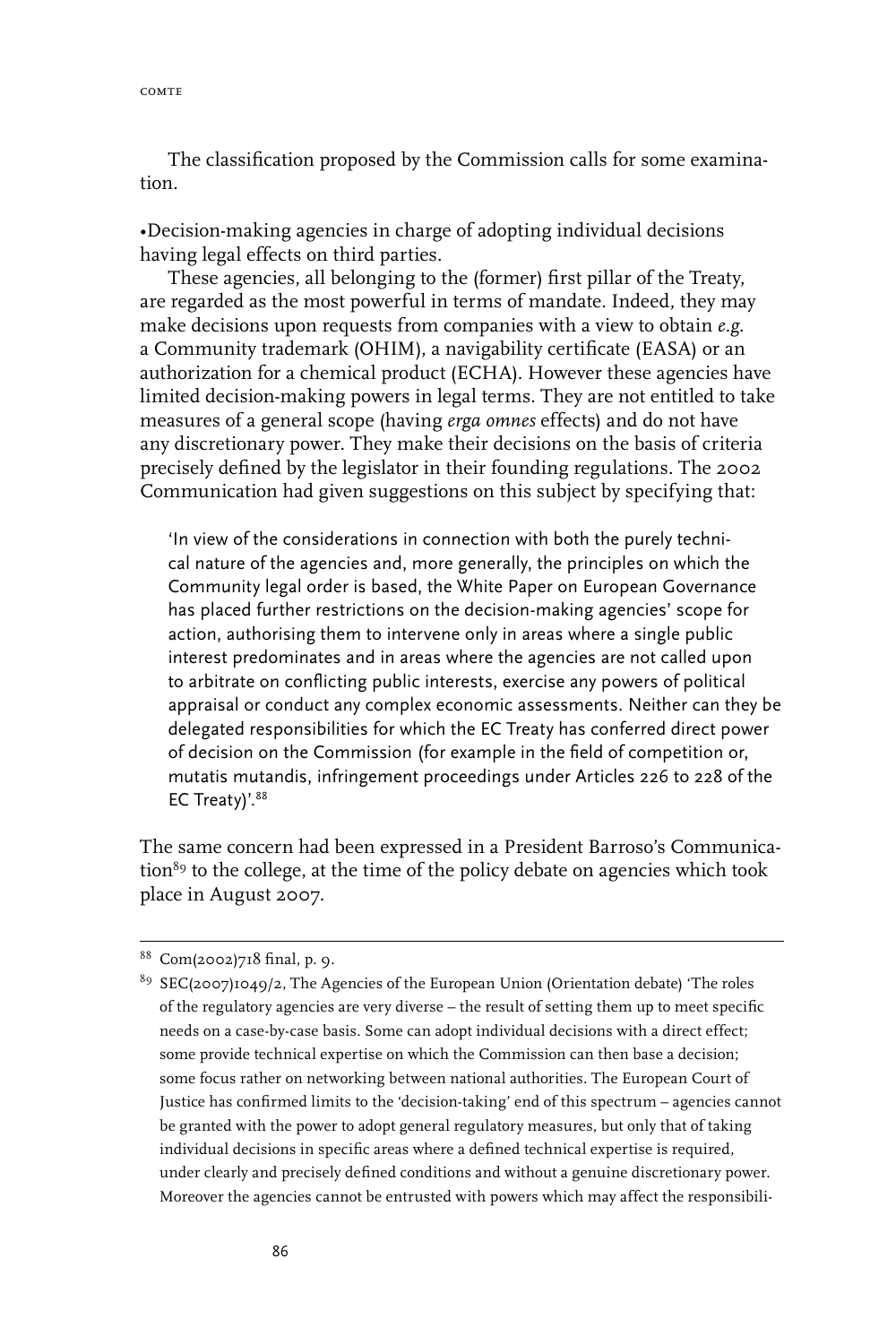•Agencies providing direct assistance to the Commission and if necessary, to the Member States, in the form of technical or scientific advice, the best known example probably being that of the EFSA. All these agencies fall into the (former) first pillar. The agencies included in this category have significant powers although they are not decision-making agencies within the meaning of the first category (see above). Indeed, in certain cases, the Commission is obliged to seek the opinion of the agency before making its decision. This is the case, for example, for decisions concerning the marketing of food products containing genetically modified organisms, for which the opinion of the EFSA must be sought beforehand by the Commission. The Commission remains in this case the political decision-making authority, as the decision to be made has implications going beyond a mere appreciation of a technical or scientific nature, such as is carried out by the agency.90

•Agencies in charge of operational activities. The 2008 Communication does not give a definition of the term 'operational activities'. Nevertheless, it should probably be understood, in view of the agencies included in this category, as referring to bodies which are in charge of carrying out and managing activities and field operations. For example, the case of FRONTEX (European Agency for the Management of Operational Cooperation at the External Borders of the Member States of the European Union), or that of EAR (European Agency for Reconstruction) could be pointed out. Under this category, the Commission also includes three agencies of the (former) third pillar, EUROPOL (European Police Office), EUROJUST (European Union's Judicial Cooperation Unit) and CEPOL (European Police College).

•Agencies in charge of the collection and dissemination of information. Many agencies, all from the (former) first pillar, fall into this category. These

ties which the Treaty has explicitly conferred on the Commission (for example, acting as the guardian of Community law)'.

90 See *e.g*. recent Commission decision about the Genetically Modified Amflora potato. Health and Consumer Policy Commissioner Dalli noted: '(…) These decisions are based on a series of favourable safety assessments carried out over the years by the European Food Safety Authority (EFSA)'. Commission press release IP/10/222 (2/3/2010) and EFSA favourable opinion of 11/06/2009. See also case-law on opinions adopted by EFSA as part of the assessment procedure of GMO's, *e.g*. cases 397/06, 312/06, 311/06 of 17/06/2008 (EFSA opinion non-actionable measure). See, in contrast to the Commission's positive assessment of the EFSA's procedure, the opinion of Advocate general Geelhoed, in case C-154/04 *Alliance for Natural Health*, e.g. para. 85: 'In short, this procedure, in so far as it may exist and in so far as it may deserve this title, has the transparency of a black box: no provision is made for parties to be heard, no time-limits apply in respect of decision-making; nor, indeed, is there any certainty that a final decision will be taken. The procedure therefore lacks essential guarantees for the protection of the interests of private applicants'.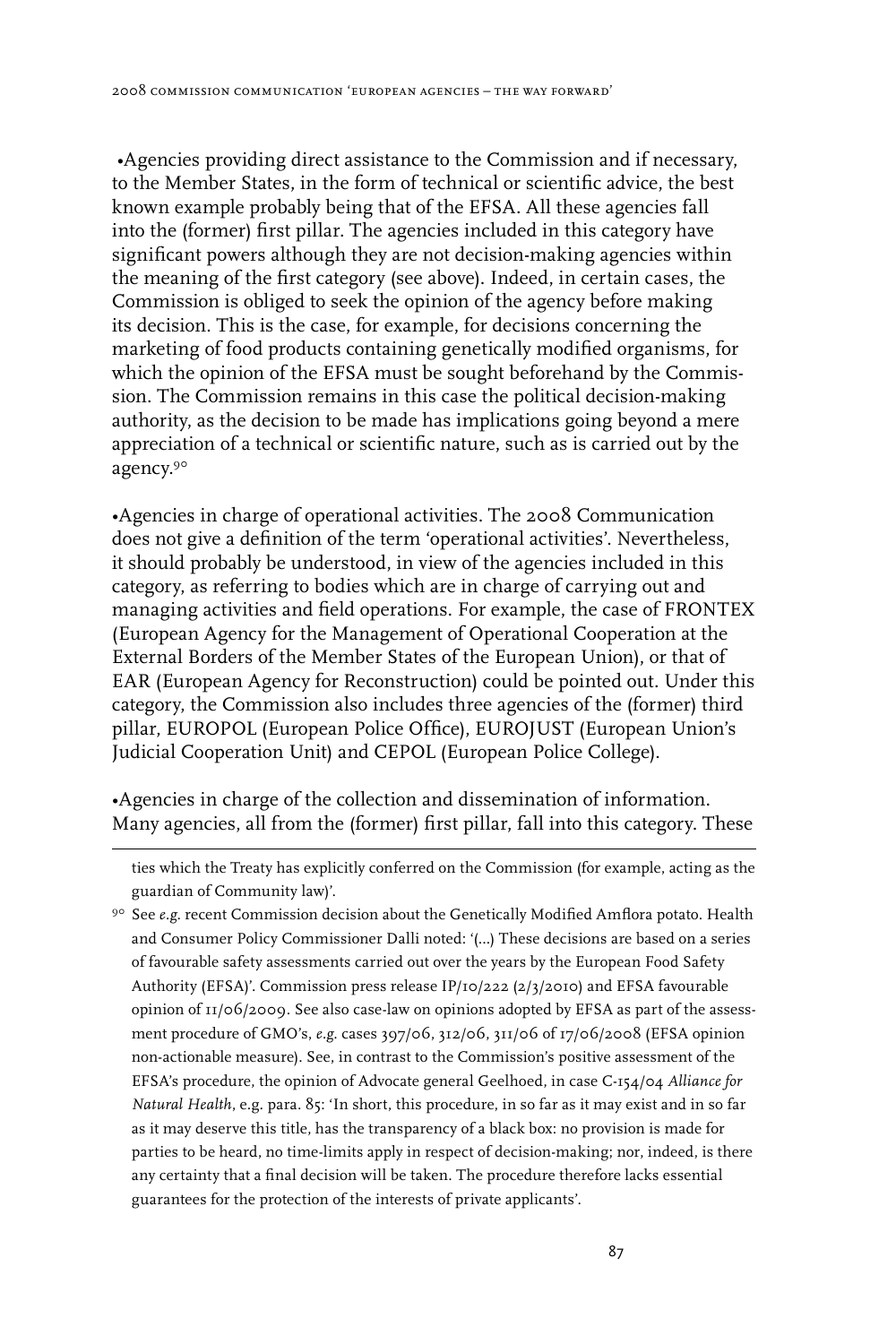agencies carry out important work of data collection at a European level and publish information reports on various subjects falling into their area of activity. However they probably have a lower visibility level than some of the other agencies included in the above mentioned categories, which are regularly the subject of media attention.

•A last category only includes one agency, the CDT (Translation Centre for the Bodies of the European Union). This agency is a very specific one, as it was especially created to offer its translation services to the European institutions and bodies.

### 2.3 European Regulatory Agencies vs. National Agencies

It may be tempting to compare European regulatory agencies with agencies created at a national level.91 Despite the likelihood of bringing some elements of reflection, there is a risk attached to this exercise. At an institutional level, national agencies can take various forms from one Member State to another and this can cause confusion when comparing these agencies. Their modes of creation, operation and control differ from one Member State to another, as well as from one sector of activity to another within the same Member State, with some exceptions in (rare) countries where a unified status for agencies does exist (*e.g*. in UK). The ways in which these national agencies are independent or subordinate, with respect to official national authorities, and in particular ministries, can appear to be of very varied nature. In addition, the scope of these national agencies' mandate can be limited or, on the contrary, very large according to the nature of the responsibilities that the national legislator wishes to allocate to them.

The best that could be done is probably to compare some national agencies of several countries in a given sector of activity, in order to illustrate the important differences with the agency created in the same sector at European level. Within the limited framework of this article, the example of the protection of the environment is briefly studied hereunder at a European level and in certain Member States. From these examples, it is important to highlight that the mandates and the institutional features of the national agencies are very different from those of the European agencies. In particular, the national agencies appear very often to be subordinated to governmental authorities. In contrast, the European agencies are fully independent bodies from the EU institutions, this being probably one of their main features, having originally been intended to be independent centres of European expertise offering external, independent and reliable expertise to EU institutions. The national agencies often have large and far-reaching

<sup>91</sup> See *e.g* Werner Jann, Tobias Bach, Julia Fleischer, Thurid Husted*, Best practice in governance of agencies – A comparative study in view of identifying best practice for governing agencies carrying out activities on behalf of the European Union*. (Study European Parliament, 25/01/2008).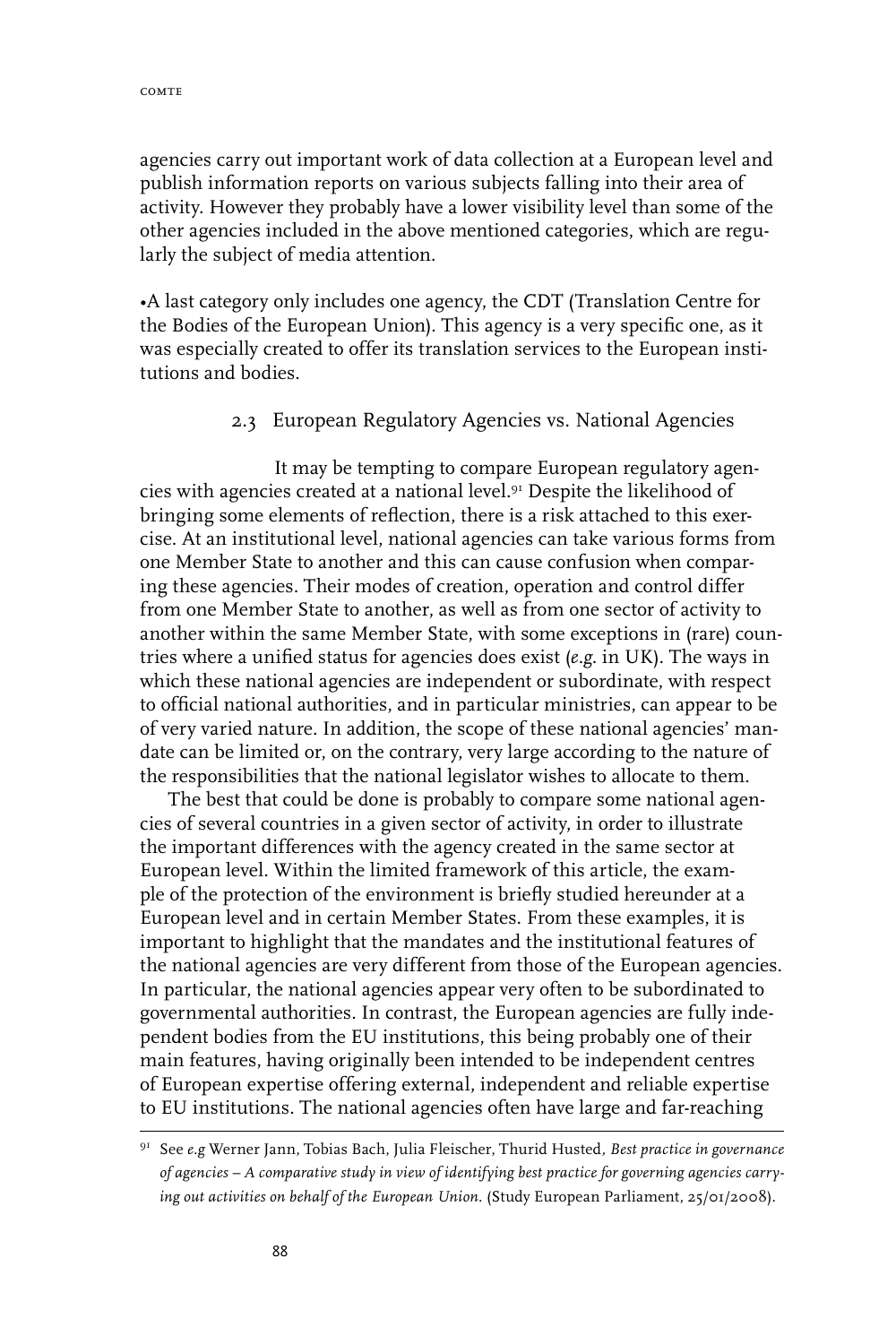mandates, sometimes including implementation and enforcement powers, which could never be the case for a European agency in view of the *Meroni* doctrine (see above). Another striking feature is that the number of staff in the national agencies is very high compared to the limited number of staff in the European agencies.

*•The European Environment Agency (EEA*) was created in 1990.92 It provides independent information on the environment that feeds into EU and national policymaking. It provides in particular a wide range of information and assessments on the state of the environment and environmental trends, including assessments of economic and social factors putting pressure on the environment, policies and their effectiveness, and possible future trends and problems. The EEA is also responsible for development and coordination of the European environment information and observation network (Eionet), composed mostly of national environmental agencies and ministries, though it involves also some 300 lower-level institutions. Currently, the EEA has 32 member countries. The revision, in 2009, of the founding regulation of this agency did not bring any changes to its mandate nor to its operating process. The agency remains an information agency without being entrusted with new functions.93 EEA has a staff of 185 people (2010).

•A few examples of national environmental agencies are studied here below. It is however interesting to point out that the existence of national agencies in the field of environment is not a rule, but rather an exception. *E.g.* there is no national environmental agency in Italy, Spain, Portugal (except for waste), Greece, Netherlands, Belgium, Luxemburg and Poland.

*•United Kingdom: the Environment Agency for England and Wales*<sup>94</sup> is an executive non-departmental Public Body responsible to the Secretary of State for Environment, Food and Rural Affairs and an Assembly Sponsored Public Body responsible to the National Assembly for Wales. Similar authorities exist in Scotland and Northern Ireland (*e.g*. SEPA: Scottish Environmental Protection Agency). The Environment Agency for England and Wales is built on a decentralised organisation. It is divided into 22 national services and

<sup>92</sup> Regulation (EC) No 401/2009 of the European Parliament and the Council of 23 April 2009 on the European Environment Agency and the European Environment Information and Observation Network (Codified version) – OJ L 126, 21.5.2009, p. 13.

<sup>93</sup> The EEA founding regulation is now, from a technical point of view, codified. Codification at the European level is a (consolidation) procedure that consists of repealing the acts concerned and replacing them with a single act containing the unchanged substance of those acts. Codification does therefore not involve any substantive amendment of the acts concerned. See Inter-institutional Agreement of 20/12/1994 on an accelerated working method for official codification of legislative texts, OJ C 102, 4.4.1996, p. 2.

<sup>94</sup> See http://www.environment-agency.gov.uk.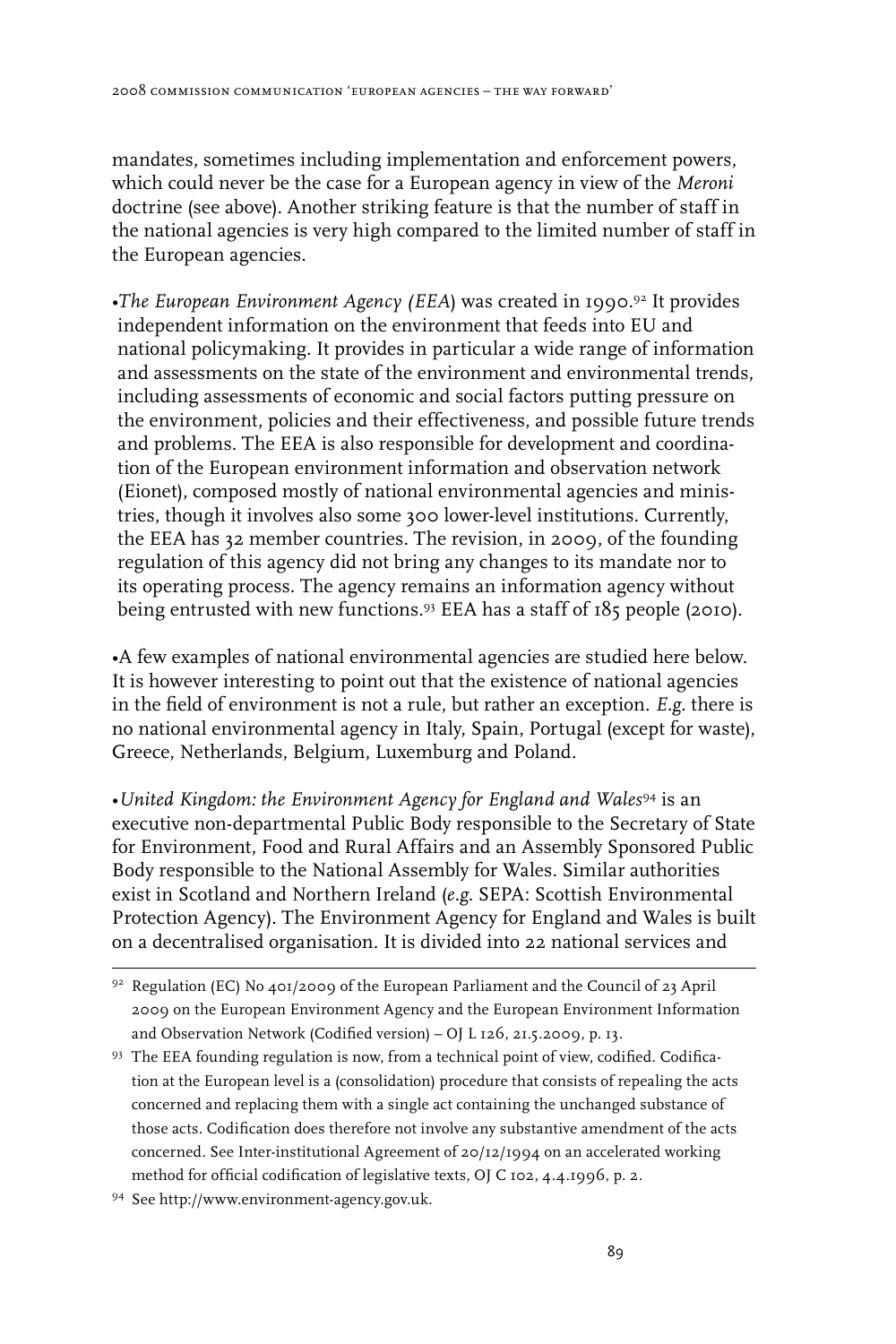into 8 regions, each of which has a regional office. The agency has 13,500 employees (2010). The agency is the main adviser to the Government in the field of environment. It has important competencies in the implementation and enforcement of the national and regional environmental legislation and it is responsible for regulating businesses that would potentially pollute the environment in England and Wales. In particular, it has competencies in criminal matters, which is rather unique in Europe. The agency regularly produces a report entitled *Spotlight on Business,* and has in that regard an interesting policy with respect to the environmental performance of businesses and the scale of environmental crimes and the penalties for successful prosecutions. The report underlines the main trends regarding environmental performance and follows a 'name and shame' policy by quoting the name of the businesses involved in environmental offences. Furthermore, the agency encompasses a wide range of environmental competences by, *inter alia*, controlling energy intensive industries such as power generation and steel production, oil refining, major chemical works, control of effluents to rivers and groundwater, waste management processes involving treatment, disposal and recovery of waste and hazardous waste, and illegal fish movements. The agency is also the competent authority for the implementation of the important Council Regulation on the supervision and control of shipment of waste.95 Links between the agency and the Minister for the environment are strong: the Minister for the environment appoints all the members of the management board, its chairman as well as its chief executive, who is in charge of the daily management of the agency.

*•Germany: Umweltbundesamt (Federal Environment Agency – UBA*96) was founded in 1974. 'For man and the environment' is the mission statement of the UBA. The UBA is Germany's central federal authority on environmental matters and is divided into five divisions plus a central division (administration). It has a staff total of around 1430 persons, working on 13 sites, of which seven are measuring stations of the UBA's own air monitoring network. It has important competencies in scientific support and information, working on this subject in an interdisciplinary way. The UBA also plays a role in the implementation of national environmental legislation. It has however no enforcement competencies. Its key statutory mandates are to provide scientific support to the Federal Government (*e.g*. the Federal Ministries for Environment, Health, Research, Transport, Building and Urban Affairs), implementation of environmental laws (*e.g*. emissions trading, authorisation of chemicals, pharmaceuticals, and plant protection agents) and information to the public about environmental protection. The

<sup>95</sup> Council Regulation (EEC) No 259/93 of 1 February 1993 on the supervision and control of shipments of waste within, into and out of the European Community, OJ L 30, 6.2.1993, p. 1.

<sup>96</sup> See http://www.umweltbundesamt.de.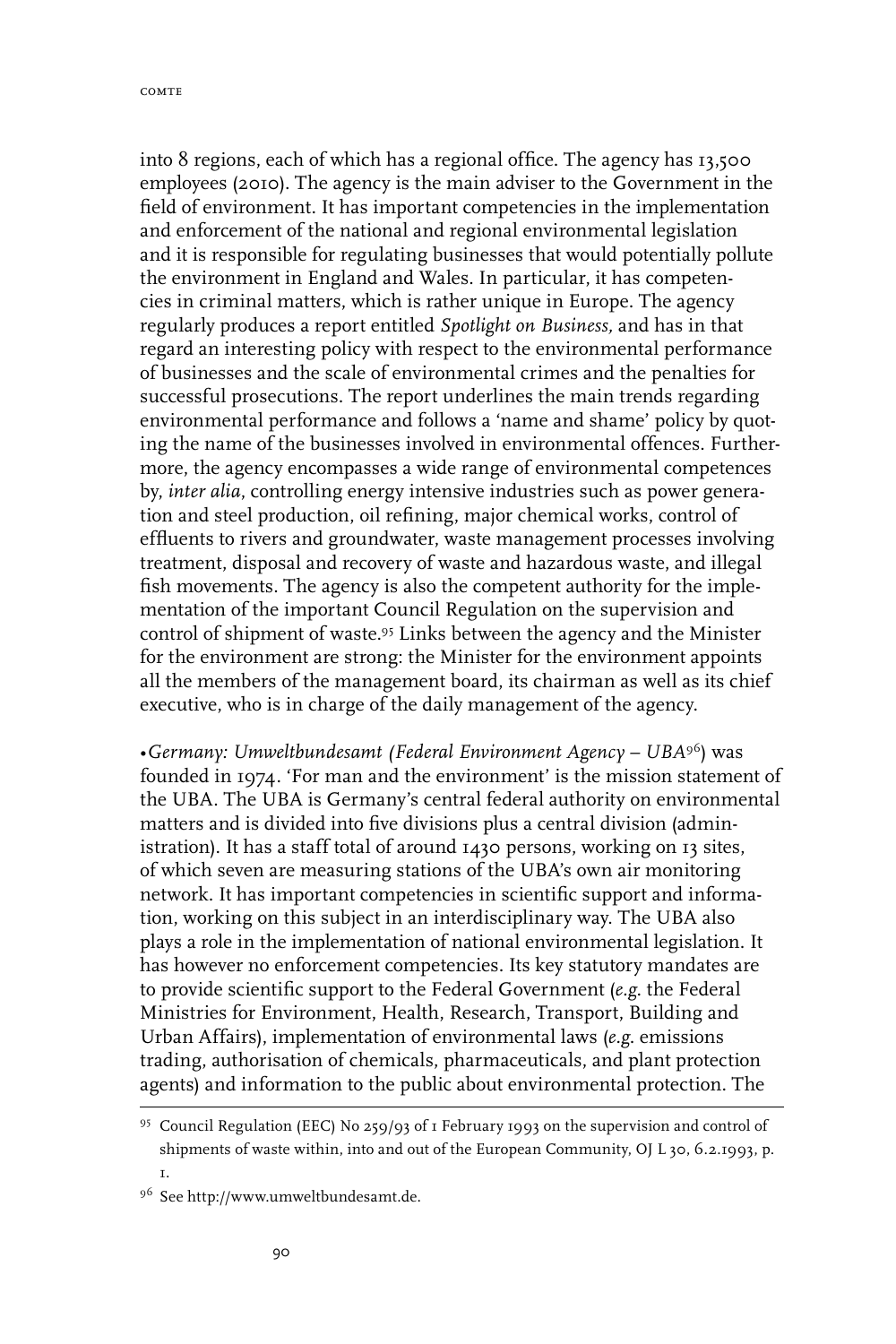president of the UBA is appointed by the President of FRG, who does not have important constitutional powers, but has a representative role. This is why the independence of the UBA, with respect to the political parties, can be guaranteed. Germany is a federal state that is made up of 16 *Länder* (states belonging to the federation). The *Länder* have important environmental competencies and there are environmental agencies in each *Land*, whose competences are essentially concentrated on the implementation of the environmental legislation, contrary to the UBA, which has powerful scientific services. These agencies have no enforcement competences.

*•France: Agence de l'Environnement et de la Maîtrise de l'Energie (Environment and Energy Management Agency – ADEME*97). ADEME is an industrial and commercial public agency, working under the joint supervision of the French Ministry for Ecology, Energy, Sustainable Development and Spatial Planning, and the Ministry for Higher Education and Research. It has three central departments in Angers, Paris and Valbonne, 26 regional branches, three representative offices in France's overseas territories and one office in Brussels. It has 820 employees. The ADEME does not have implementation nor enforcement competencies of the national environmental legislation. It has scientific and technical competences as well as expertise and advice solutions. In this regard, it plays an important role supporting small and medium-size businesses. Finally, it gathers the results of experiments on site in order to stimulate the dissemination of good practices. It works in various environmental areas such as in air pollution prevention, limitation of waste production, energy control, promotion of renewable energies, treatment of polluted soil, reducing noise pollution and environmental management.

*•Romania: Agenţia Naţională pentru Protecţia Mediului (National Environmental Protection Agency – ANPM*<sup>98</sup>*).* The ANPM was founded in 2003, before Romania joined the EU. It is a specialised authority of the public central national administration, which falls under the responsibility of the Ministry of Environment and Forests. It has important competencies in scientific support and coordinates the implementation (*e.g.* authorisations and permits) of environmental strategies and policies at a national, regional and local level. It has no enforcement competencies. It is responsible for the management of the national reference laboratories for air, waste, noise, vibrations and radioactivity. 8 regional environmental protection agencies also exist, working under the close supervision of the national agency, with a view to improving the implementation of environmental legislation. These agencies have no enforcement competence. The agency is run by a president who has the rank of Secretary of State, together with a vice-president who

<sup>97</sup> See http://www2.ademe.fr.

<sup>98</sup> See http://www.anpm.ro/.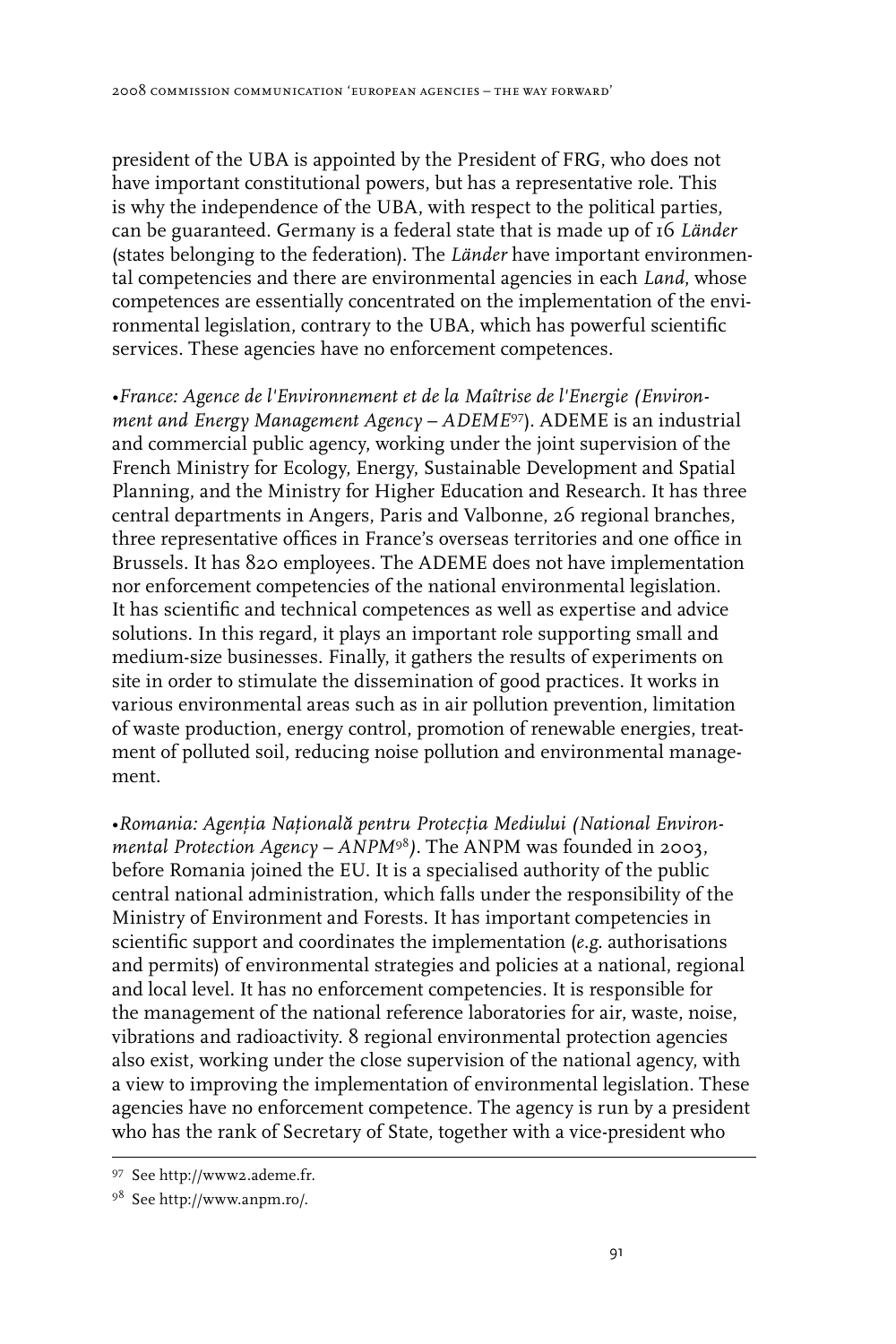has the rank of Subsecretary of State. It has some 2000 employees (national agency including regional agencies).

## **3 Aspects of the Relaunch of an Inter-Institutional Reflection Relating to the Agencies: Results Obtained Since 2008**

Now, two years after the Commission's 2008 Communication, it is interesting to see whether the Commission succeeded in relaunching the inter-institutional dialogue. The inter-institutional working group was set up one year after the Communication, in March 2009 but with regards to other aspects, the results look quite poor.

#### 3.1 Constitution of an Inter-Institutional Working Group

The 2008 Communication called for the creation of a suitable forum to restart the discussion on the rules aimed at providing a global framework for regulatory agencies. As it was not possible to negotiate the 2005 draft inter-institutional agreement, new solutions had to be found. The Commission therefore invited the EP and the Council to join in the debate discussing the agencies' position in European governance. An inter-institutional working group (IIWG) would allow the identification of concrete solutions to be implemented in order to improve the governance of the agencies and to bring more transparency and coherence into the system, which would be applicable to them.

Following the adoption of the 2008 Communication, the Commission's President, Barroso sent a letter to the Presidents of the Council and Parliament99 in order to draw their attention to the Communication, the need for an inter-institutional relaunch relating to the agencies and the urgency with which the IIWG needed to be created.

The IIWG was created in March 2009 and began its work at high-level meetings bringing together representatives of the Council, the EP and the Commission. A press release<sup>100</sup> reported the launch of this initiative by recognizing the need to move on in reflection, particularly on the 'horizontal' element of the agencies' structure:

'On March 10, representatives of the three institutions met for the first time as an inter-institutional Working Group on regulatory agencies. The group agreed that the objective should be to agree on a common approach on agen-

<sup>99</sup> Letter of President Barroso to President Pottering, European Parliament and to President Janša, Council, 07/05/2008.

<sup>&</sup>lt;sup>100</sup> Commission's press release IP/09/413, 18/03/2009, EU starts discussions on European Agencies.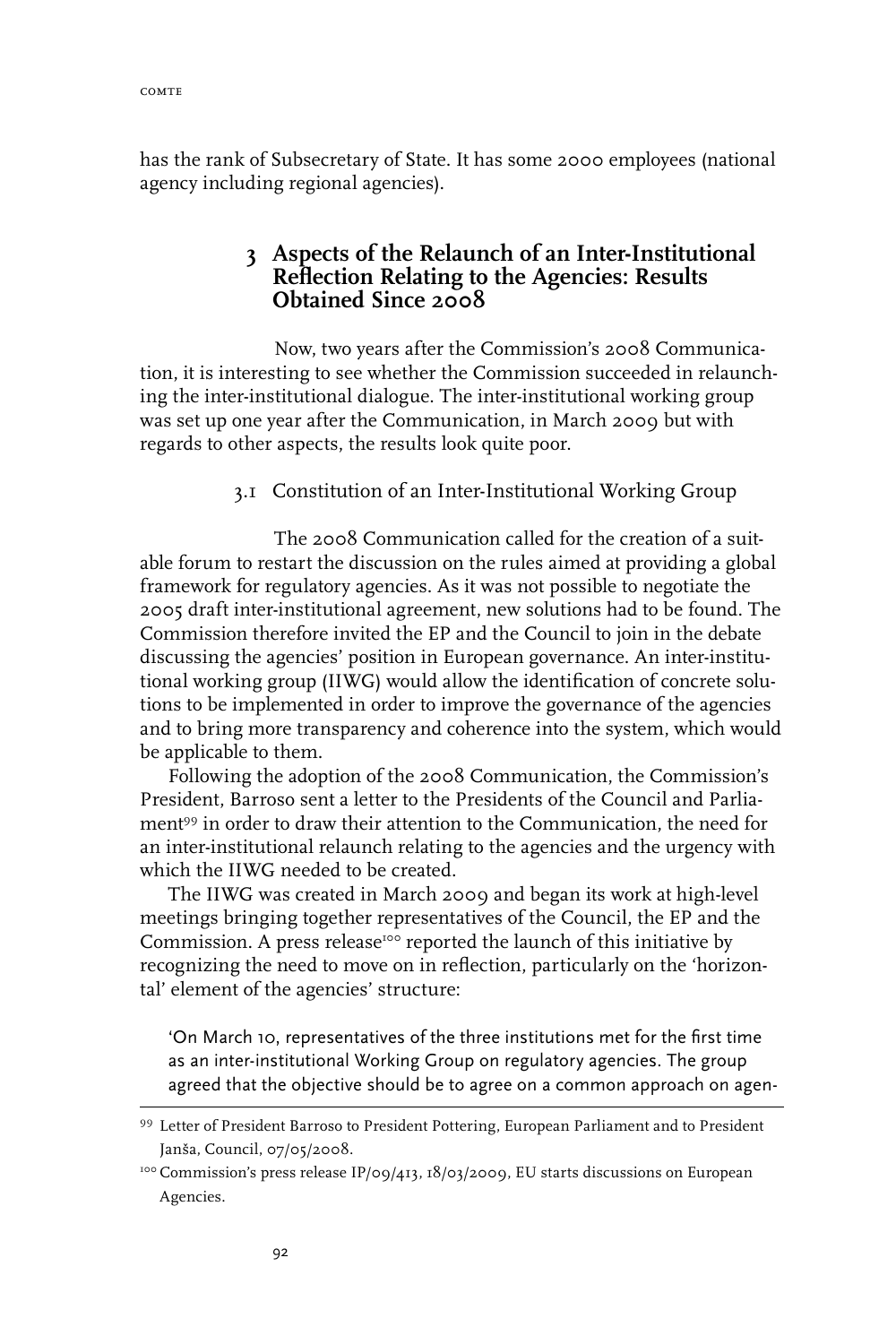cies between the three Institutions. Participants were committed to deliver its conclusions as soon as possible. The group will address issues such as funding, budget, supervision and management. In its upcoming discussions, the group will take into account the results of the ongoing evaluation of the European decentralised agencies commissioned by the Commission. The evaluation findings are expected by the end of this year (2009)'.

The EP referred to the creation of the IIWG in its resolution of 19/03/2009.101

A short inter-institutional statement was adopted showing the agreement of the Council, the EP and the Commission to launch the IIWG as a followup to the Commission's 2008 Communication, recognising the important role of Regulatory Agencies in implementing the EU policies and the need to make them a more effective tool in this respect. Since then the IIWG has met several times at a technical level, with its secretariat being operated by the Commission. The results were not made public. Delays were probably encountered due to the appointment of the new EP representatives for the group.102 The Commission's Vice-President, Ševčovič will take the lead on behalf of the new Commission, appointed in February 2010.103 A new meeting at a political level is due to take place in 2010 and a report on the results would then be published shortly after. It is possible that the final results of the work carried out by the IIWG will be made available in 2011 or 2012.

It is unfortunate that the first results of the IIWG were not made public. In the 2009 resolution, adopted in the specific context of the budgetary discharge exercise, the EP requested specific technical aspects to be dealt with by the IIWG, especially to:

'consider the reasons behind budget implementation problems, in particular the lack of a top-down approach concerning the agencies' budgets and staffing, (the question) why compliance with recruitment and procurement rules is a recurrent problem in many agencies, lessons learned from the specific experiences of the European Anti-Fraud Office related to agencies, how the implementation of policies by agencies can be made more cost efficient, for example by grouping the administrative functions of various agencies together, how the Commission's different support functions and services could be made more reactive in order to respond quicker to the agencies' needs.'

<sup>&</sup>lt;sup>101</sup> EP resolution, 19/03/2009, A6-0148/2009, para.B.

<sup>&</sup>lt;sup>102</sup> EP delegation to the IIWG at political level: Ms Grässle (EPP), Ms Haug (S&D), Ms Jensen (ALDE), Ms. Lambert (GREENS), Mr. Chichester (ECR) and Mr. Messerschmidt (EFD).

<sup>&</sup>lt;sup>103</sup> See Speech of President of the European Commission, 17/02/2010: ' *A New Treaty, a New Commission: A Revised Framework for EU Regulatory Agencies* ', Commission DORIE database.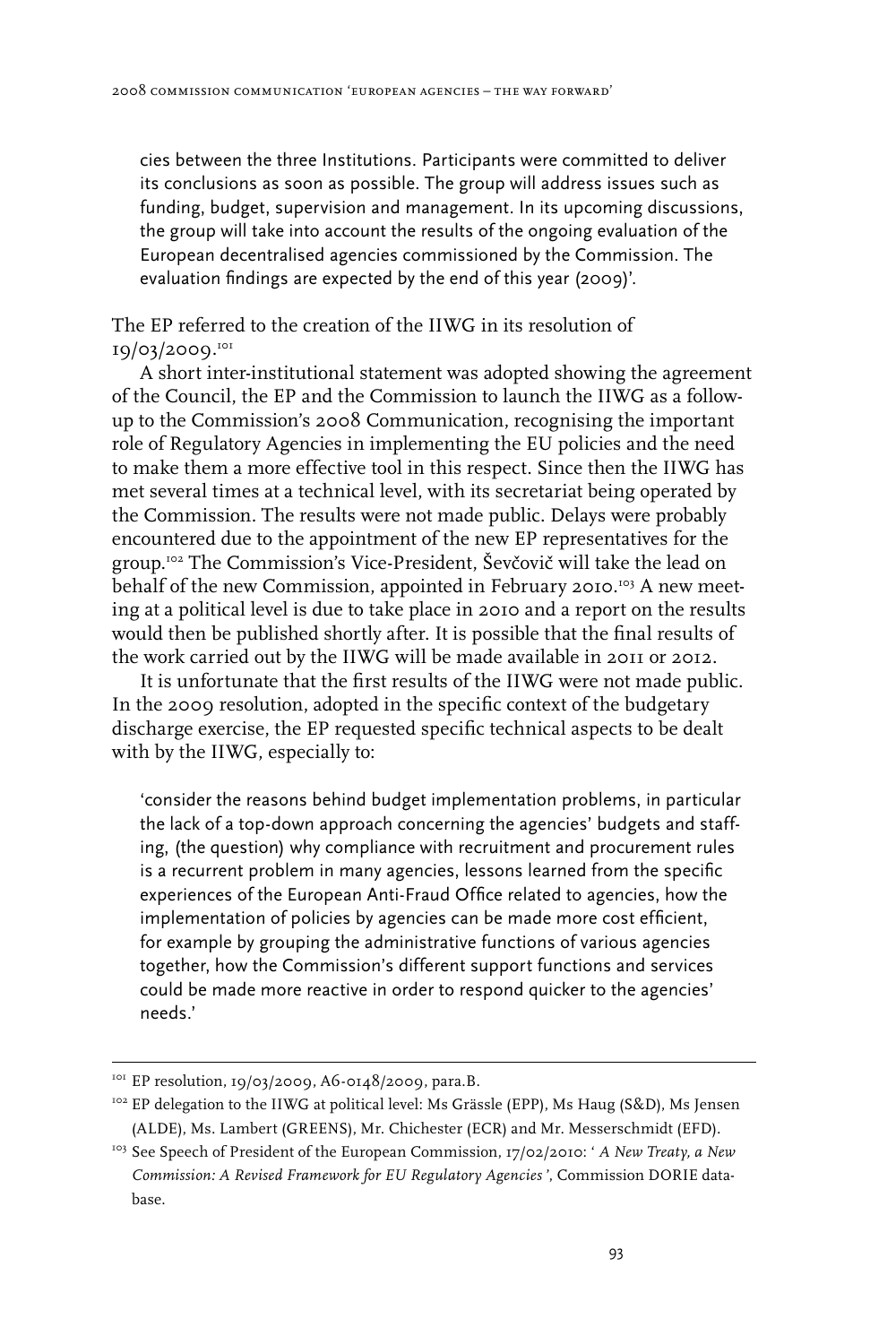The work of the IIWG could be focused on more broadly, in a bid to consolidate the horizontal aspects that are already included in various founding regulations, considering them as standard clauses in these regulations, in financial matters for example, and provisions concerning staff, access to documents and data protection – just to quote a few.

This work might also relate to an inter-institutional definition of the regulatory agency, which is necessary if the institutions want to agree on a general system to be designated for these European bodies. Various elements could be taken into account. For instance, in its 2008 Communication, the Commission maintained its traditional stance, in particular with regard to the mandate and definition of the powers of a decision-making EU agency (see above in this article). However, it could be deliberated upon as to what extent the current decision-making agencies can – in certain cases – carry out difficult technical arbitrations, implying a certain discretionary margin in making a decision. More generally, during the discussions on the White Paper on governance, it was asked whether it could be envisaged taking on US agencies, who have regulatory and binding powers, as a model for creating European agencies. The question was addressed by taking into account the *Meroni* jurisprudence and the balance of power between the institutions defined in the Treaties and other bodies created by secondary law. It will be interesting to see whether the debates within the IIWG will raise the question again.104

It could also be interesting to evaluate the influence that certain agencies, who do not have decision-making powers but who share opinions to the Commission, exert in the decision-making process of the Commission. For example, the EFSA (European Food and Safety Authority) gives opinions in a consultative manner, but the Commission cannot rule if it does not seek the opinion. Moreover, if the Commission wants to depart from this opinion, it must motivate its decision. Insofar as the creation of the agency largely transferred the expertise on the subject from the Commission to the agency, it may be difficult – for scientific reasons – for the Commission to act contrary to the opinion expressed by the EFSA. Other examples of agencies contributing their opinions could be studied. It would be useful, for example, to assess how the young decision-making agency ECHA (European Chemical Agency) carries out the arbitration between possible divergent scientific reports evaluating a chemical substance.

It could also, for example, be useful to assess the evolution towards powers that may be considered as important, to be found now with some

<sup>104</sup> See *e.g*. Damien Geradin, 'The Development of European Regulatory Agencies: What the EU should learn from American experience', *Columbia Journal of European Law* 2006; G. Cananea (dir.), *European Regulatory Agencies* (Groupe d'Etudes Politiques européennes (SEP-GEPE), Collection ISUPE, 2004)*;* Xenophon Yatanagas, *'Delegation of Regulatory Authority in the EU, the Relevance of the American Model of Independent Agencies'* (Jean Monnet Working paper 3/01 2001).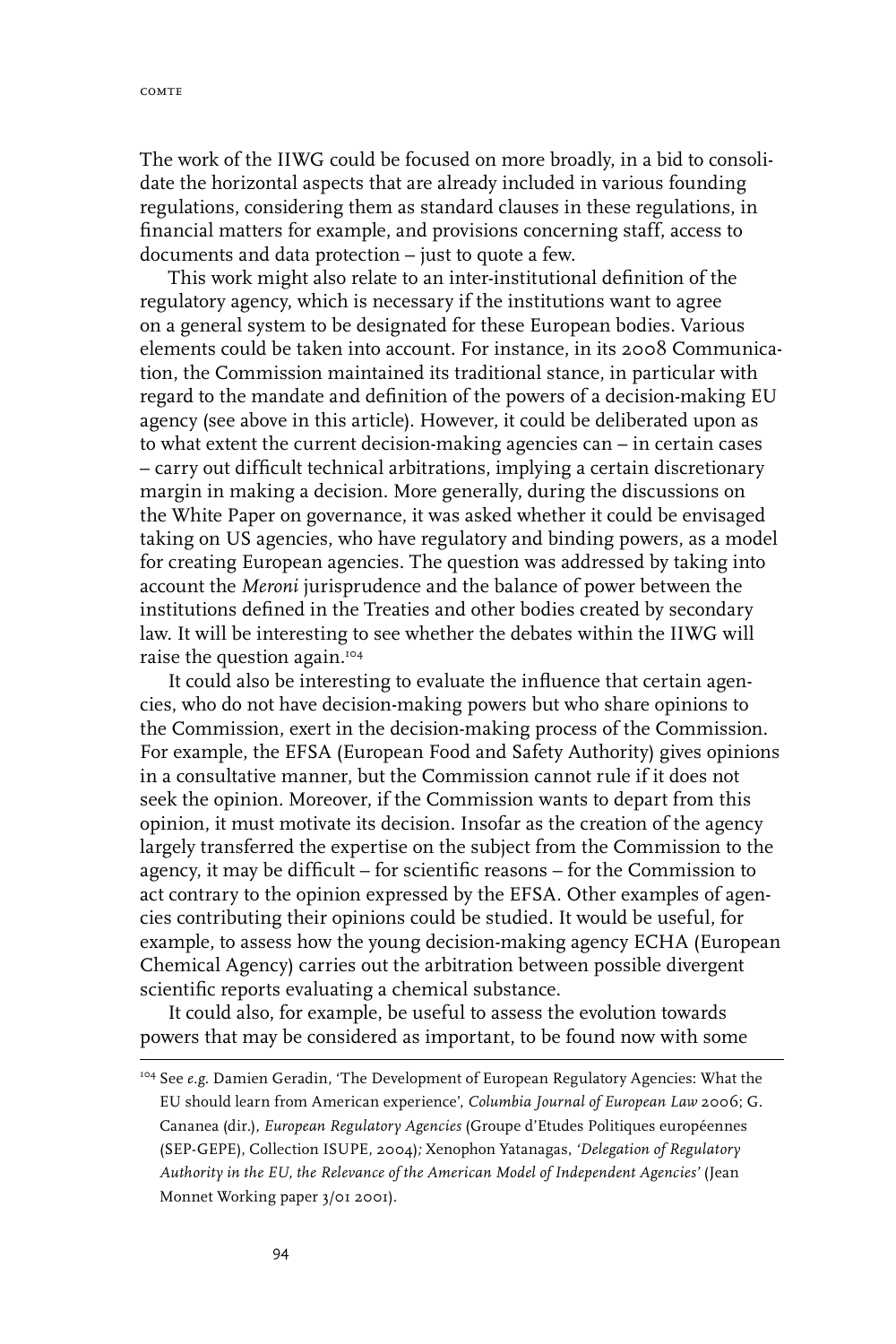newly created agencies, such as the Agency for Co-operation among Energy Regulators (ACER), the Body of European Regulators for Electronic Communications (BEREC) and the European Asylum Support Office (EASO).<sup>105</sup> These new agencies are now far from the agencies that were meant to be 'mere' European expertise centres, created in order to gather information at EU level and to then on advise the Commission and the European institutions. These agencies, even if they conform to the traditional definition within the meaning of the *Meroni* jurisprudence, are entrusted with powers enabling them to make the Member States move towards better implementation of their national legislation. ACER will be a new advisory and decisionmaking agency, which will ensure that regulatory functions are performed by national regulatory authorities in accordance with the *acquis* concerning common rules for the internal market in electricity and in natural gas, and making sure that these rules are properly coordinated and, where necessary, completed at European level. BEREC was created within the reform of the EU telecom rules. The primary role of BEREC will be coordination. But it will also be in a strong position to assist the Commission, as it will for example give opinions on cross-border disputes and will have a right of veto over certain important decisions made by national authorities. The future EASO will have a large mandate that will aim to facilitate and strengthen practical cooperation between Member States on asylum and help to improve the implementation of a common European asylum system. Moreover, in the Justice field of European action, other interesting evolutions have recently occurred. The competencies of Europol and Eurojust were reinforced in 2009. The new Eurojust Decision<sup>106</sup> has been adopted to further enhance the operational effectiveness of Eurojust and to ensure that it becomes more operational. The same trend can be observed with the new Europol Decision which aims at improving Europol's functioning and enlarging its mandate, in particular, for Europol to assist the competent authorities of the Member States in combating new forms of serious crime. The Commission has also recently made a proposal aimed at the reinforcement of the FRONTEXcompetences, by, *inter alia*, ensuring more efficient coordination, implementation and evaluation of joint operations made by Frontex.<sup>107</sup>

<sup>&</sup>lt;sup>105</sup> Position of the Council at first reading with a view to the adoption of a Regulation of the European Parliament and of the Council establishing a European Asylum Support Office, 25/02/2010, Document 16626/2/09 REV 2. The founding regulation is due to be formally adopted during spring 2010.

<sup>&</sup>lt;sup>106</sup> Council Decision 2009/426/JHA of 16 December 2008 on the strengthening of Eurojust and amending Decision 2002/187/JHA setting up Eurojust with a view to reinforcing the fight against serious crime, OJ L 138, 4.6.2009, p. 14-32.

<sup>&</sup>lt;sup>107</sup> Proposal for a Regulation of the European Parliament and the Council amending Council Regulation (EC) 2007/2004 of 26 October 2004 establishing a European Agency for the Management of Operational Cooperation at the External Borders of the Member States of the European Union – Com(2010)61 final.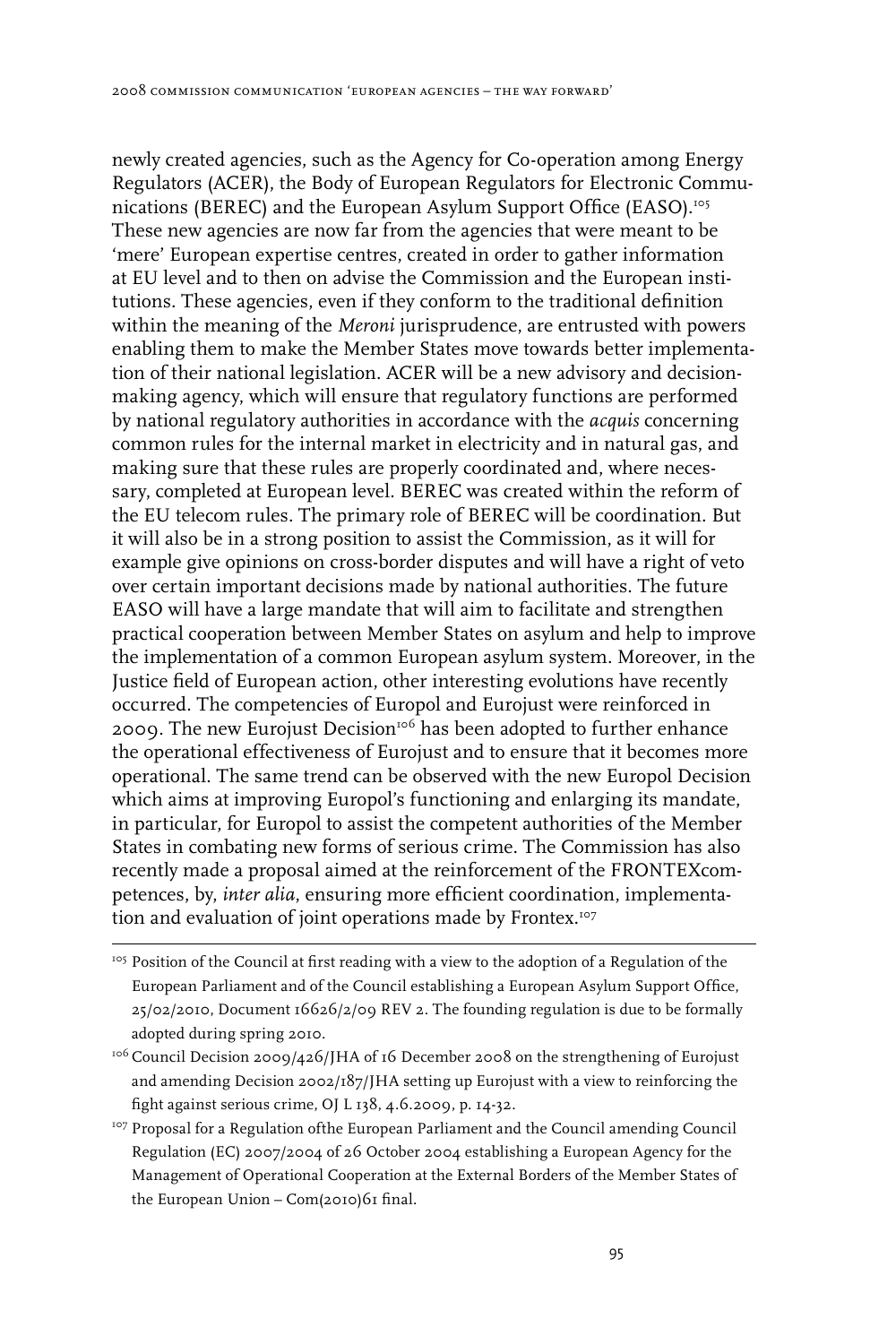comte

These trends and evolutions towards enlarged mandates and competencies for regulatory agencies have been reinforced since the financial crisis of 2008 – which led to the Commission's proposal to create three European supervisory authorities<sup>108</sup> to replace the existing European supervisory committees.109 Symbolically speaking, the term 'authority' is used to denote these future agencies. This term is new in the world of regulatory agencies. Up until now, this term had been avoided, $110$  as it was regarded by the Member States as implying a much too important transfer of competence to the European level. The three supervisory authorities will have to contribute to improving the internal market's operating framework, in particular by means of a high level of regulation and supervision. Certain aspects of the new authorities' mandate can be regarded as being very innovative. In particular they foresee the setting-up of mechanisms allowing pressure to be brought to a national supervisory authority which behaves in a manner considered to be contrary to EU law. These mechanisms, foreseen in the Commission's proposals, include the adoption – by the 'authority' – of a decision, binding the national authority which it supervises.

### 3.2 Withdrawal of the Draft Inter-Institutional Agreement

With the negotiations turning out to be unfruitful, and faced with the need for progress on the file, the Commission, while regretting this failure, had announced in the 2008 Communication the withdrawal of the draft inter-institutional agreement in order to allow the inter-institutional discussions to start again. The Commission hoped that a discussion would finally take place. It indicated its open-mindedness regarding the nature of the future instrument:

<sup>108</sup> Com(2009) 501 final, Proposal for a Regulation of the European Parliament and of the Council establishing a European Banking Authority, Com(2009) 502 final, Proposal for a Regulation of the European Parliament and of the Council establishing a European Insurance and Occupational Pensions Authority and Com(2009) 503 final, Proposal for a Regulation of the European Parliament and of the Council establishing a European Securities and Markets Authority.

<sup>109</sup> See Speech of the President of the European Commission, 17/02/2010: '*A New Treaty, a New Commission: A Revised Framework for EU Regulatory Agencies* ', see in Commission DORIE databases*.* 'The crisis has clearly demonstrated the weaknesses of the current regulatory framework and supervisory arrangements for financial institutions. In this context, the need for a fundamentally new structure for financial supervision in Europe has proved to be more than apparent. The Commission proposed such a structure (...) with the creation of the three supervisory authorities for banks, insurance and securities markets'.

<sup>&</sup>lt;sup>110</sup> Exception: EFSA (European Food and Safety Authority) but this agency has no decisionmaking power.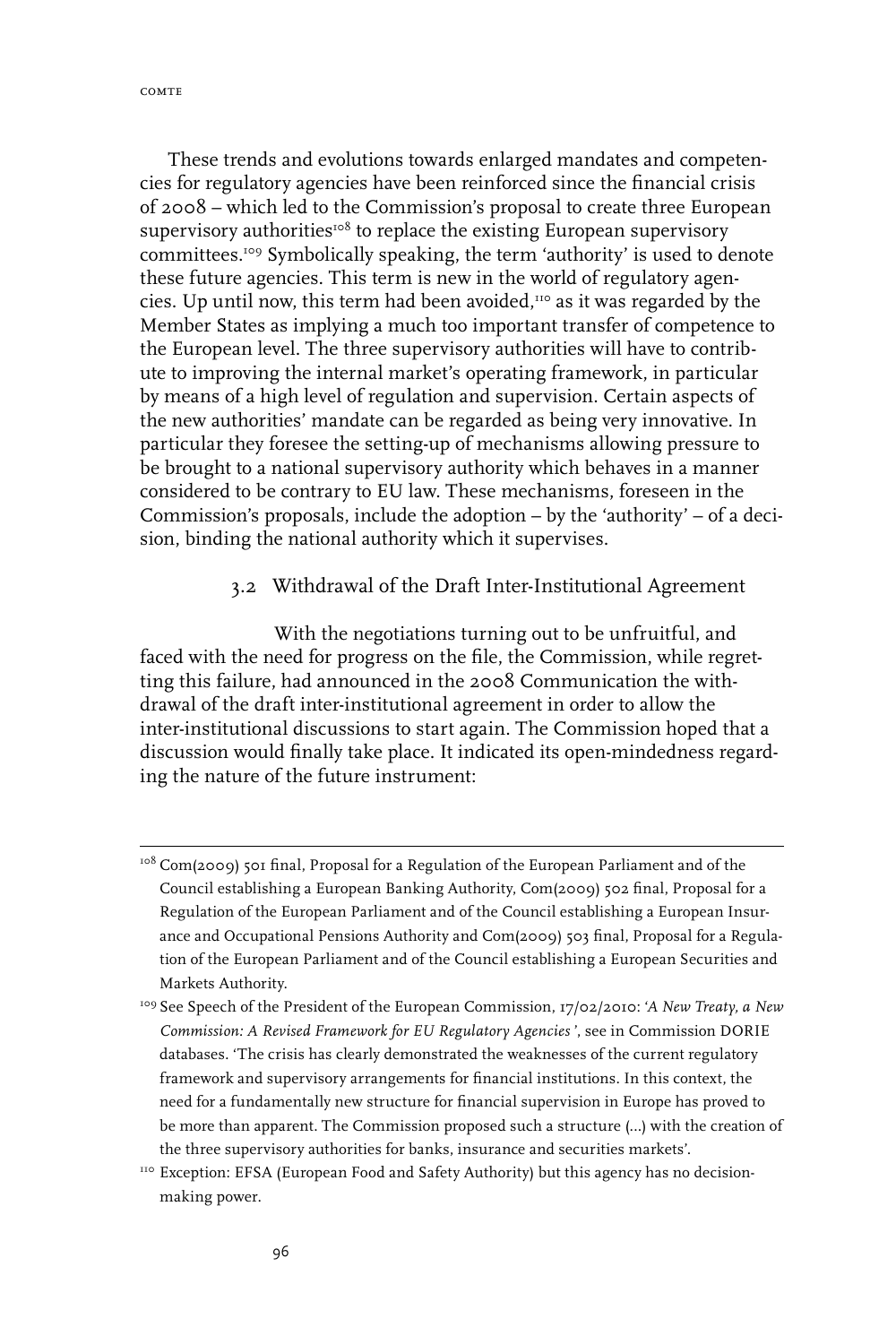'The Commission remains open to alternatives to the route of an inter-institutional agreement, whether legally binding or not. The overriding objective should be a political understanding'.<sup>111</sup>

Nevertheless, the Commission states that the principles included in the project are still valid and that, for the moment, they will be continued to be used as rules of reference in its internal policy regarding agencies. Until the adoption of rules relating to the agencies, defined jointly in an inter-institutional way, 'the Commission will continue to use the philosophy and core principles of the proposed inter-institutional agreement as a point of reference for its own approach to agencies.'

In its 2009 'Legislative and Work Program', the Commission withdrew the draft inter-institutional agreement by indicating that

'In a Communication adopted in March, the Commission announced its intention to withdraw this proposal (i.e. the draft inter-institutional agreement) and presented the steps it plans to take in order to make progress towards a common framework. The Commission considers that an invitation to an interinstitutional working group should lead to a common approach for agencies, as an alternative to proposing an inter-institutional agreement. The present proposal therefore serves no purpose and has become obsolete.'112

#### 3.3 Launching of a 'Meta-Evaluation'

The Commission announced in the 2008 Communication that it intends to launch a thorough analysis of the regulatory agencies. This large-scale exercise will enable it to make a comparison of the different agencies and to evaluate the various aspects of the agencies that were envisaged as an institutional system. This is why this kind of exercise is sometimes described as a *meta-evaluation*, consisting of an evaluation of the *raison d'être* of the agencies and the use of these decentralized bodies as institutional instruments of Union policy.

A first meta-evaluation had already been carried out in 2003.<sup>113</sup> This exercise turned out to be useful and resulted in a certain number of recommendations aimed at improving the system. However this exercise had been of a relatively limited nature, to the extent that it was restricted to the study of the evaluation reports of the existing agencies. Moreover, it is not certain

<sup>&</sup>lt;sup>III</sup> Communication, p. 10.

 $112$  Com(2008)712 final, Communication from the Commission to the European Parliament, the Council, the European Economic and Social Committee and the Committee of the Regions, Commission Legislative and Work Programme 2009, Acting now for a better Europe (Volume 1), p. 24.

<sup>113 &#</sup>x27;*Meta-evaluation on the Community Agency system*', Budget Directorate General Evaluation Unit, Final Report, 15/09/2003.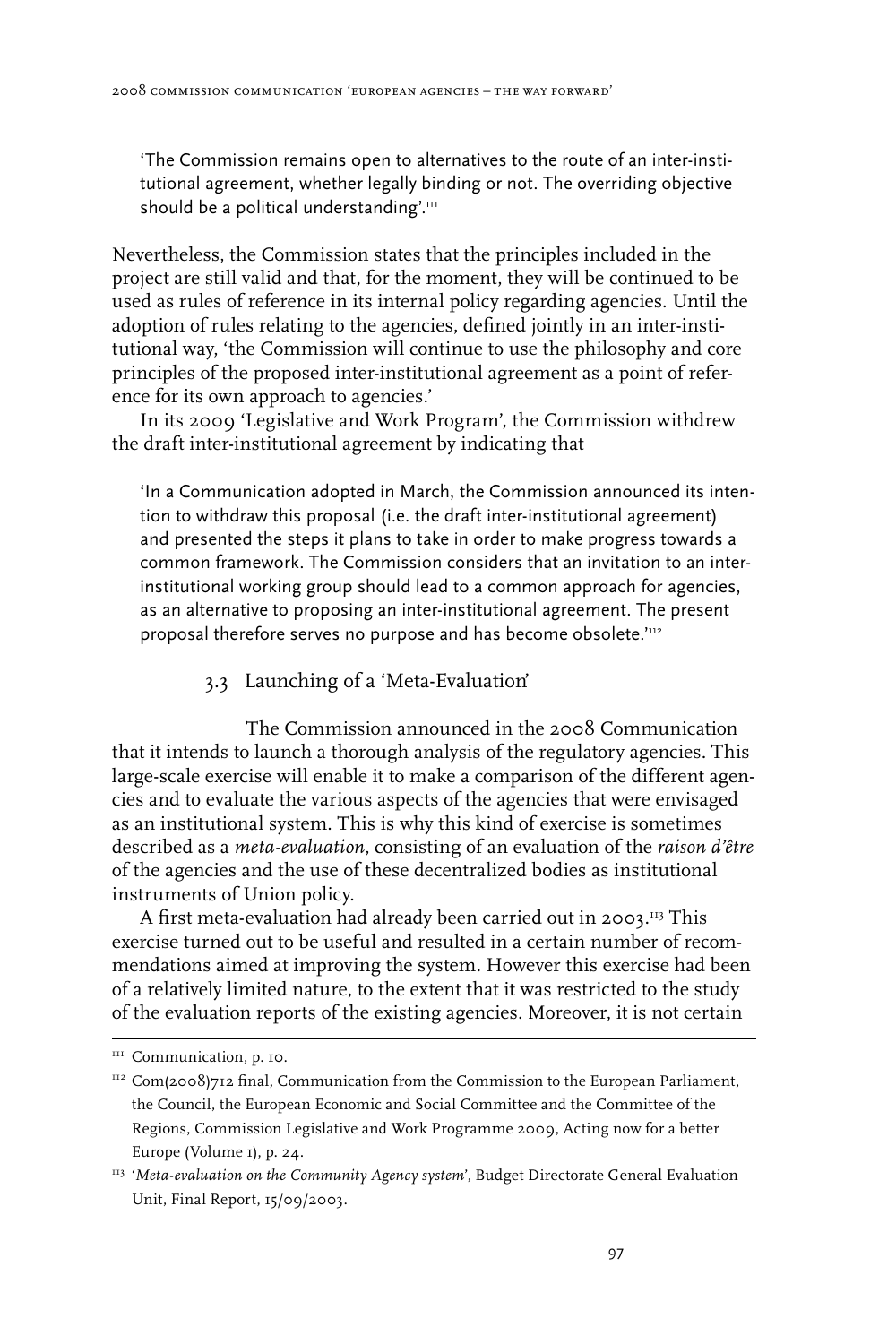that all the recommendations of this meta-evaluation were followed, as noted in a report by the Court of Auditors in 2008.<sup>114</sup>

At the time the 2008 Communication was adopted, the Commission was carrying out an evaluation – of a limited nature – of the agencies, following the joint statement of July 2007 $\frac{115}{20}$  adopted during the budget discharge procedure. The Commission then provided the EP with information, based on the results of the existing evaluations of several agencies. It showed that the agencies generally functioned in a satisfactory manner.<sup>116</sup>

Another limited evaluation, also in progress at the time of the adoption of the 2008 Communication, conducted by an external consultant, was made public at the end of 2008.<sup>117</sup> This exercise was carried out on the basis of the evaluation reports available for 26 agencies. The exercise did not really bring new elements to the discussion regarding the place of regulatory agencies in the European institutional landscape. The report itself underlined that the results obtained were unequal because 'not all agencies have been evaluated, and the reviewed evaluations do not cover all sub-questions (according to the Commission's terms of reference) and the agencies are quite diverse in nature, purpose and organization, which makes it difficult to draw crosscutting conclusions'. The study was thus restricted, once again touching on very general terms, as many other documents had done before, general questions such as 'questioning the rationale of creating and maintaining agencies', 'ensuring an adequate level of coherence within EU policies', 'dealing with the inconvenience of remote location', 'assessing productivity' and 'governing agencies on the basis of achieved results and impacts'.

The large-scale exercise announced by the Commission in the 2008 Communication should, hopefully, allow a general horizontal examination of the agencies as a whole. The report '*Evaluation of the EU decentralised agencies in 2009*' is now available.118 Finalised at end of 2009, it was released at the beginning of 2010. No doubt it will usefully feed into the work of the IIWG and provide an important input to the reflection on the future of EU agencies. The meta-evaluation covers extensive work and is based on substantial field work, including visits to 26 agencies. The purpose of the assignment was to evaluate aspects such as: the relevance of the agencies' creation, the relevance of their activities in relation to the Union's work, principles of good governance in the supervision of the agencies, coherence

<sup>118</sup> '*Evaluation of the EU decentralised agencies in 2009*'. Contact for information about the report on the consultant's website can be found at: http://www.ramboll-management.com/ services.aspx .The report is unfortunately not yet on-line on the Commission website.

<sup>114</sup> See Special Report 5/2008 '*The European Union's agencies: Getting results'*, Court of Auditors

<sup>&</sup>lt;sup>115</sup> Council Common Declaration (ECOFIN), document DS 605/1/07 rev 1, 13/07/2007

<sup>&</sup>lt;sup>116</sup> See letter of 10/10/2007 of Mrs. Grybauskaite, member of the Commission to the President of the EP Budget Committee and its appendices.

<sup>&</sup>lt;sup>117</sup> Meta-study on decentralised agencies: cross-cutting analysis on evaluation findings - Final report – September 2008 – Eureval.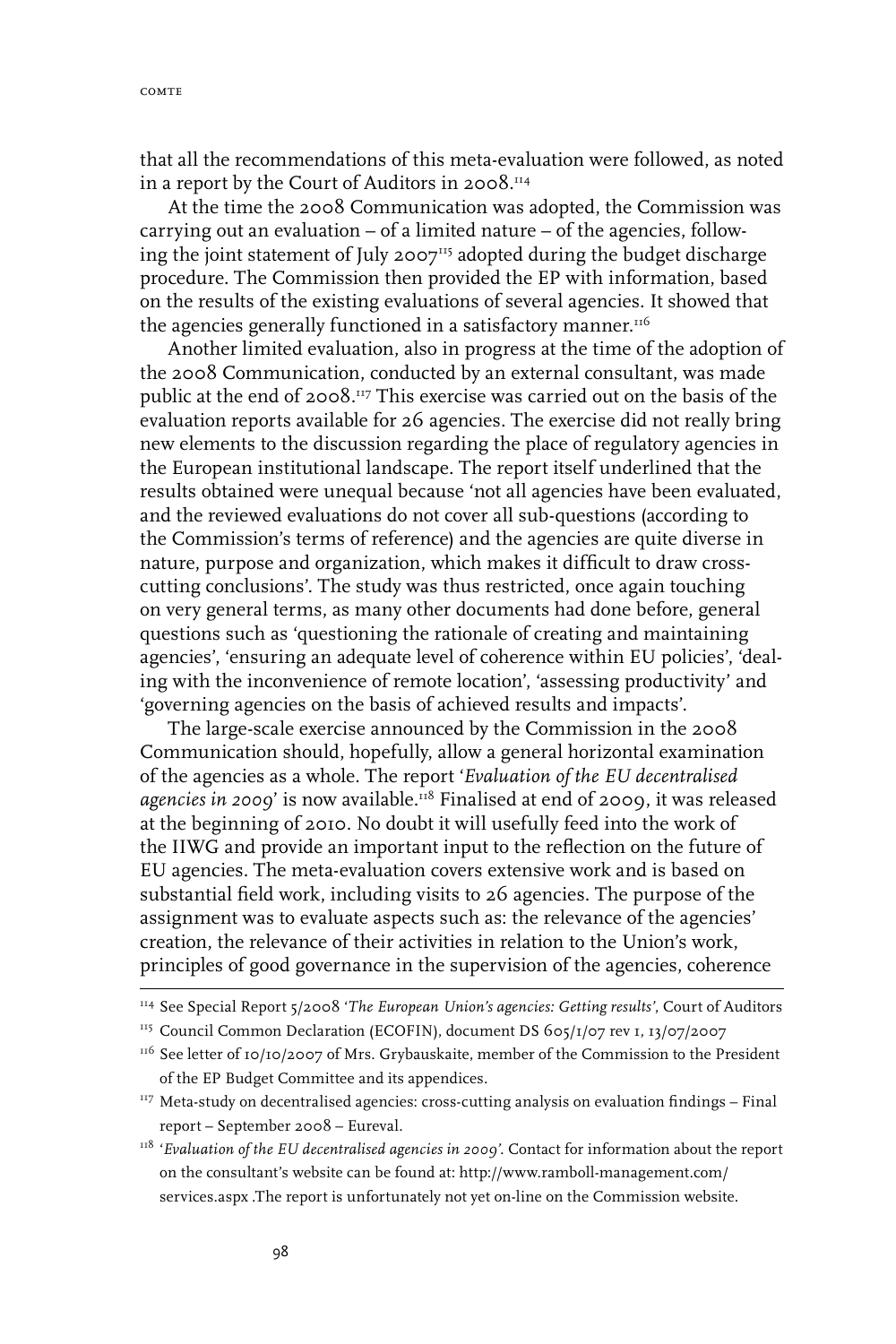between activities and objectives of the different agencies and within EU policy objectives, efficiency and cost-effectiveness in carrying out activities; and the adequacy of the monitoring mechanisms for assessing performance.

Many areas are explored by this meta-evaluation. It is impossible to review all of them in the limited constraints of this article. Nevertheless, some elements can be highlighted. Interestingly enough, from a general point of view, the report points out that a substantial number of agencies have a mandate centred on the provision of harmonised information and cross-cutting evaluations at a European level. Other agencies however have a mandate centred on the implementation of EU policies, by providing specialised services, dealing with individual applications for registration or certification, and facilitating cooperation between Member States. In this respect, sometimes new tasks, which were not accomplished before the agencies began to be entrusted with them, have been allocated to agencies. More often, a transfer of responsibilities to the agencies occurred from either the Commission or the Member States. The report argues that these transfers do not appear to have relaxed the constraints on the Commission's resources and did not really allow the Commission to concentrate on its core tasks. This was due to its ever-rising scope and amount of work in EU policies. This is an interesting conclusion, in view of the fact that the creation of the agencies was envisioned with a view to, *inter alia,* alleviate the Commission of highly specialised tasks, these being considered as not belonging to its core-tasks centred on political decision-making.

The report refers to the main questions that will be dealt with by the IIWG, relating to the creation of agencies, governance, efficiency and performance, and control and accountability of the agencies. The conclusions present a few elements that can be considered as innovative. In particular,

• The report proposes the creation of an Inter-Agency Audit and Performance Committee that would be responsible, *inter alia,* for discussing internal audit reports and developing comparative performance information. This high level committee would involve a small group of top-level administrators nominated by the chairpersons of the agencies' Boards. Amongst other tasks, the committee would have the responsibility of developing common performance criteria and indicators and undertaking joint benchmarking exercises.<sup>119</sup> The report proposes some interesting performance criteria linked to the agencies' activities, such as for example 'dissemination of information', 'inputs in policy-making', 'participation of Member States', 'Member States commitment to take action', 'credibility of delivered advice', 'absence of contested decisions or assessments'.120 The quality of performance and evaluation information would be systematically referred to in the

<sup>&</sup>lt;sup>119</sup> See report, volume I, pp. 46 et seq.

<sup>120</sup> See report, volume I, p. 31.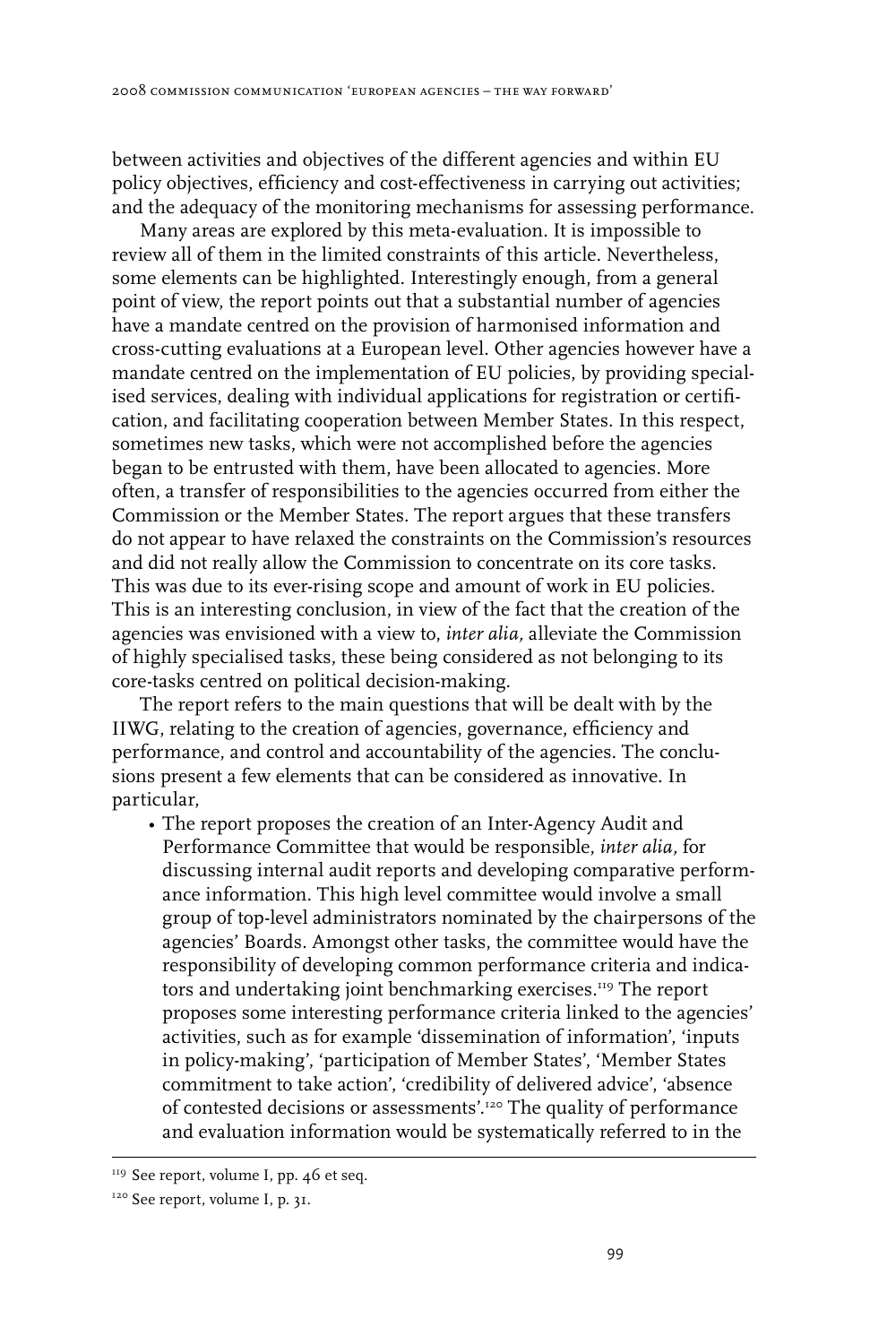discharge procedure, with a view to improving the agencies' accountability before the EP and Council, and branches of the budgetary authority.<sup>121</sup>

- The report insists on the fact that administrative burdens affect the performance of agencies negatively. In particular, it advocates for more flexibility for agencies in managing their budgetary and staff resources. This would imply more flexibility in applying the Staff Regulation and the Financial Framework Regulation (see above) applicable to the agencies, taking in particular into account the size of the agencies. This additional flexibility would be accompanied by reinforced checks and balances between the director and the board.<sup>122</sup>
- The report insists on the problems linked to the location of the agencies. It has often been argued from the outset and creation of the very first agencies, that the decentralisation of these agencies in the Member States would bring Europe closer to its citizens. The report accurately points out that, in some cases, less accessible locations for agencies can affect the results and performance of these agencies because of the time and travel costs involved and because of the difficulties for these agencies to attract the best skilled staff in Europe. Moreover the report points out the responsibility of the Member States in choosing the location for the agencies and the need to require full host country support for existing agencies and new agencies to be created. The report suggests that the Council could require detailed proposals from host country candidates, in order to make transparent comparisons between the available proposals and hold host countries accountable for keeping their promises. $123$

#### 3.4 Moratorium on the Creation of the Agencies

In its 2008 Communication, the Commission committed to not proposing the establishment of new agencies before having the results of the meta-evaluation, which was to be launched further to the Communication. This goes hand in hand with the intention to relaunch – on new bases – the inter-institutional discussion insofar as meta-evaluation would make it possible to consider the challenges of the creation and operation of the agencies.

Nevertheless, the 2008 Communication indicated that the negotiations in progress over proposals for establishing agencies would be brought to a successful conclusion. That was indeed the case for the two agencies which were the subject of existing proposals when the Communication was presented in March 2008: the agency in the telecoms sector and the agency

<sup>&</sup>lt;sup>121</sup> See report, volume I, p. 49

<sup>122</sup> See report, Volume I, p. 49 (*inter alia*).

<sup>&</sup>lt;sup>123</sup> See report, volume I, pp. 20 et seq.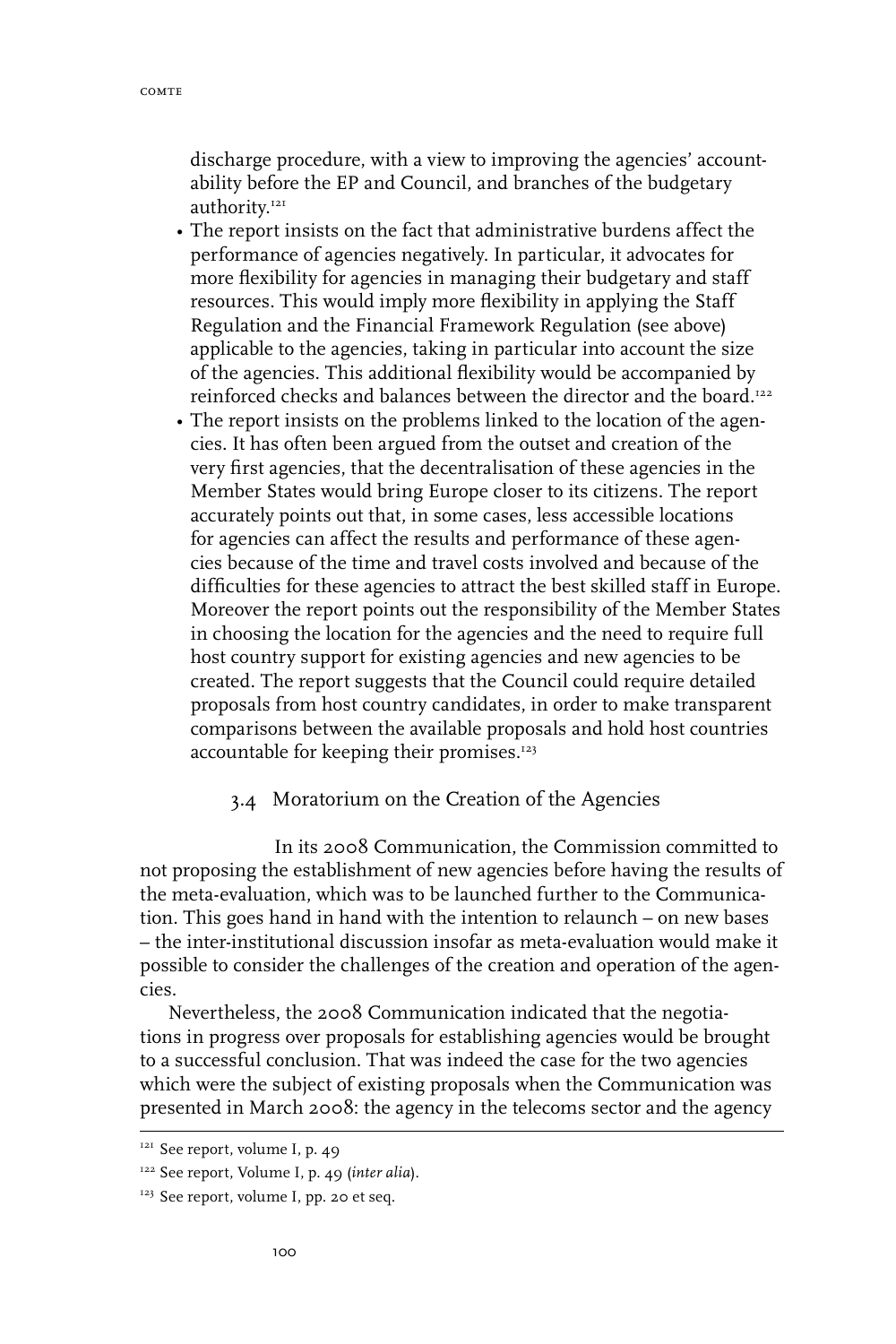in the energy sector, whose founding regulations have since been adopted (BEREC and ACER).

The 2008 Communication also announced that two agencies could be proposed in the area of Justice, Freedom and Security . These two proposals were indeed put forward by the Commission during 2009,124 the first being related to the creation of an agency in the field of the right to asylum and the second related to the creation of an agency intended to manage large-scale IT systems within the area of Justice, Freedom and Security (for example, systems related to the 'Schengen area'). The founding regulation of the agency related to the right to asylum is expected to be formally adopted in April 2010.<sup>125</sup>

The self-imposed moratorium was broken after the financial crisis which brought Europe and much of the rest of the world into recession. This led the Commission to rapidly make proposals in order to allow a better control of the operation of the internal market, with particular regards to financial matters.126 The Commission pleaded *force majeure* in adopting its proposals, breaking the 2008 moratorium.<sup>127</sup>

Two years after the moratorium was announced in the 2008 Communication, three new regulations setting up agencies (telecoms/energy/asylum) have now been adopted and three new proposals aiming at the creation of new agencies are under negotiation. Moreover, there seems to be on-going discussions within the Commission, and in particular the Directorate General for the Environment, over the establishment of a waste agency to strengthen the implementation of EU waste legislation. As part of this reflection, a feasibility study has been launched to outline the costs and benefits of such 'a dedicated agency at EU level to tackle the underlying problems of poor implementation and enforcement of European waste legislation.<sup>128</sup>

- <sup>124</sup> Com(2009)66 final, Proposal for a Regulation of the European Parliament and of the Council establishing a European Asylum Support Office and Com(2009) 293, Proposal for a Regulation of the European Parliament and of the Council establishing an Agency for the operational management of large-scale IT systems in the area of freedom, security and justice.
- <sup>125</sup> Position of the Council at first reading with a view to the adoption of the Regulation of the European Parliament and of the Council establishing a European Asylum Support Office, 25/02/2010, Document 16626/2/09 REV 2.
- 126 See supra, Com(2009) 501 final, Com(2009) 502 final, and Com(2009) 503 final.
- <sup>127</sup> Speech (Feb. 2010) of Commission's President Barroso 'the Commission has persistently reiterated the added value of the agencies' work, and has not shied away from proposing new agencies when circumstances called for it'.
- <sup>128</sup> See Milieu, Ambiendura, FFact 'Study on the feasibility of the establishment of a waste imple*mentation agency*', 07/12/2009 under http://www.i4cense.org/sites/default/files/report\_ waste\_dec09.pdf and Commission press release IP/10/113 (1/2/2010) '*Dedicated EU body needed to ensure enforcement of European waste law, says Commission study*'.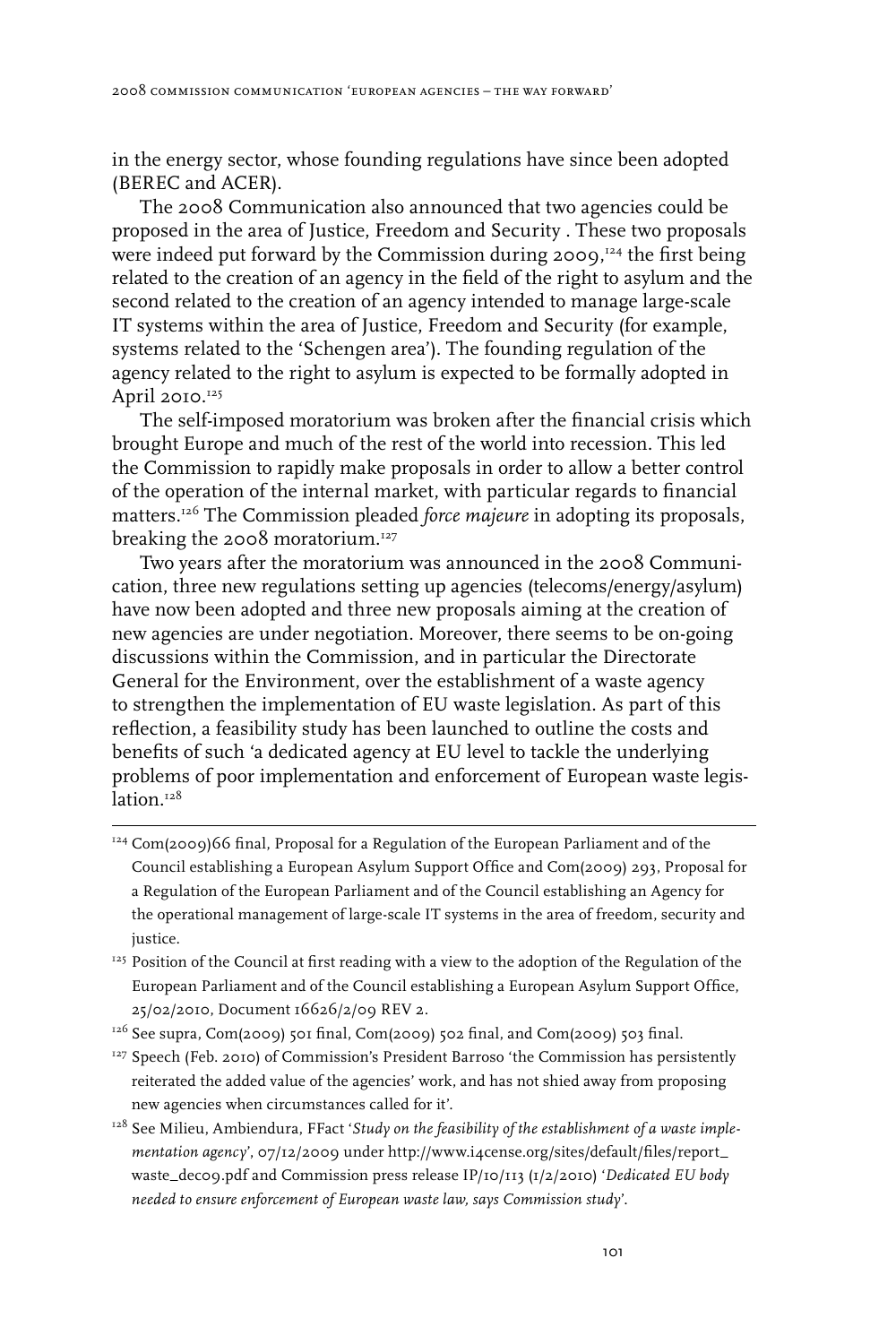## 3.5 Re-examination of the Internal Procedures of the Commission

In the 2008 Communication, the Commission committed itself to re-examine the internal procedures governing its relationships with the agencies. The first initiative of the Commission on the matter was announced in the 2008 report of the Court of Auditors relating to the Union's agencies<sup>129</sup>. The Commission announced its intention to create an internal network of the Commission representatives on the management boards of the Agencies in order to be able to coordinate, in a better way, their positions in various agencies, and in particular that concerning horizontal questions of governance. The possible measures of internal rationalization were however unfortunately not made public by the Commission.

The Commission also announced its intention to re-examine the methodology regarding the impact assessment for agencies. The Commission had already developed a detailed methodology<sup>130</sup> in terms of general impact assessment, but it seemed in the Communication that it wished to develop specific criteria for the creation of regulatory agencies. The impact assessments for agencies in the Justice, Freedom, Security area, for which proposals were adopted in 2009 and after the Communication had taken place, were carried out according to the traditional methodology of the Commission.<sup>131</sup> This was the same for the impact assessment carried out quickly following the crisis and responding to urgent requests of the European Council, for the adoption of the three proposals aiming at the creation of supervisory authorities for the operation of the internal market (one single impact assessment for the three proposals) by the Commission.<sup>132</sup>

## **Conclusion: European Regulatory Agencies and Treaty of Lisbon**

The Treaty of Lisbon<sup>133</sup> includes several new provisions of relevance for agencies. The new Treaty foresees that the general formula '*institutions, bodies, offices and agencies*' will be present in the Treaty as of now, whereas in the past only words such as '*institutions or bodies*' could be found. The 'agencies' (a term used in the English version of the Treaty) con-

<sup>129</sup> See Special Report 5/2008 '*The European Union's agencies: Getting results*', Court of Auditors (answers of the Commission).

<sup>130</sup> See http://ec.europa.eu/governance/impact/key\_en.htm.

<sup>131</sup> See Sec(2009)153, Impact assessment 'European Asylum Support Office' and Sec(2009)836, Impact assessment 'Agency for the operational management of large-scale IT systems in the area of freedom, security and justice'.

<sup>&</sup>lt;sup>132</sup> See impact assessment for the 3 proposals, SEC(2009)1234.

<sup>&</sup>lt;sup>133</sup> OJ C 115, 09/05/2008.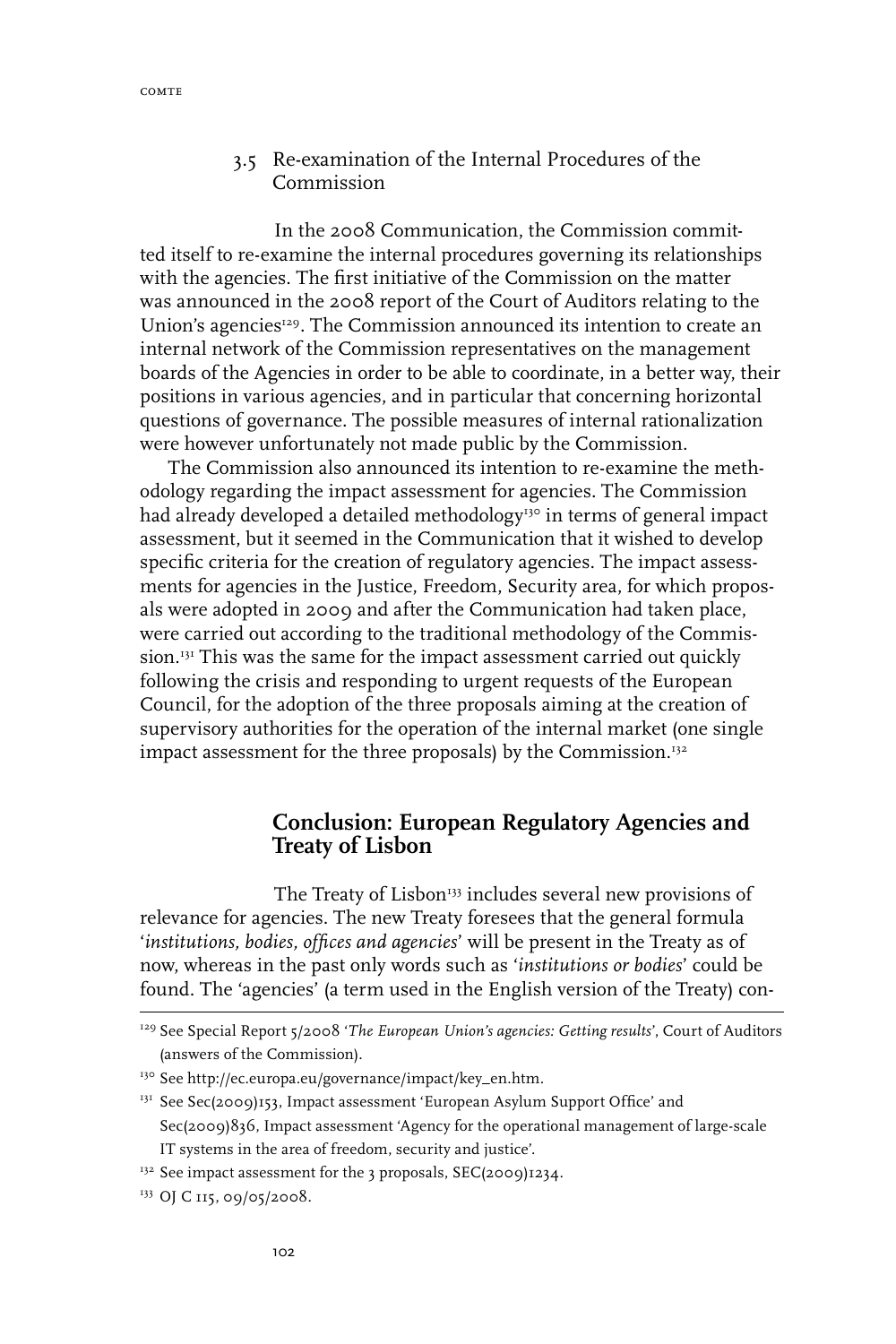sequently acquire an existence in primary law. This new formula, putting on an equal footing different legal entities without however defining them, may entail complications in the future when trying to clarify real borders between these concepts, as some of them may be considered as very close and possibly overlapping.

The new Treaty does not give a definition of the concept and only states that the agencies are created by secondary law. Article 263 of the Treaty of Lisbon (ex Article 230 TEC) confirms that agencies are created by secondary law, by making reference in a specific context to secondary law, through references to acts setting up agencies: 'Acts setting up bodies, offices and agencies of the Union, may lay down specific conditions and arrangements concerning actions brought by natural or legal persons against acts of these bodies, offices or agencies intended to produce legal effects in relation to them'. This constitutes a simple consolidation of the existing law and caselaw but the indirect formulation used in the Article 263 and the absence of a definition of the concept clearly show the difficulties the negotiators of the Lisbon Treaty may have encountered when drafting the new provisions of the Treaty.

Also of interest is the fact that the jurisdictional protection has been extended to the agencies through the revision of Articles 230 TEC<sup>134</sup> (review of legality of legislative acts), 232 TEC<sup>135</sup> (failure to act) and 234 TEC<sup>136</sup> (preliminary rulings). This will allow full control of the agencies' acts, and clearly shows that they are now fully recognised as participating in European governance and belong to the European institutional legal system, as they do not escape jurisdictional control over their acts and activities, in the same way as institutions.

A certain number of horizontal provisions, like access to documents or data protection to name but a few, are expressly extended to agencies. Again, this not only confirms the former practice of secondary law by anchoring it in primary law, but also reinstates how agencies now fully belong to the institutional system of the Union and are thus subjected to the general standards used to govern this system.

Lastly, the third pillar disappears altogether in the new Treaty. This will have consequences on the agencies of the (former) third pillar. These agencies are now intended to have a new status modelled on that of the (former) first pillar agencies, and will no longer operate in an intergovernmental

<sup>136</sup> See Article 267 TFEU, in particular (the Court of Justice) 'shall have jurisdiction to give preliminary rulings concerning (…) the validity and interpretation of acts of the institutions, bodies, offices and agencies of the Union'.

<sup>&</sup>lt;sup>134</sup> See Article 263 TFEU, in particular (the Court of Justice) 'shall also review the legality of acts of bodies, offices or agencies of the Union intended to produce legal effects vis-à-vis third parties'.

<sup>&</sup>lt;sup>135</sup> See Article 265 TFEU, in particular 'this article shall apply, under the same conditions, to bodies, offices and agencies of the Union which fail to act'.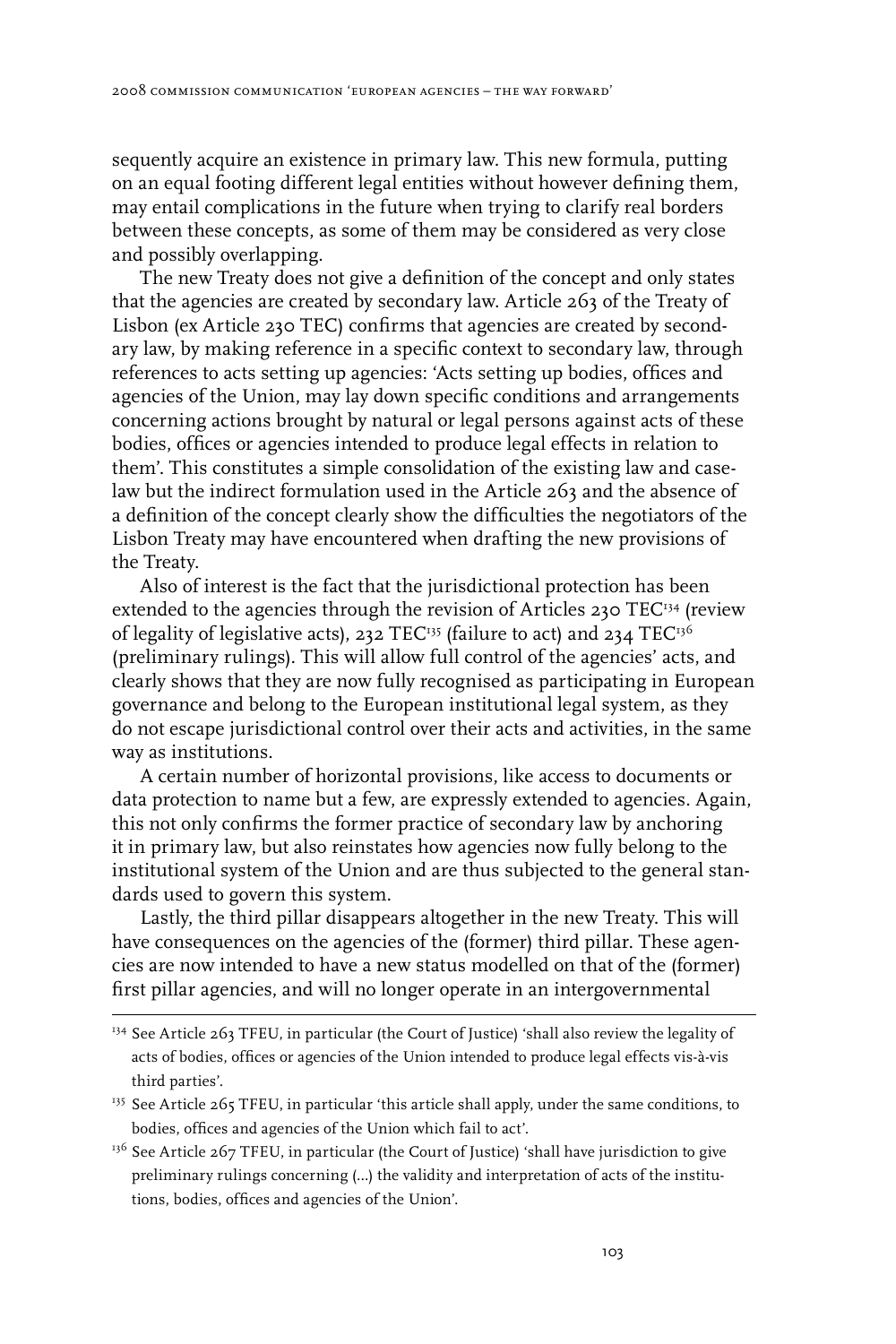**Contract Contract** 

manner. It is indeed expected that the EP, the Council and the Commission, within the boundaries of their respective competences, will endeavour to adopt legal documents replacing or modifying the existing acts of the third pillar. This is to be conducted in cases where suitable and to be implemented for the duration of five years.

Within the new legal framework of the Treaty of Lisbon, the first results of the works of the inter-institutional group will soon – it is hoped – be available. This should make it possible to finally define a clear and coherent framework for the regulatory agencies in addition to clarifying the real role that the institutions, Commission, Council and the EP have with regard to the way they create and regulate these European bodies. The sheer number of agencies and their various sectors of activity show that these agencies are becoming key players in the European institutional landscape, including in areas where the creation of such agencies could not have been envisaged only 10 or 15 years ago, such as in the asylum sector or in the regulation of the energy sector.

|                | Agencies                                                                                                       | Seat                    | Establishing legal acts                                                                                                                                                                                                                        | Legal basis                                  |
|----------------|----------------------------------------------------------------------------------------------------------------|-------------------------|------------------------------------------------------------------------------------------------------------------------------------------------------------------------------------------------------------------------------------------------|----------------------------------------------|
| $\mathbf{1}$   | CEDEFOP (Euro-<br>pean Centre for<br>the Development<br>of Vocational<br>Training)                             | Thessaloniki/<br>Greece | Regulation (EC) $337/75$ of<br>the Council of 10 February<br>1975 establishing a European<br>Centre for the Development of<br>Vocational Training, OJ L 039,<br>$13/02/1975$ , p. 1 (as subsequently<br>amended)                               | 308 TEC (new<br>352 TFEU)<br>Implicit powers |
| $\overline{2}$ | <b>EUROFOUND</b><br>(European Foun-<br>dation for the<br>Improvement of<br>Living and Work-<br>ing Conditions) | Dublin/Eire             | Regulation (EEC)1365/75 of the<br>Council of 26 May 1975 on the<br>creation of a European Founda-<br>tion for the improvement of<br>living and working conditions,<br>OJ L 139, 30/05/1975 p. 1 (as<br>subsequently amended)                   | 308 TEC (new<br>352 TFEU)<br>Implicit powers |
| 3              | $EEA*$ (European<br>Environment<br>Agency)                                                                     | Copenhagen/<br>Denmark  | Regulation (EEC) 1210/90 of 7<br>May 1990 on the establishment<br>of the European Environment<br>Agency and the European<br>Environment Information and<br>Observation Network, OJ L 120,<br>$11/05/1990$ , p. 1' (as subsequently<br>amended) | 175 TEC (new<br>192 TFEU)<br>Environment     |

*ANNEX; List of European regulatory agencies; Founding Regulations – Ex First Pillar*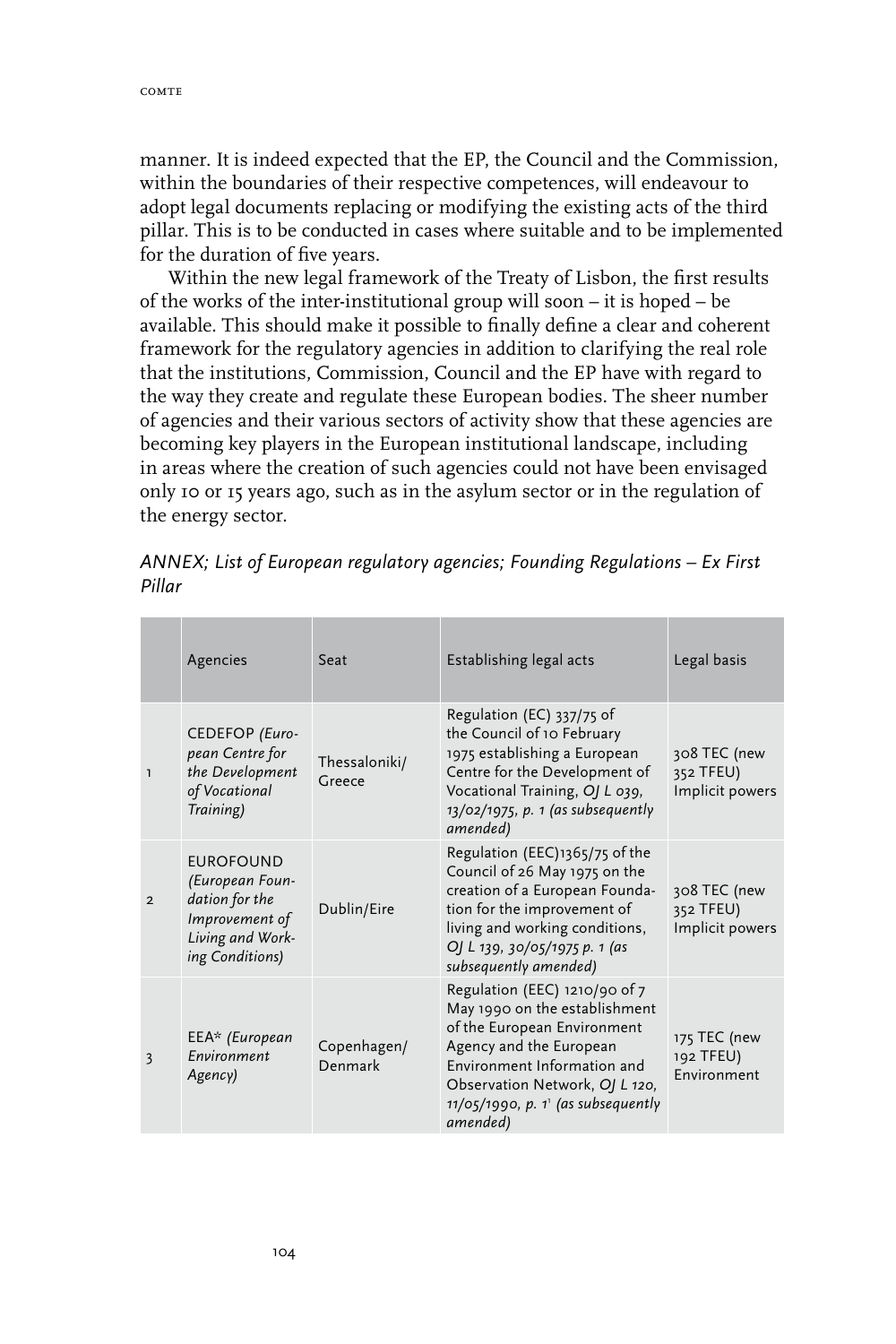| $\overline{4}$ | ETF (European<br>Training Founda-<br>tion)                                       | Turin/Italy              | Regulation (EEC) 1360/90<br>Council Regulation (EEC)<br>No 1360/90 of 7 May 1990<br>establishing a European<br>Training Foundation, OJ L 13,<br>23/05/1990, p. 1 <sup>2</sup>                                                                                                                                                             | 308 TEC (new<br>352 TFEU)<br>Implicit powers |
|----------------|----------------------------------------------------------------------------------|--------------------------|-------------------------------------------------------------------------------------------------------------------------------------------------------------------------------------------------------------------------------------------------------------------------------------------------------------------------------------------|----------------------------------------------|
| 5              | EMCDDA (Euro-<br>pean Monitoring<br>Centre for Drugs<br>and Drug Addic-<br>tion) | Lisbon/Portugal          | Regulation (EEC) 302/93 of 8<br>February EMCDDA 1993 on the<br>establishment of a European<br>Monitoring Centre for Drugs<br>and Drug Addiction, OJ L 036,<br>$8/02/1993$ , p. 13                                                                                                                                                         | 308 TEC (new<br>352 TFEU)<br>Implicit powers |
| 6              | <b>EMEA</b> (European<br>Medicines Agency)                                       | London/UK                | Regulation (EC) No 726/2004<br>of the European Parliament and<br>of the Council of 31 March 2004<br>laying down Community proce-<br>dures for the authorisation and<br>supervision of medicinal prod-<br>ucts for human and veterinary<br>use and establishing a European<br>Medicines Agency OJ L 136,<br>30.4.2004, p. 1-3 <sup>4</sup> | 308 TEC (new<br>352 TFEU)<br>Implicit powers |
| 7              | OHIM (Office for<br>Harmonisation<br>in the Internal<br>Market)                  | Alicante/Spain           | Regulation (EC) 40/94 of 20<br>December 1993 on the Com-<br>munity trade mark OJ L 011,<br>$14/01/1994$ , p. 1 (as subsequently<br>amended)                                                                                                                                                                                               | 308 TEC (new<br>352 TFEU)<br>Implicit powers |
| 8              | EU-OSHA (Euro-<br>pean Agency for<br>Occupational<br>Safety and<br>Health)       | Bilbao/Spain             | Regulation (EEC)2062/94 of<br>18 July 1994 establishing a<br>European Agency for Safety<br>and Health at Work, OJ L 216,<br>$20/08/1994$ , p. 1 (as subsequently<br>amended)                                                                                                                                                              | 308 TEC (new<br>352 TFEU)<br>Implicit powers |
| 9              | CPVO (Commu-<br>nity Plant Variety<br>Office)                                    | Angers/France            | Regulation (EC) 2100/94 of 27<br>July 1994 on Community plant<br>variety rights (see Art. 4), OJ L<br>227, 01/09/1994, p. 1 (as subse-<br>quently amended)                                                                                                                                                                                | 308 TEC (new<br>352 TFEU)<br>Implicit powers |
| 10             | CdT (Translation<br>Centre for the<br>bodies of the EU)                          | Luxembourg/<br>Luxemburg | Regulation (EC) No 2965/94 of<br>28 November 1994 setting up a<br>Translation Centre for bodies of<br>the European Union, OJ L 314,<br>$07/12/1994$ , p. 11(as subsequently<br>amended)                                                                                                                                                   | 308 TEC (new<br>352 TFEU)<br>Implicit powers |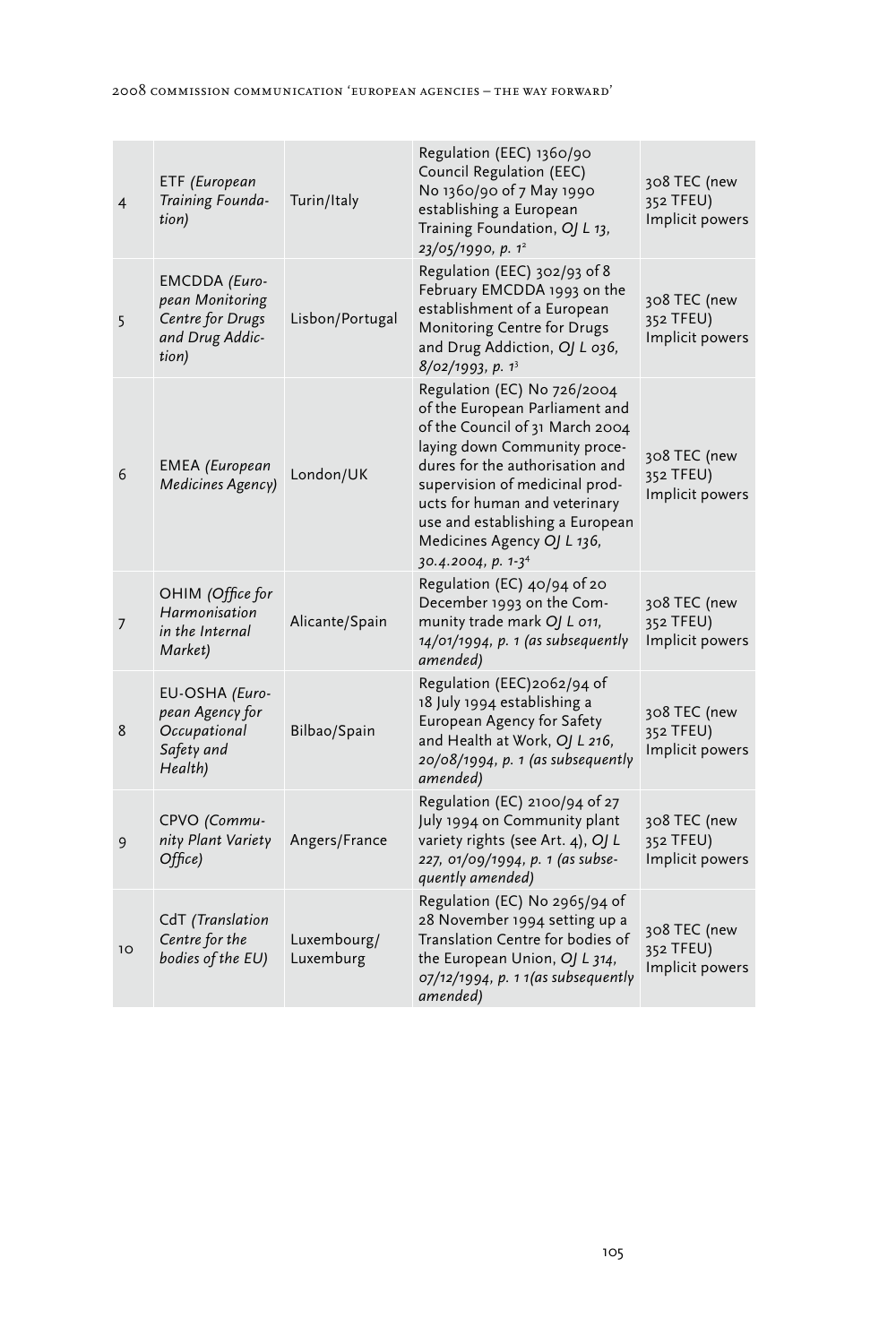| 11 | EAR (European<br>Agency for Recon-<br>struction)<br>N.B. This agency<br>is now closed. | Thessaloniki/<br>Greece | Regulation (EC)2667/2000 of<br>15 November 1999 amending<br>Regulation (EC) No 1628/96<br>relating to aid for Bosnia and<br>Herzegovina, Croatia, the Fed-<br>eral Republic of Yugoslavia and<br>the former Yugoslav Republic<br>of Macedonia, in particular by<br>the setting up of a European<br>Agency for Reconstruction, OJ L<br>299, 20/11/1999, p. 1. 1(as subse-<br>quently amended) | 308 TEC (new<br>352 TFEU)<br>Implicit powers                                                                                                        |
|----|----------------------------------------------------------------------------------------|-------------------------|----------------------------------------------------------------------------------------------------------------------------------------------------------------------------------------------------------------------------------------------------------------------------------------------------------------------------------------------------------------------------------------------|-----------------------------------------------------------------------------------------------------------------------------------------------------|
| 12 | EFSA (European<br>Food Safety<br>Authority)                                            | Parma/Italy             | Regulation (EC) 178/2002 of<br>the European Parliament and<br>of the Council of 28 January<br>2002 laying down the general<br>principles and requirements<br>of food law, establishing the<br>European Food Safety Authority<br>and laying down procedures in<br>matters of food safety, OJ L 031,<br>$01/02/2002$ , p. 11(as subsequently<br>amended                                        | 37 TEC (new 43<br>TFEU)<br>Agriculture<br>95 TEC (new<br>114 TFEU)<br>Internal Market<br>133 TEC (new<br>207 TFEU)<br>Common Com-<br>mercial Policy |
| 13 | <b>EMSA</b> (European<br>Maritime Safety<br>Agency)                                    | Lisbon/Portugal         | Regulation (EC) 1406/2002 of<br>the European EMSA Parliament<br>and of the Council of 27 June<br>2002 establishing a European<br>Maritime Safety Agency, OJ L<br>208, 05/08/2002, p.1 1(as subse-<br>quently amended)                                                                                                                                                                        | 80(2) TEC (new<br>100 TFEU)<br>Transport                                                                                                            |
| 14 | EASA (European<br>Aviation Safety<br>Agency)                                           | Colon/Germany           | Regulation (EC) No 216/2008 of<br>the European Parliament and of<br>the Council of 20 February 2008<br>on common rules in the field<br>of civil aviation and establish-<br>ing a European Aviation Safety<br>Agency, and repealing Council<br>Directive 91/670/EEC, Regula-<br>tion (EC) No 1592/2002 and<br>Directive 2004/36/EC, OJ L 79,<br>19.3.2008, p. 1-49                            | 80(2) TEC (new<br>100 TFEU)<br>Transport                                                                                                            |
| 15 | ENISA (European<br>Network and<br>Information Secu-<br>rity Agency)                    | Heraklion/<br>Greece    | Regulation (EC) 460/2004 of<br>the European Parliament and of<br>the Council of 10 March 2004<br>establishing the European Net-<br>work and Information Security<br>Agency, OJ L 077, 13/03/2004,<br>p. 15                                                                                                                                                                                   | 95 TEC (new<br>114 TFEU)<br>Internal<br>Market <sup>6</sup>                                                                                         |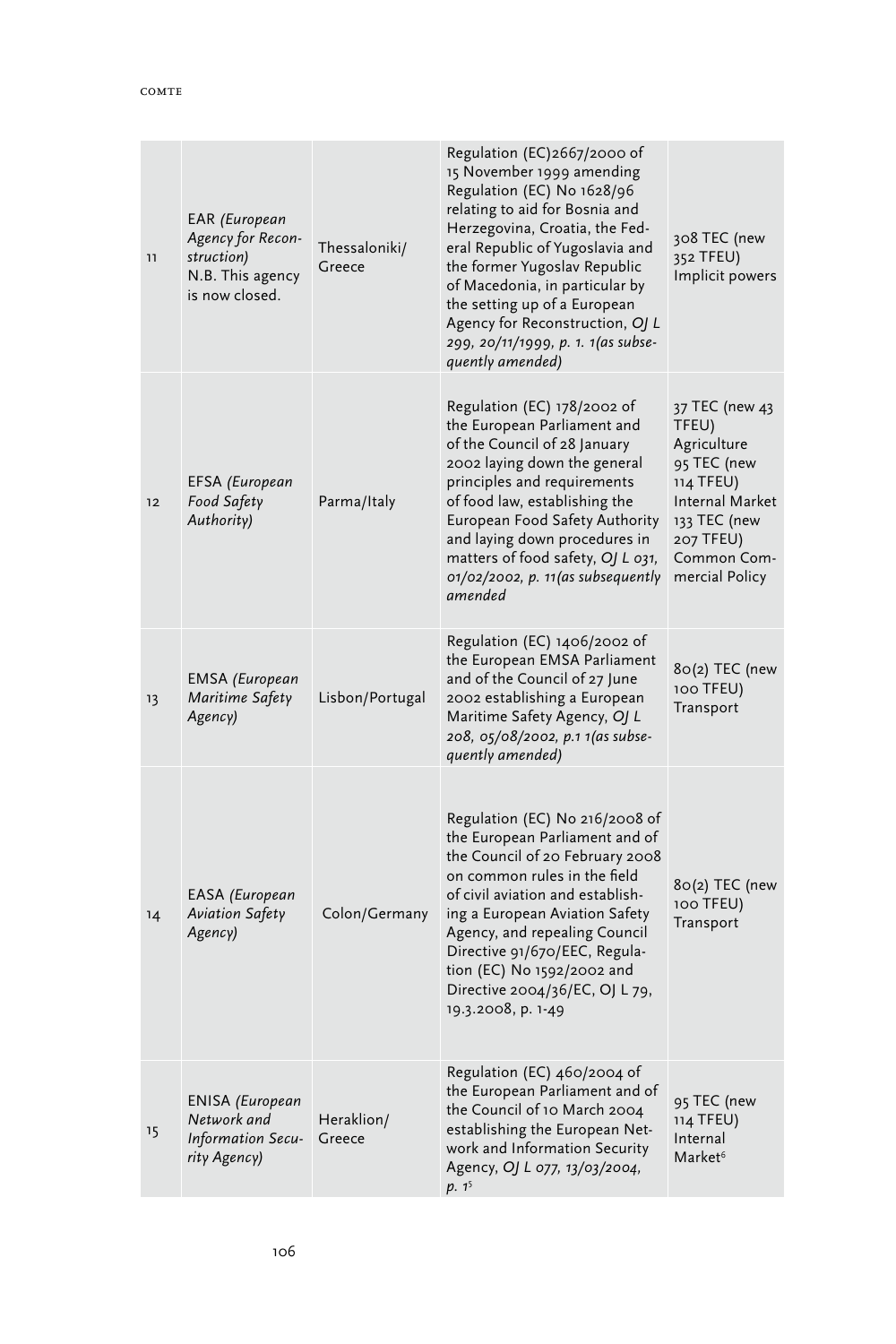| 16 | ECDC (European<br>Centre for Disease<br>Prevention and<br>Control)                                                                                           | Stockholm/<br>Sweden           | Regulation (EC) 851/2004 of the<br>Parliament and of the Council<br>of 21 April 2004 establishing<br>a European Centre for disease<br>prevention and control, OJ L<br>142, 30/04/2004, p. 1                                                                                                                                                                                                                                                                                                                                                                                   | $152(4)$ TEC<br>(new 168<br>TFEU)<br>Public Health                                              |
|----|--------------------------------------------------------------------------------------------------------------------------------------------------------------|--------------------------------|-------------------------------------------------------------------------------------------------------------------------------------------------------------------------------------------------------------------------------------------------------------------------------------------------------------------------------------------------------------------------------------------------------------------------------------------------------------------------------------------------------------------------------------------------------------------------------|-------------------------------------------------------------------------------------------------|
| 17 | ERA (European<br>Railway Agency)                                                                                                                             | Lille-Valenci-<br>ennes/France | Regulation (EC) 881/2004 of the<br>European ERA Parliament and<br>of the Council of 29 April 2004<br>establishing a European railway<br>agency (Agency Regulation), OJ<br>L 164, 30/04/2004, p.1 (as subse-<br>quently amended)                                                                                                                                                                                                                                                                                                                                               | 71(1) TEC<br>(new 91 TFEU)<br>Transport                                                         |
| 18 | European GNSS<br>Supervisory<br>Authority GALI-<br>LEO                                                                                                       | Brussels/Bel-<br>gium          | Regulation (EC) 1321/2004 of 12<br>July 2004 on the establishment<br>of structures for the manage-<br>ment of the European satellite<br>radio- navigation programmes,<br>OJ L 246, 20/07/2004, p.1 (as<br>subsequently amended)                                                                                                                                                                                                                                                                                                                                               | 308 TEC (new<br>352 TFEU)<br>Implicit<br>powers                                                 |
| 19 | FRONTEX (Euro-<br>pean Agency for<br>the Management<br>of Operational<br>Cooperation<br>at the External<br>Boarders of the<br>Member States of<br>the $EU$ ) | Warsaw/Poland                  | Regulation (EC) 2007/2004<br>of 26 October 2004 establish-<br>ing a European Agency for the<br>Management of Operational<br>Cooperation at the External<br>Borders of the Member States<br>of the European Union, OJ L<br>349, 25/11/2004, p.1                                                                                                                                                                                                                                                                                                                                | 62(2)a TEC<br>(new 77 TFEU)<br>and<br>66 TEC (new<br>74 TFEU) visa,<br>asylum, immi-<br>gration |
| 20 | CFCA (Com-<br>munity Fisheries<br>Control Agency)                                                                                                            | Vigo/Spain                     | Regulation (EC) 768/2005 of<br>26 April 2005 establishing a<br><b>Community Fisheries Control</b><br>Agency and amending Regula-<br>tion (EEC) No 2847/93 estab-<br>lishing a control system appli-<br>cable to the common fisheries<br>policy, OJ L 128, 21/05/2005, p. 1                                                                                                                                                                                                                                                                                                    | 37 TEC (new 43<br>TFEU)<br>Common Agri-<br>cultural Policy                                      |
| 21 | ECHA (Euro-<br>pean Chemicals<br>Agency)                                                                                                                     | Helsinki/Finland               | Regulation (EC) No 1907/2006<br>of the European Parliament and<br>of the Council of 18 December<br>2006 concerning the Registra-<br>tion, Evaluation, Authorisation<br>and Restriction of Chemicals<br>(REACH), establishing a<br>European Chemicals Agency,<br>amending Directive 1999/45/<br><b>EC</b> and repealing Council<br>Regulation (EEC) No 793/93<br>and Commission Regulation<br>$(EC)$ No $1488/94$ as well as<br>Council Directive 76/769/EEC<br>and Commission Directives<br>91/155/EEC, 93/67/EEC, 93/105/<br>EC and 2000/21/EC, OJ L 396<br>30/12/2006, p. 1 | 95 TEC (new<br>114 TFEU)<br>Internal Market                                                     |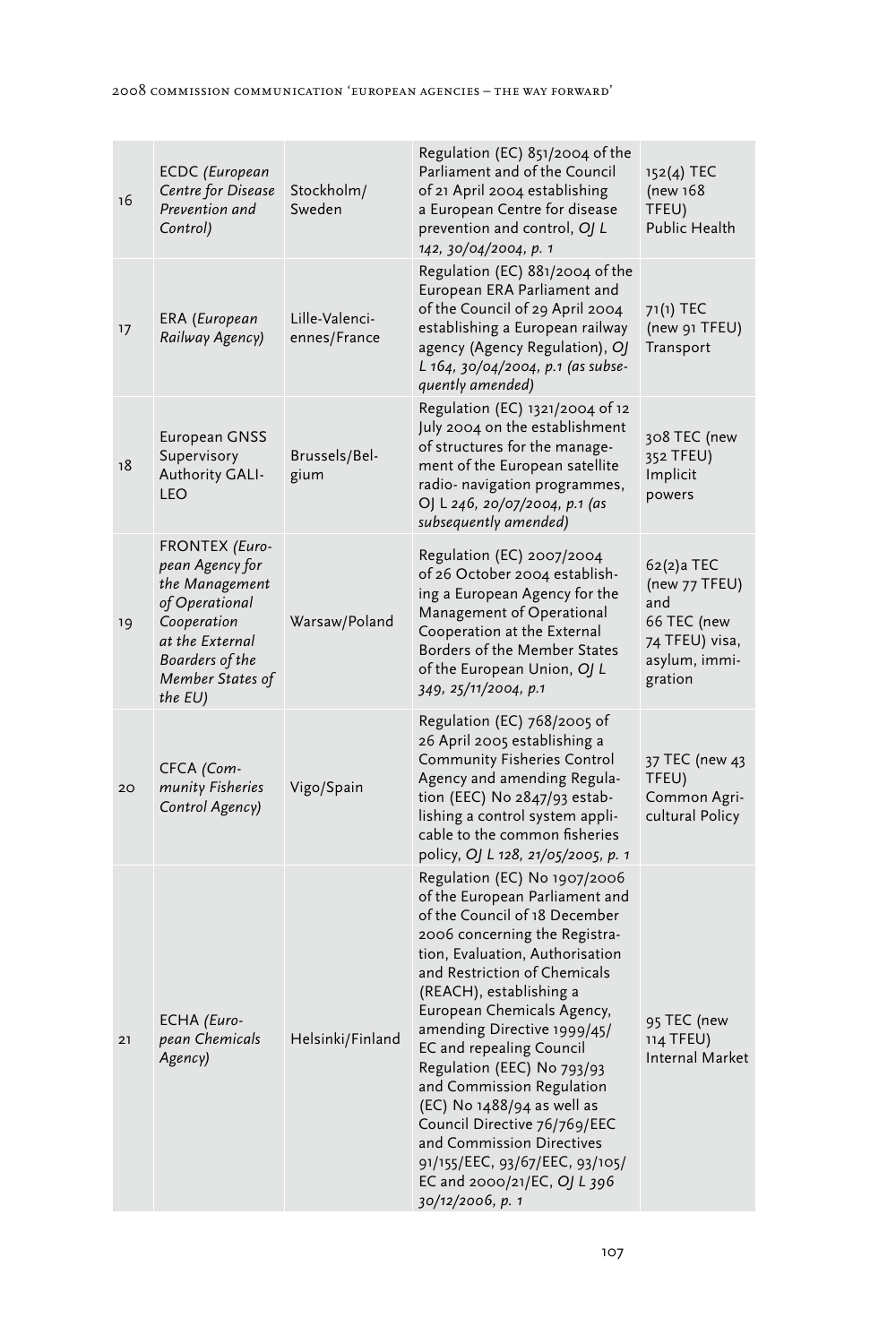| 22 | European Gender<br>Institute                                                                                             | Vilnius/Lithuania       | Regulation (EC) No 1922/2006<br>of the European Parliament and<br>of the Council of 20 December<br>2006 on establishing a Euro-<br>pean Institute for Gender Equal-<br>ity, OJ L 403, 30/1/.2006, p. 9-17                                          | 13(2) TEC (new<br>19 TFEU)<br>Non-discrimi-<br>nation<br>$141(3)$ TEC<br>(new 157 TFEU)<br>Equal opportu-<br>nities and treat-<br>ment |
|----|--------------------------------------------------------------------------------------------------------------------------|-------------------------|----------------------------------------------------------------------------------------------------------------------------------------------------------------------------------------------------------------------------------------------------|----------------------------------------------------------------------------------------------------------------------------------------|
| 23 | FRA (Fundamen-<br>tal Rights Agency)                                                                                     | Vienna/Austria          | Regulation (EC) No 168 /2007<br>of the Council of 15 February<br>2007 establishing a European<br>Union Agency for Fundamental<br>Rights, O/ L 53, 22.2.2007, p.<br>$1 - 14$                                                                        | 308 TEC (new<br>352 TFEU)<br>Implicit<br>powers                                                                                        |
| 24 | ACER (Agency for<br>the Cooperation<br>of Energy Regula-<br>tors)                                                        | Ljubljana/Slov-<br>enia | Regulation (EC) No 713/2009<br>of the European Parliament and<br>of the Council of 13 July 2009<br>establishing an Agency for the<br>Cooperation of Energy Regula-<br>tors, OJ L 211, 14.8/2009, p.1-14                                            | 95 TEC (new<br>114 TFEU)<br>Internal market                                                                                            |
| 25 | <b>BEREC Office</b><br>(Office support-<br>ing the Body of<br>European Regula-<br>tors for Electronic<br>Communications) | Awaiting deci-<br>sion  | Regulation (EC) No 1211/2009<br>of the European Parliament and<br>of the Council of 25 November<br>2009 establishing the Body<br>of European Regulators for<br><b>Electronic Communications</b><br>(BEREC) and the Office, OJ L<br>337, 18.12.2009 | 95 TEC (new 114<br>TFEU)<br>Internal<br>market                                                                                         |

## *Founding Regulation – Ex Second Pillar*

|               | EU Agencies (2d<br>pillar)                          | Seat                       | Establishing legal acts                                                                                                                                              | Legal Basis                       |
|---------------|-----------------------------------------------------|----------------------------|----------------------------------------------------------------------------------------------------------------------------------------------------------------------|-----------------------------------|
| $\mathbf{1}$  | <b>ISS</b> (Institute for<br>Security Studies)      | Paris/France               | Council Joint Action 2001/554<br>CFSP of 20 July 2001 on the<br>establishment of a European<br>Union Institute for Security<br>Studies, OJ L 200, 25/07/2001,<br>p.1 | 14 TEU (new<br>28)<br><b>CFSP</b> |
| $\mathcal{P}$ | <b>EUSC</b> (European<br>Union Satellite<br>Centre) | Torrejón de<br>Ardoz/Spain | Council Joint Action 2001/555<br>CFSP of 20 July 2001 on the<br>establishment of a European<br>Union Satellite Centre, OJ L<br>200, 25/07/2001, p. 5                 | 14 TEU (new<br>28)<br><b>CFSP</b> |
| 3             | EDA (European<br>Defence Agency)                    | Brussels/Bel-<br>gium      | Council Joint Action 2004/551<br>CFSP of 12 July 2004 on the<br>establishment of the Europe-<br>anDefence Agency, OJ L 245,<br>17/07/2004, p. 17                     | 14 TEU (new<br>28)<br><b>CFSP</b> |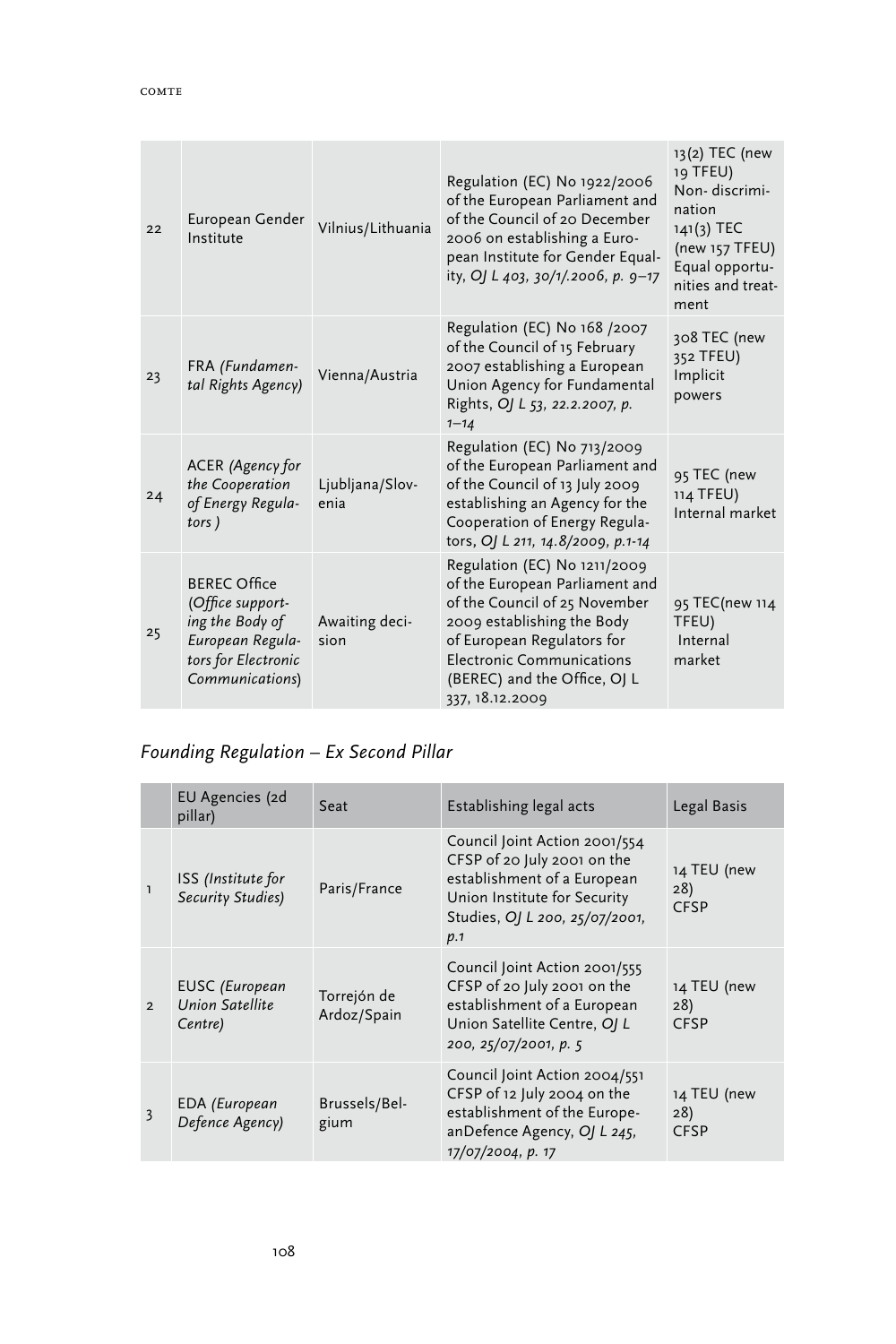|                | EU Agencies (3d<br>pillar)                                                             | Seat                             | Establishing legal acts                                                                                                                                                                                                                                      | Legal Basis                                                                                  |
|----------------|----------------------------------------------------------------------------------------|----------------------------------|--------------------------------------------------------------------------------------------------------------------------------------------------------------------------------------------------------------------------------------------------------------|----------------------------------------------------------------------------------------------|
| $\mathbf{1}$   | <b>EUROPOL</b><br>(Office européen<br>de police)                                       | The Hague/<br>Netherlands        | Council Decision of 6 April<br>2009 establishing the Euro-<br>pean Police Office (Europol),<br>OJ L 121, 15.5.2009, p. 37-667                                                                                                                                | 31 TEU (new<br>82, 83, 85 TFEU)<br>Police and judicial<br>cooperation in<br>criminal matters |
| $\overline{2}$ | EUROJUST (Euro-<br>pean Body for the<br>Enhancement of<br>Judicial Co- opera-<br>tion) | The Hague/<br><b>Netherlands</b> | Council Decision 2009/426/<br>JHA of 16 December 2008 on<br>the strengthening of Euro-<br>just and amending Decision<br>2002/187/JHA setting up Euro-<br>just with a view to reinforcing<br>the fight against serious crime,<br>OJ L 138, 4.6.2009, p. 14-32 | 31 TEU (new<br>82, 83, 85 TFEU)<br>Police and judicial<br>cooperation in<br>criminal matters |
| 3              | CEPOL (European<br>Police College)                                                     | Bramshill/UK                     | Council Decision 2005/681<br>JHA, of 20 September 2005<br>establishing the European<br>Police College (CEPOL) and<br>repealing Decision 2000/820/<br>JHA, OJ L 256 of 01/10/2005,<br>p. 63.                                                                  | 30(1)c TEU (new<br>87,88 TFEU)<br>Police and judicial<br>cooperation in<br>criminal matters  |

## *Founding Regulations – Ex Third Pillar*

## *Proposed Agencies / Under Negotiation*

|                | Proposed agen-<br>cies                                                                                                            | Seat                   | <b>Commission Proposal</b>                                                                                                                                                                                                                |
|----------------|-----------------------------------------------------------------------------------------------------------------------------------|------------------------|-------------------------------------------------------------------------------------------------------------------------------------------------------------------------------------------------------------------------------------------|
| $\mathbf{1}$   | EASO (European<br><b>Asylum Support</b><br>Office)                                                                                | Valletta / Malta       | Proposal for a Regulation of the European Parlia-<br>ment and of the Council establishing a European<br>Asylum Support Office - Com(2009)66 final <sup>8</sup>                                                                            |
| $\overline{2}$ | Agency for the<br>operational man-<br>agement of large-<br>scale IT systems<br>in the area of<br>freedom, security<br>and justice | Awaiting deci-<br>sion | Proposal for a Regulation of the European Parlia-<br>ment and of the Council establishing an Agency<br>for the operational management of large-scale IT<br>systems in the area of freedom, security and justice<br>$-$ Com(2009)293 final |
|                | European Banking<br>Authority                                                                                                     | Awaiting deci-<br>sion | Proposal for a Regulation of the European Parlia-<br>ment and of the Council establishing a European<br>Banking Authority - Com(2009)501 final                                                                                            |